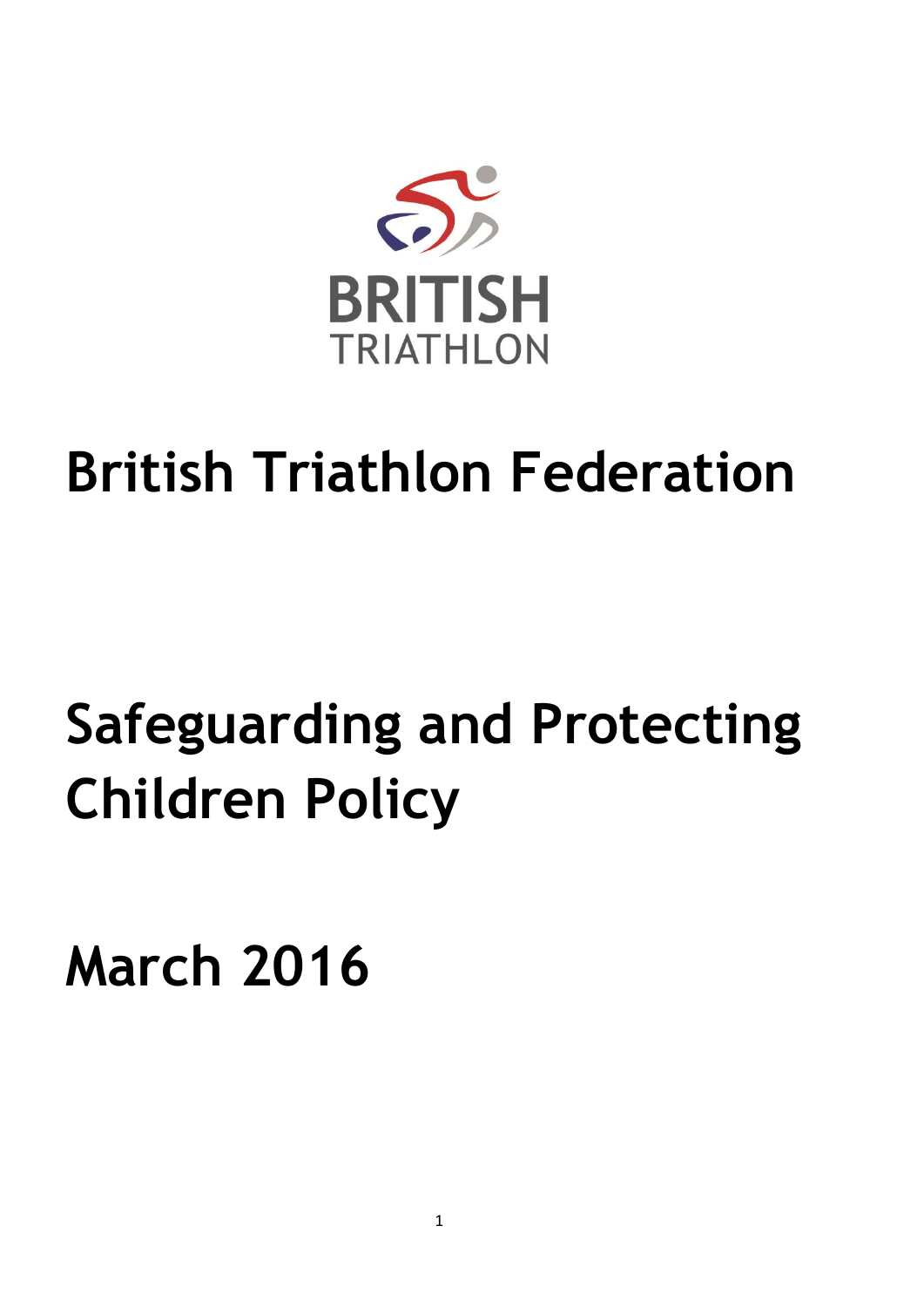# British Triathlon Safeguarding and Protecting Children Policy



Forward

Triathlon is an amazing multisport activity, especially for young people. It allows them the opportunity to have fun with their friends while learning new skills, staying healthy and achieving goals.

British Triathlon is firmly committed to creating and maintaining a safe and positive environment for all young people to take part in Triathlon. It accepts its responsibility to safeguard the welfare of all young people and protect them from poor practice, abuse and bullying.

Everyone who participates in Triathlon is entitled to participate in a safe and fun environment and to be given the chance to experience the feelings of enjoyment, challenge and achievement that are inherent to the sport.

This document includes a particular emphasis on the impact of new technology and the increasing use of social media, which is reflected in our guidance and policies. Everyone involved in sport has a responsibility to ensure that children and young people are able to enjoy themselves in a safe and non-threatening environment. Our policy provides comprehensive guidance for coaches, teachers, parents, young people and all those involved in the running of clubs, but it is also important that we continue to listen to children and young people and act immediately on any concerns that are raised. I would urge everyone involved in our sport to read the enclosed information and ensure they are aware of our policies so that together we continue to build a safe environment for our young people.

This document sets out British Triathlons policies and procedures in fulfilment of its belief in and commitment to safeguarding and protect children.

Yours in Sport

Jack Buckner

British Triathlon Chief Executive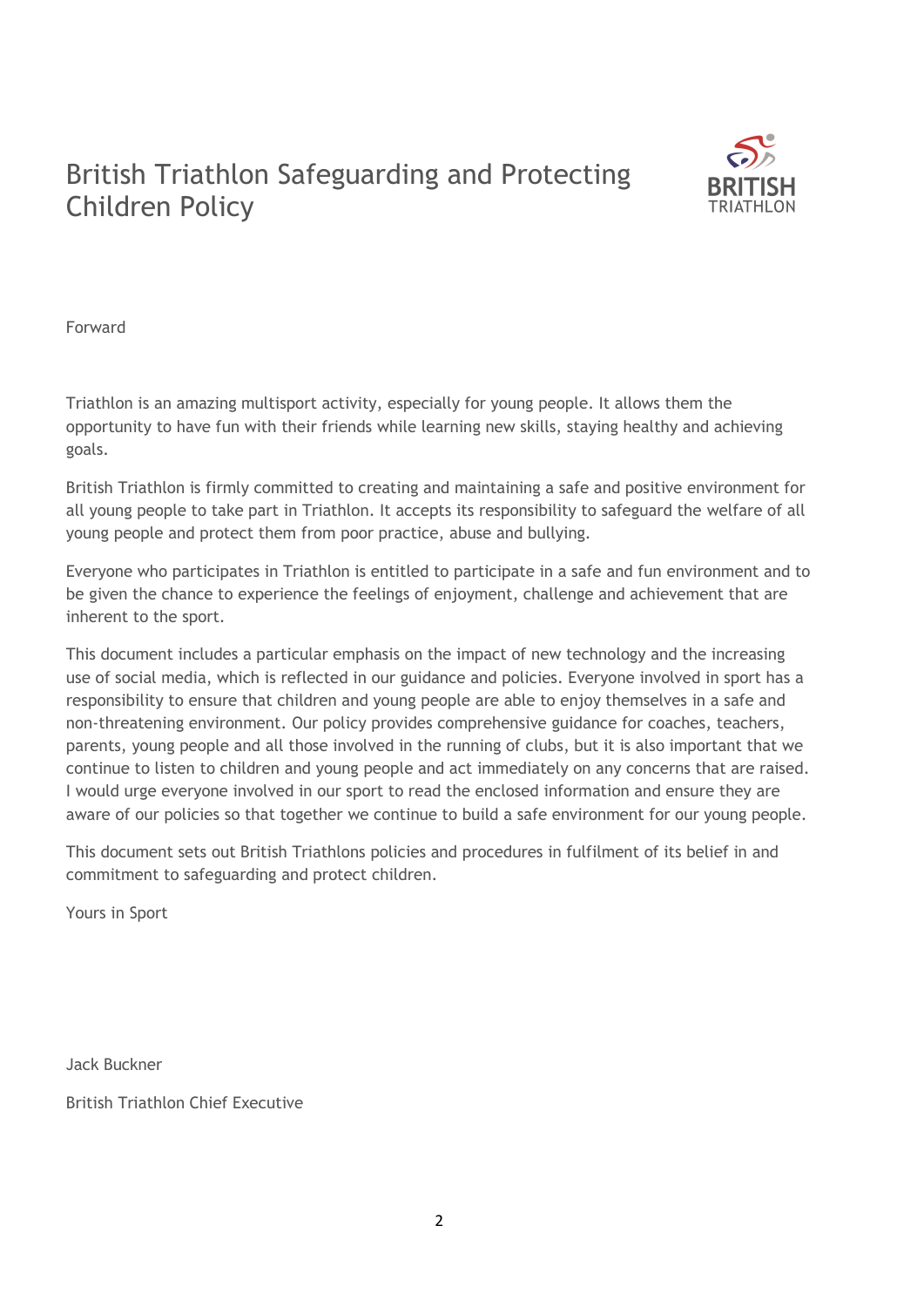# British Triathlon Safeguarding and Protecting Children Policy

| Contents |  |
|----------|--|
|          |  |
|          |  |
|          |  |
|          |  |
|          |  |
|          |  |
|          |  |
|          |  |
|          |  |
|          |  |
|          |  |
|          |  |
|          |  |
|          |  |
|          |  |
|          |  |
|          |  |
|          |  |
|          |  |
|          |  |
|          |  |
|          |  |
|          |  |
|          |  |
|          |  |
|          |  |
|          |  |
|          |  |
|          |  |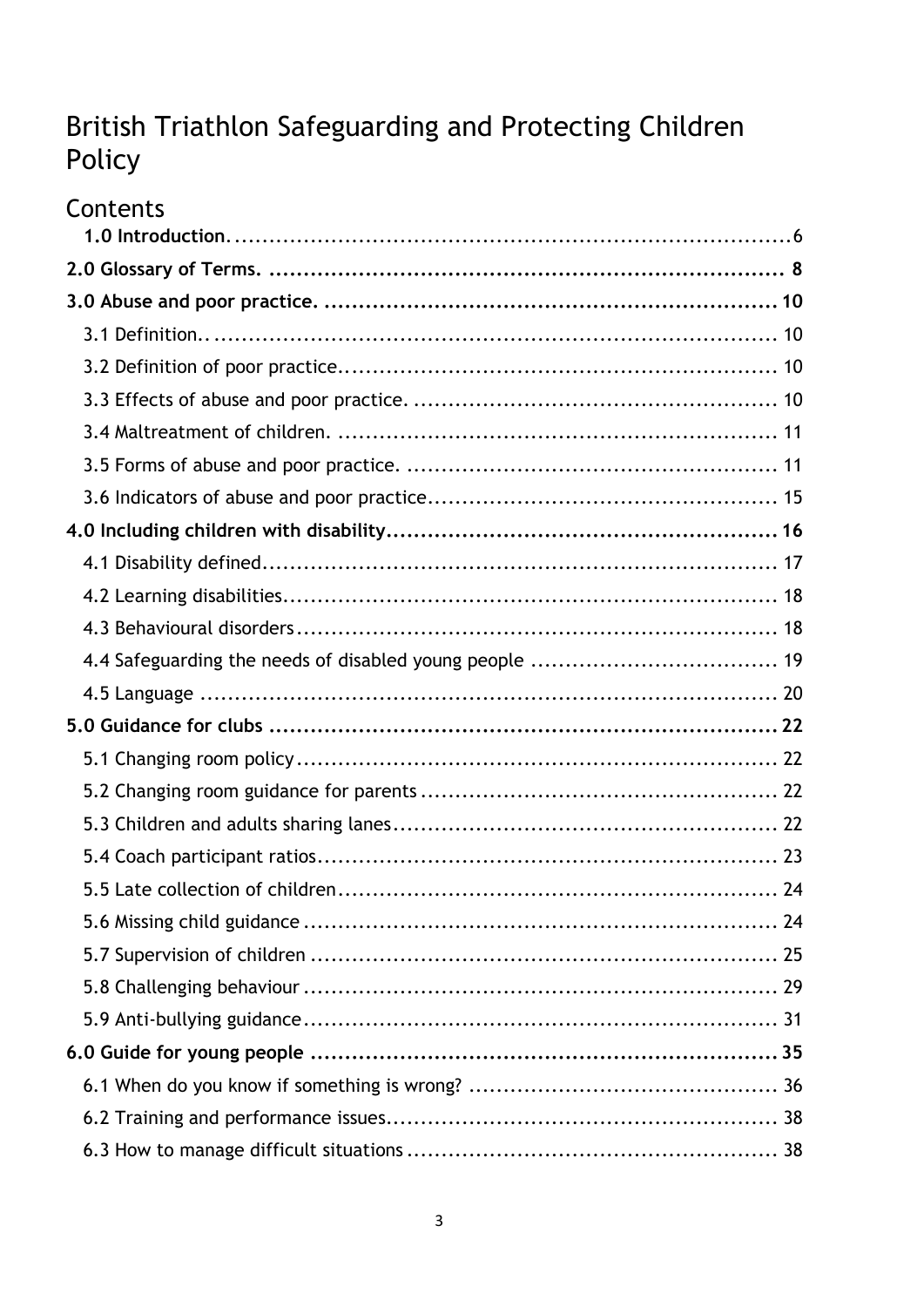| 10.0 Good practice guide for the use of photography equipment 53                    |  |
|-------------------------------------------------------------------------------------|--|
| 10.1 Guidance for filming junior athletes during training sessions 54               |  |
|                                                                                     |  |
| Code of Conducts and Club Welfare Officer Role Description  55                      |  |
| Appendix 1: Junior Member Code of Conduct Template  55                              |  |
| Appendix 2: British Triathlon Code of Conduct for Parents/Carers  56                |  |
| Appendix 3: British Triathlon Code of Conduct and Ethics for Coaches  57            |  |
| Appendix 4: British Triathlon Code of Conduct for Club Officers and Volunteers 60   |  |
| Appendix 5: British Triathlon Code of Conduct for Race Officials  61                |  |
|                                                                                     |  |
|                                                                                     |  |
| Appendix 7: British Triathlon/Home Nations Child Welfare Concern Referral Form      |  |
| Appendix 8: Registration form for the use of photography or recorded image          |  |
| Appendix 9: Consent form for the taking and use of photographic and recorded images |  |
|                                                                                     |  |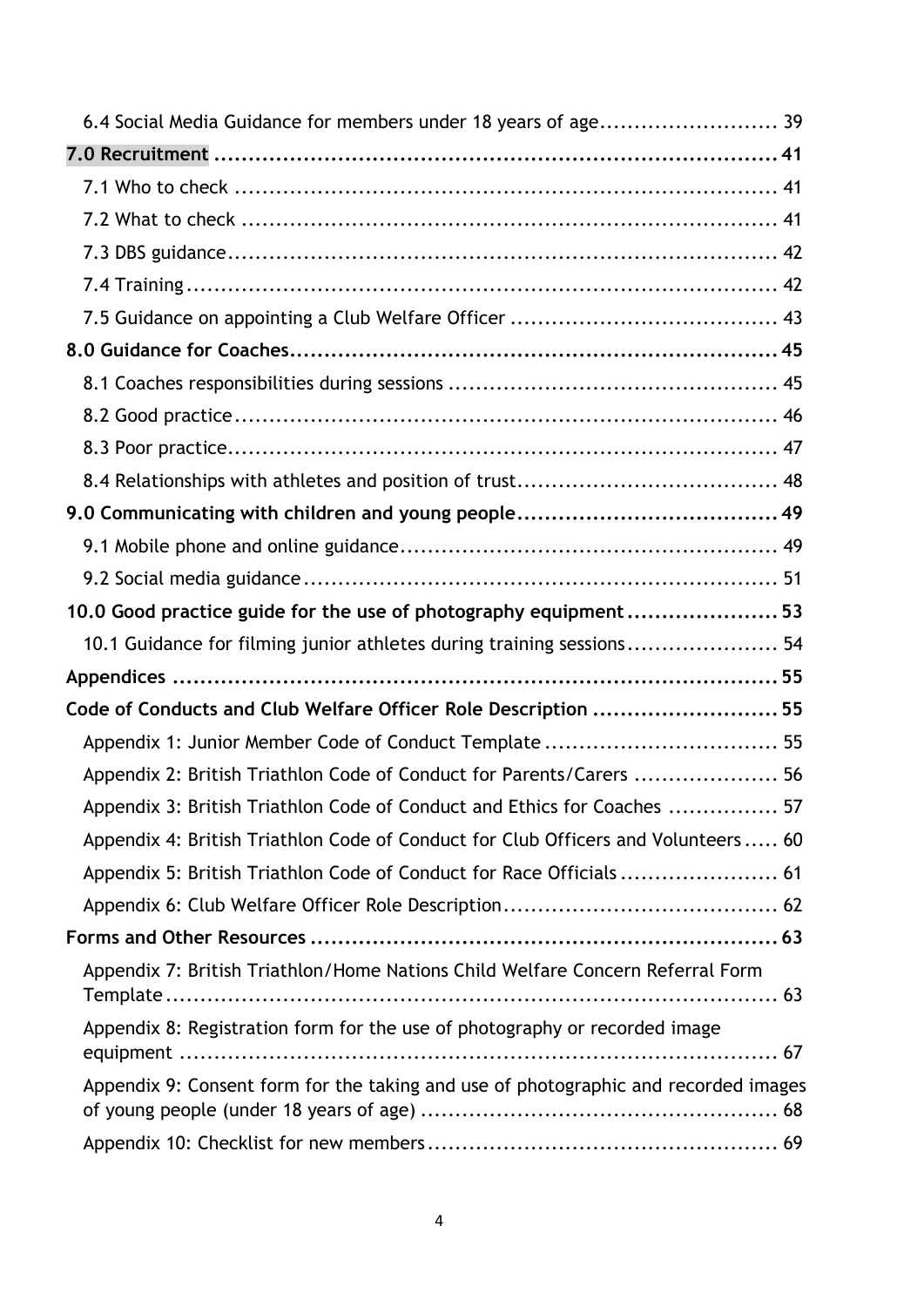| Appendix 11: Template application form for members under 16 years of age  70 |  |
|------------------------------------------------------------------------------|--|
|                                                                              |  |
|                                                                              |  |
|                                                                              |  |
|                                                                              |  |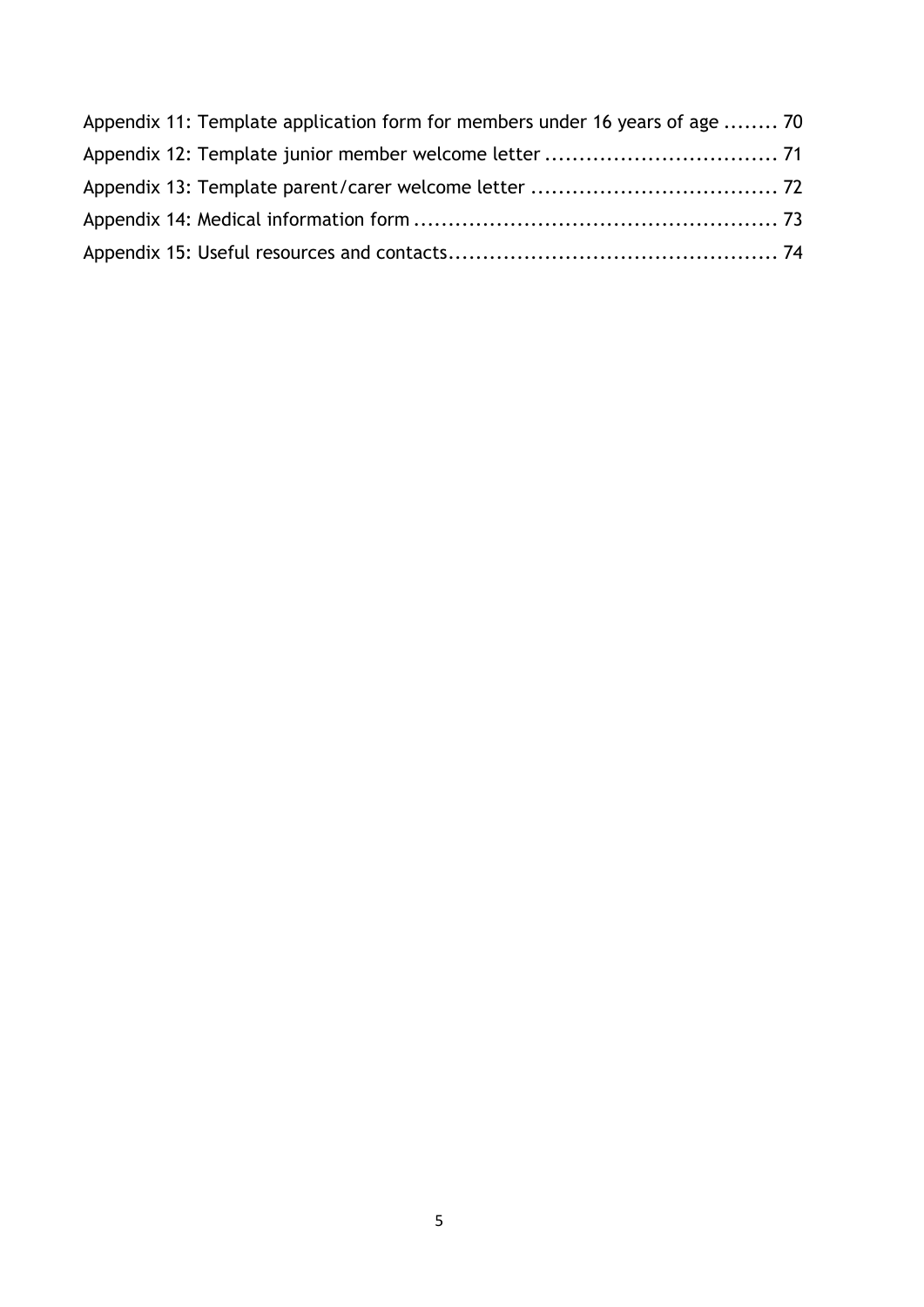#### **1.0 Introduction**.

#### <span id="page-5-0"></span>**British Triathlon Safeguarding and Protecting Children Policy**

This policy and procedure applies to all athletes, personnel, carers, volunteers, coaches and anyone involved in a British Triathlon, Triathlon England or Welsh Triathlon organised activity, event or team. The aim of such a comprehensive manual is to enable everyone in triathlon to play their part in safeguarding children. It offers practical guidance for those who are directly involved in working with children, providing awareness of both mandatory requirements and good practice guidance.

Everyone who participates in Triathlon is entitled to participate in a safe and fun environment and to be given the chance to experience the feelings of enjoyment, challenge and achievement that are inherent to the sport. To ensure this, British Triathlon is committed to devising and implementing policies and procedures to ensure all those involved comply with the British Triathlon Safeguarding and Protecting Children Policy.

In addition, all young people are entitled to be protected from abuse; our sport has a duty of care in this respect. Abuse can occur anywhere, at home, at school, in the park and in sport. British Triathlon is committed to devising and implementing policies and procedures to ensure everyone in the sport accepts their responsibilities to safeguard children from harm and abuse.

This means taking action to safeguard children and to report any concerns about their welfare. It is not the responsibility of the person reporting a concern to determine whether or not abuse has taken place. This is the domain of child protection professionals, the children's social care services, the police, and the agencies that support this policy and work closely with us to create the right environment.

This document sets out British Triathlon's policy in fulfilment of its commitment to safeguarding and protecting children. This document also recognises that today we live in a digital world where young people have access to and use with enthusiasm social media and we have provided guidance to address this additional challenge. We would encourage everyone involved in our sport as a volunteer, coach, teacher and parent to study this guidance and join with all of us in forming one team to remove any threat to children and young people in our sport.

You can contact the British Triathlon Lead Safeguarding Officer (LSO) on 01509 226159.

The delivery of Safeguarding and Child Protection lies with the Home Nations of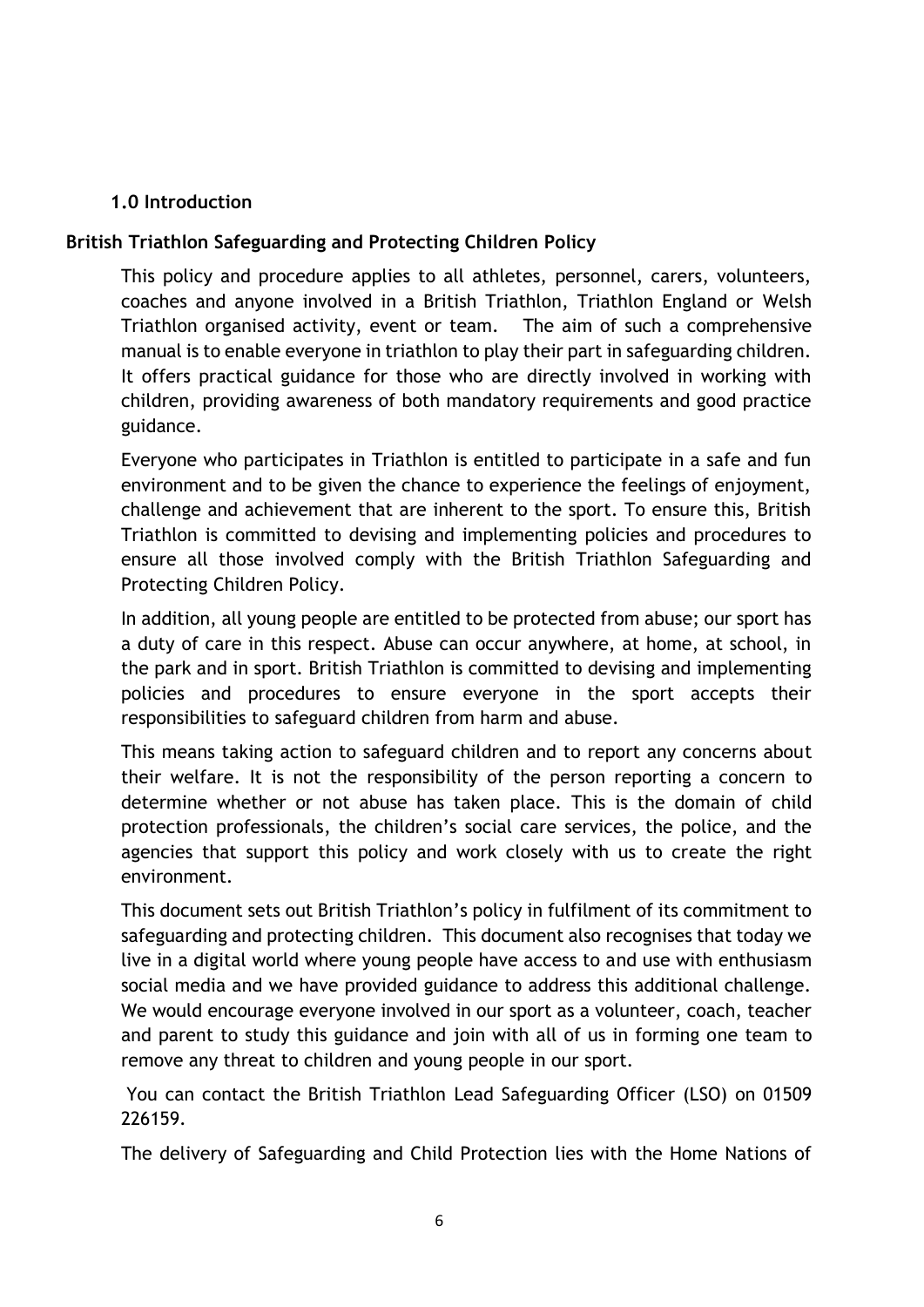Welsh Triathlon, Triathlon Scotland and Triathlon England. If you have a concern about the safety of a child, training or guidance you should contact your relevant Home Nation Lead Safeguarding Officer:

Welsh Triathlon: ………..…..0300 300 3128

Triathlon Scotland: ............07545 697 841 janescott@triathlonscotland.org

Triathlon England: ............01509 226159 Lindahaywood@britishtriathlon.org

Procedures, guidance material and useful contacts relevant to your Home Nation can be found by clicking on the links below. If you need advice, or to report a concern, you can do this through your Home Nation.



British Triathlon is committed to working in partnership with the Police and Children's Social Care Services to enable them to carry out their statutory duties to investigate concerns and protect all children from harm**.**

**If you have an urgent concern regarding the safety of a child /young person contact CSC/ or your Local Police station immediately.**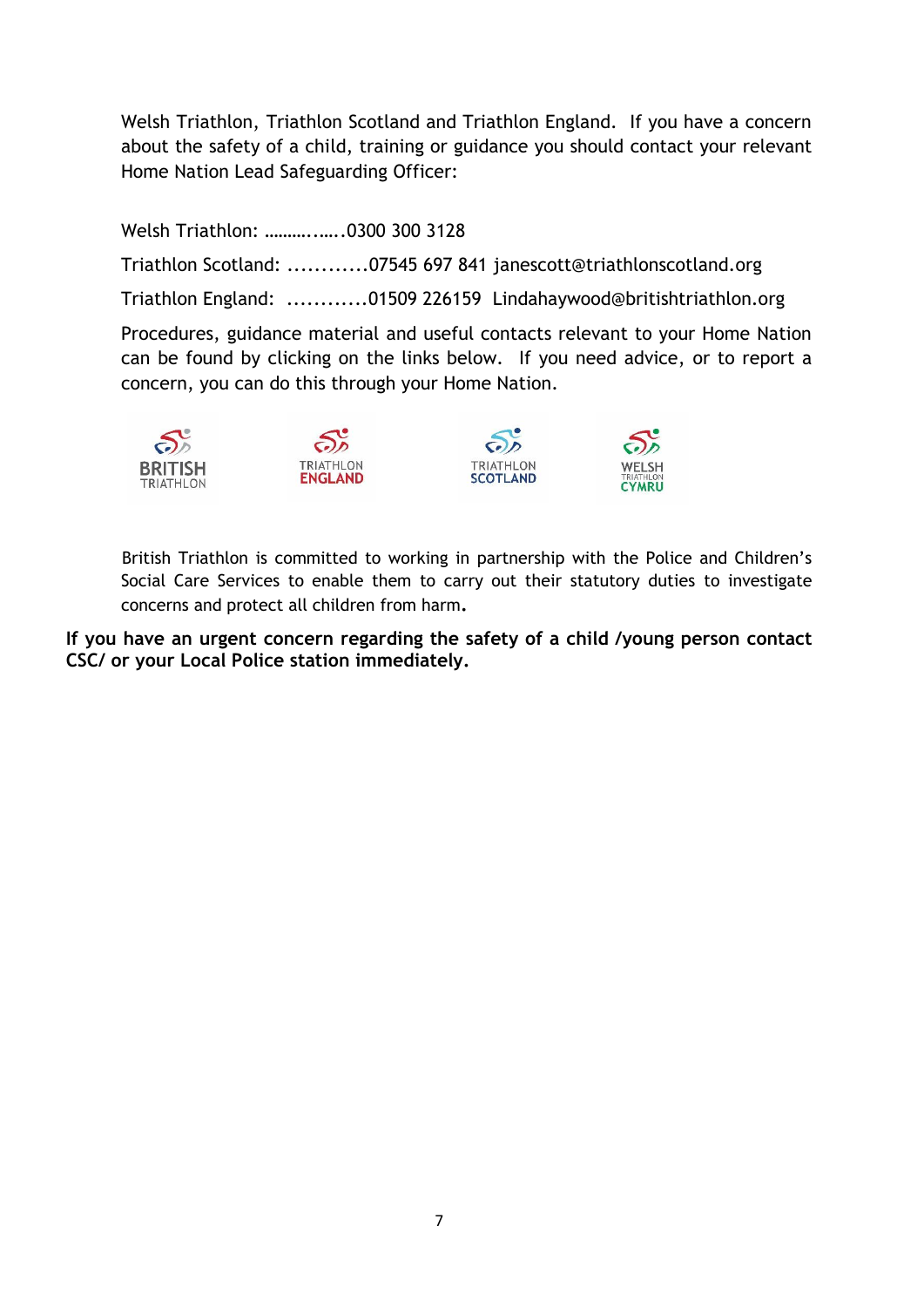#### <span id="page-7-0"></span>**2.0 Glossary of Terms.**

- Adult **Adult** Individual aged 18 years or older
- **Athlete** Generic term to include all those taking part in triathlon, both adults and children.
- **DBS** Disclosure and Barring Service: formed through merger of Criminal Records Bureau and Independent Safeguarding Authority. Complete the DBS application process for registered bodies (e.g., British Triathlon) to enable informed decisions to be made about an individual's suitability to work with children. British Triathlon may also complete Barring Status Checks on individuals whose role meets the criteria of regulated activity.
- **Child Individual under 18 years of age.**

**CPSU** Child Protection in Sport Unit: sited within the NSPCC, work with National Governing Bodies and County Sports Partnerships to help them minimise the risk of child abuse during sporting activities.

- **Children's Social Care Services** Local Authority agency with responsibility for safeguarding and protecting children and families, formally known as Social Services.
- **Club Welfare Officer** Designated individual within a club who has responsibility for leading on safeguarding within the club.
- **Duty of Care** The responsibility of an individual or organisation to ensure all practical steps are taken to ensure the safety of those involved in an activity organised by the individual or organisation.

**Home Nation Association** Either Triathlon England, Welsh Triathlon or Triathlon **Scotland** 

- **In loco parentis** Means 'in place of a parent' and refers to an individual assuming some level of parental status while a child is in their care, for example a coach.
- **DO** Designated Officer (England only) : work within Children's Services and should be alerted To all cases in which it is alleged that a person who works with children has: behaved in a way that has harmed, or may have harmed, a child, possibly committed a criminal offence against children, or behaved towards a child or children in a way that indicates s/he is unsuitable to work with children
- LCSB Local Children's Safeguarding board: coordinate activities of agencies/organisations that provide services for children and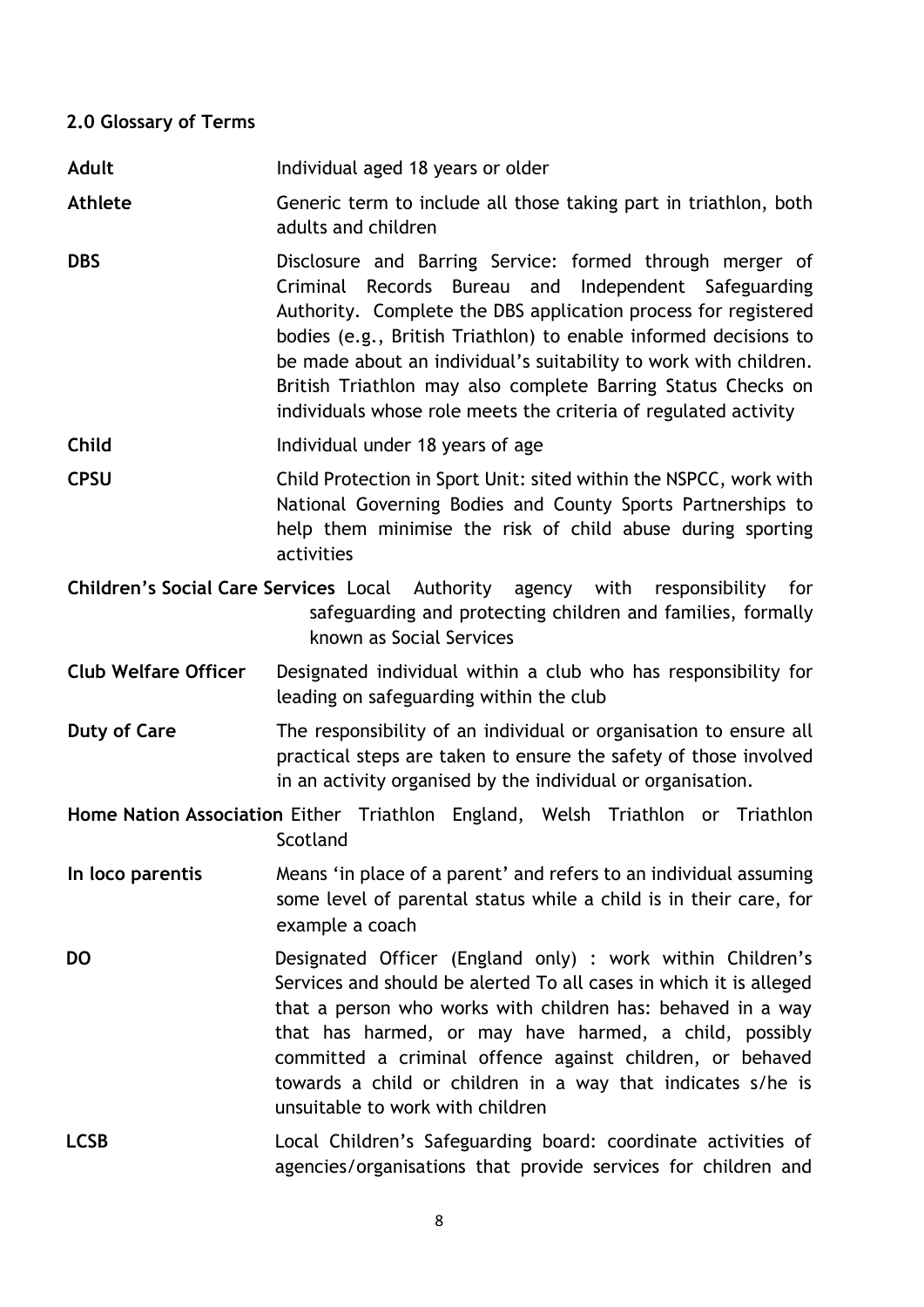have responsibility for safeguarding children and promoting their welfare. Also provide local inter-agency guidelines related to procedures that should be followed in cases of actual and suspected child abuse. Some areas have established sports subgroups to inform their work.

**LSO** Lead Safeguarding Officer of the relevant Home Nation Association.

**Parent** Generic term referring to parents, guardians and carers

- **Position of Trust** This is where an individual, such as a coach, or carer who makes decisions for or about a child, can influence the child's actions and may misuse that position to groom or abuse the child. This position can be a positive one, in building confidence and self-esteem in children. The abuse of positions of trust is a breach of the BTF Code of ethics and disciplinary processes.
- **Regulated Activity** defined as, work which an individual who is barred from working with vulnerable groups including children must not do.

In summary this includes:

Unsupervised activities: teaching, training, instructing, caring for or supervising children, or providing advice/ guidance on well-being, or driving a vehicle only for children.

Work being carried out regularly (at least weekly), frequently (four times a month or more) or overnight (between 2am and 6am)

Work in a limited range of establishments ('specified places'), with opportunity for contact: e.g. schools, children's homes, and childcare premises.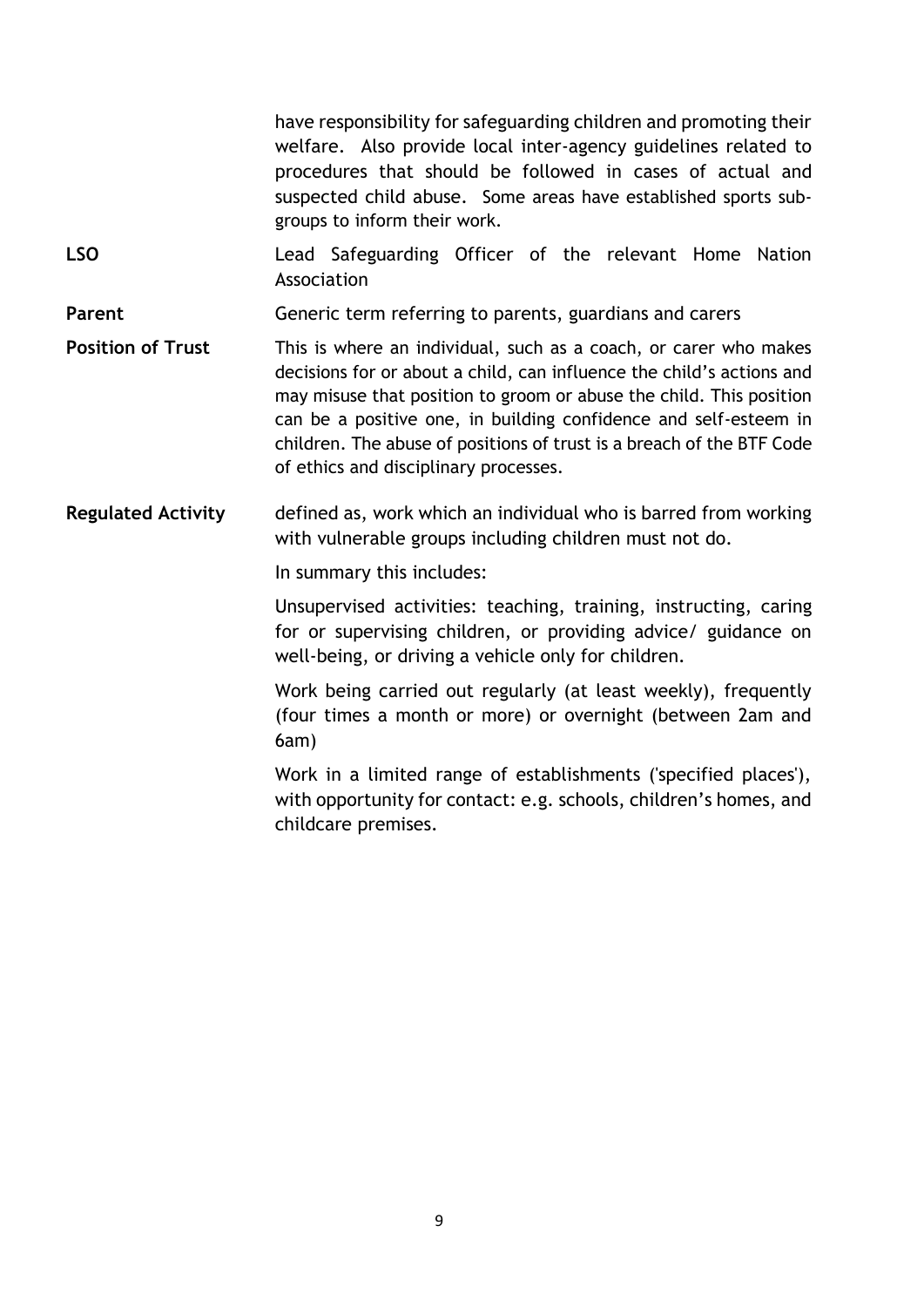#### <span id="page-9-0"></span>**3.0 Abuse and poor practice.**

All individuals within sport should be able to recognise the signs and indicators of abuse and have an idea of how to respond to these signs. It is not the responsibility of individuals within triathlon to determine if abuse has, or is, occurring but they should report any concerns/ incidents to the welfare officer. It is not an individual's responsibility to approach the person they are worried about themselves.

Club Welfare Officers need to be appropriately trained and have an understanding of the different forms of abuse and their definitions. They act as a first point of contact for any person in triathlon at a club level who has a concern about child welfare and protection. They will assist the Club in developing and promoting a young people focused and friendly environment and are responsible to disseminate safeguarding information to their clubs as needed.

#### <span id="page-9-1"></span>3.1 Definition..

Child abuse and neglect centre round causing, or failing to prevent, harm to a child. An abuser may be an adult or a child, recent research has identified that peer abuse is increasing, especially through bullying. As such an abuser could be anyone who comes into contact with a child be this a family member, coach, team mates or stranger.

#### <span id="page-9-2"></span>3.2 Definition of poor practice.

Poor practice is behaviour of an individual in a position of responsibility which falls below the organisation's required standard (typically as described in the Code of Conduct). Poor practice may not be immediately dangerous or intentionally harmful to a child, but is likely to set a poor example.

Poor practice is potentially damaging to the individual, the organisation and to children who experience it. For example, coaching with alcohol on the breath, smoking, swearing in front of children, or not paying due care and attention to participants all constitute poor practice.

Poor practice can sometimes lead to, or create, an environment conducive to more serious abuse. It may also lead to suspicions about the individual's motivation, even where no harm is intended. For example, if a coach is giving one child too much attention, regularly transports children in their car, or encourages physical contact with children without obvious justification.

#### <span id="page-9-3"></span>3.3 Effects of abuse and poor practice.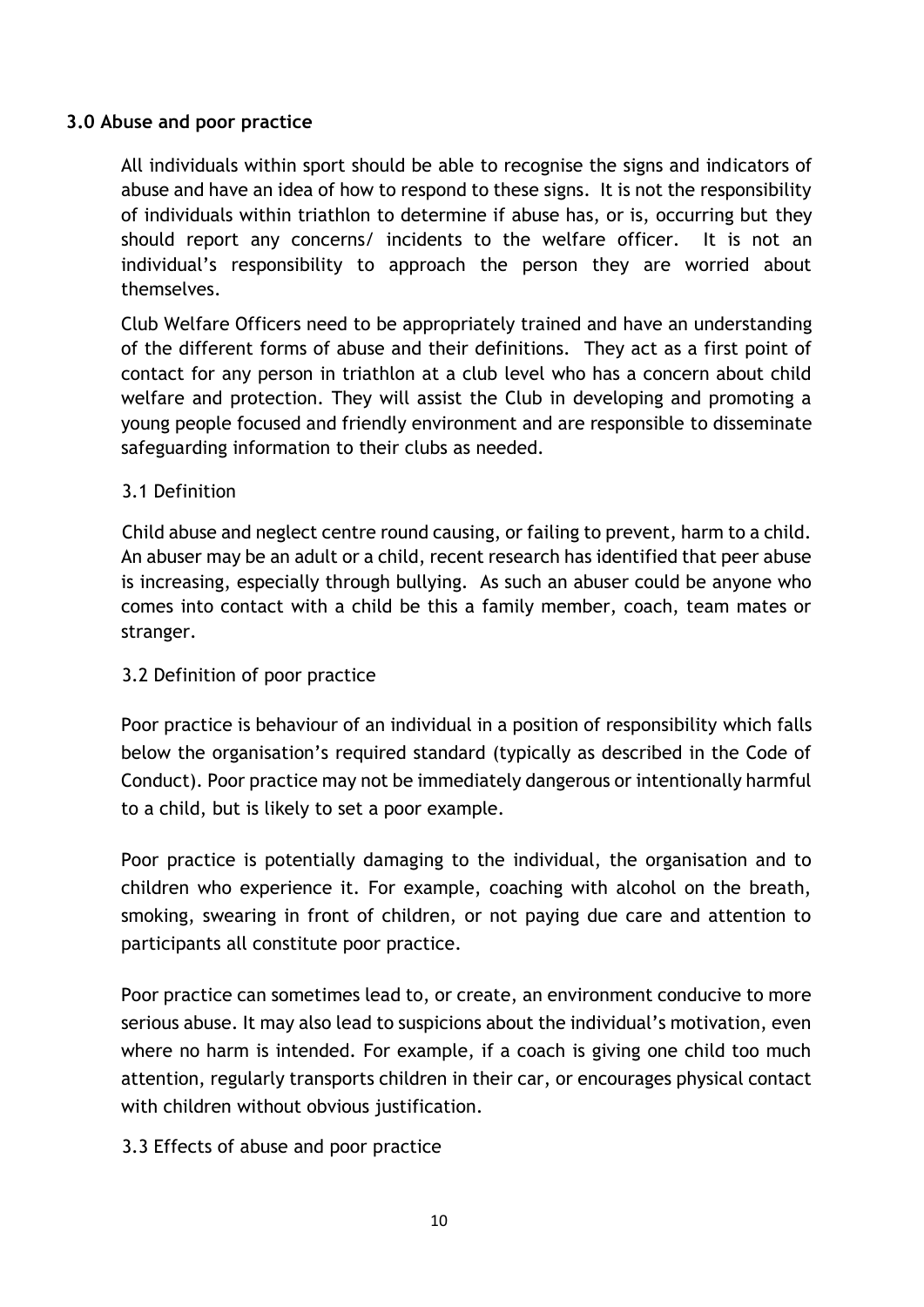Abuse, whether short-term or prolonged, can be extremely damaging to the child and may affect their relationships and trust in others both currently and in the future. In extreme cases children who have been abused have developed drug and alcohol dependencies, illegal tendencies and in some cases have gone on to abuse children themselves.

#### <span id="page-10-0"></span>3.4 Maltreatment of children.

Any child abuse or neglect are forms of maltreatment, and can be:

- Inflicting, or failing to prevent, harm.
- Administered by an adult or a child
- Administered by a male or female

#### <span id="page-10-1"></span>3.5 Forms of abuse and poor practice.

There are 4 categories of abuse: physical, emotional, sexual and neglect. In addition, bullying, harassment and grooming also need to be safeguarded against. These are outlined as below:

#### Physical Abuse.

Physical abuse could involve hitting, shaking, throwing, burning, drowning or otherwise causing physical harm to a child. It could also include the fabrication of, or deliberately causing, symptoms of illness in children.

In triathlon an example of physical abuse may be the imposed use of performance enhancing drugs, or when the intensity of training or competition exceeds the capacity of the child's immature and growing body.

#### Emotional Abuse.

Emotional abuse involves persistently causing emotional distress to a child, causing severe adverse effects on their emotional state. Emotional abuse could include:

- Suggesting that the child is useless, inadequate, and worthless or only valued as they meet the needs of another.
- Not allowing the child to express their views by acting condescending towards them and mocking them or by silencing them when they try to communicate.
- Bullying (including cyber-bullying) causing the child to feel afraid or in danger.
- A child witnessing the maltreatment of another individual.

Within triathlon, an example of emotional abuse may be when a coach continuously criticises an athlete, uses sarcasm, name calling and generally belittles the young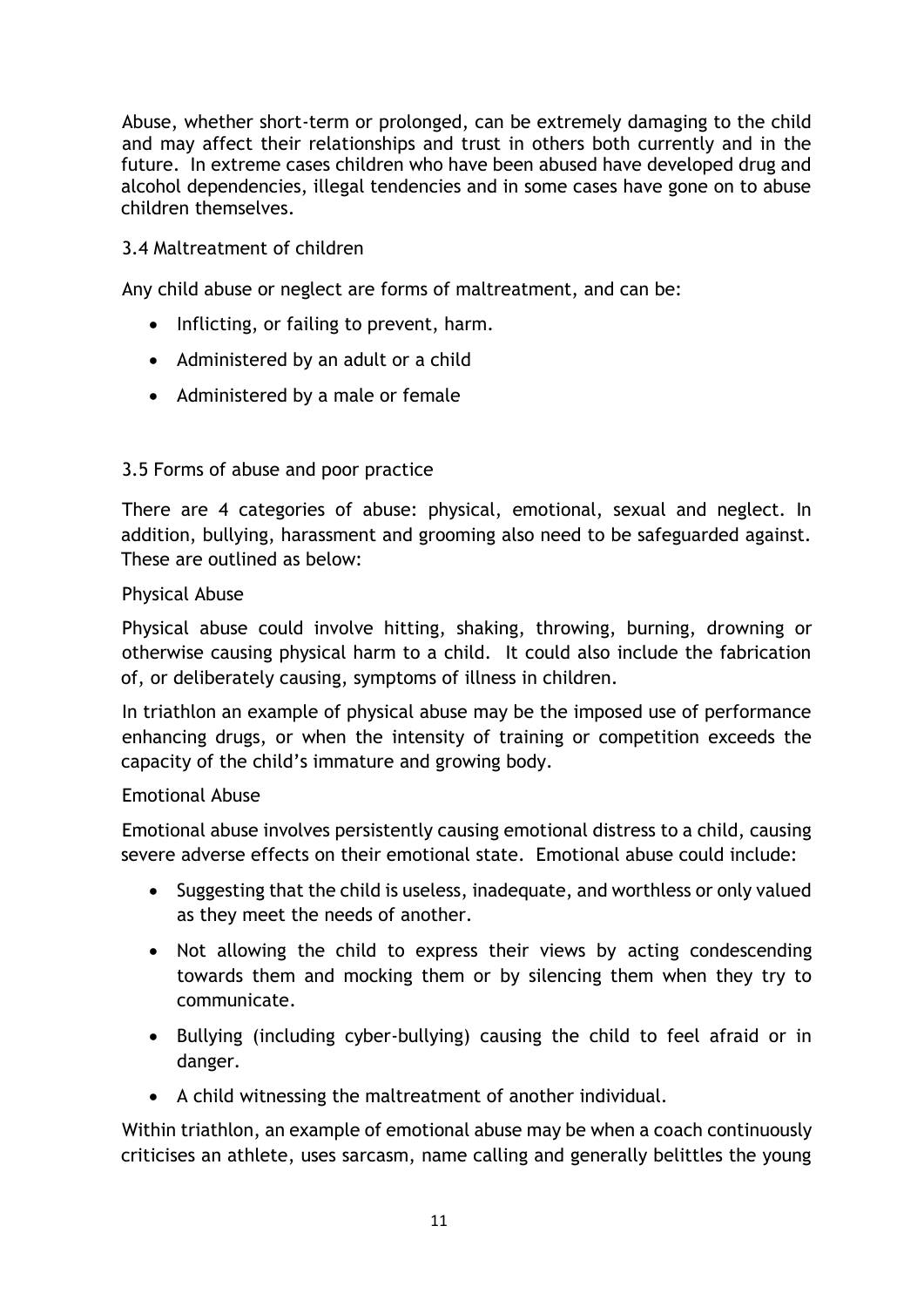person. Parents can emotionally abuse an athlete by having too high expectations and placing unrealistic expectations on the young person with constant negative feedback.

#### Sexual Abuse

Sexual abuse involves forcing or enticing a child to take part in sexual activities regardless of their understanding of what is happening. This could include:

- Physical contact through both penetrative and non-penetrative acts
- Activities not involving contact, such as forcing children to watch sexual activities, view sexual images, or act in a sexually inappropriate manner

Sexual abuse could be carried out by:

- Children as well as adults
- Both males and females
- Individuals who may target sports to get access to children
- A family member, friend, team mate, coach or another individual the child knows
- Someone who acts alone or as part of a group

Perpetrators will:

- Go to great lengths to get close to the child and gain their trust
- Be accepted by the family/organisation by being helpful and offering assistance
- Put pressure on the child to maintain their silence

Sexual abuse within triathlon could be from coaches or other club officials who are in a position to form a trusting relationship with the athlete, with the abuse most often based on the exploitation of that trust.

#### Legal Age of Consent

There is national evidence of a growing number of serious cases of abuse of positions of trust within sport. A sexual relationship between a person with authority over the young person and the 16 or 17 year old is never healthy in our view, and can be open to abuse. While it may not currently constitute a criminal offence, it conflicts with British Triathlons safeguarding guidance and code of conduct. Such breaches of an organisation's code of conduct will result in disciplinary action, and potentially to a referral to the DBS.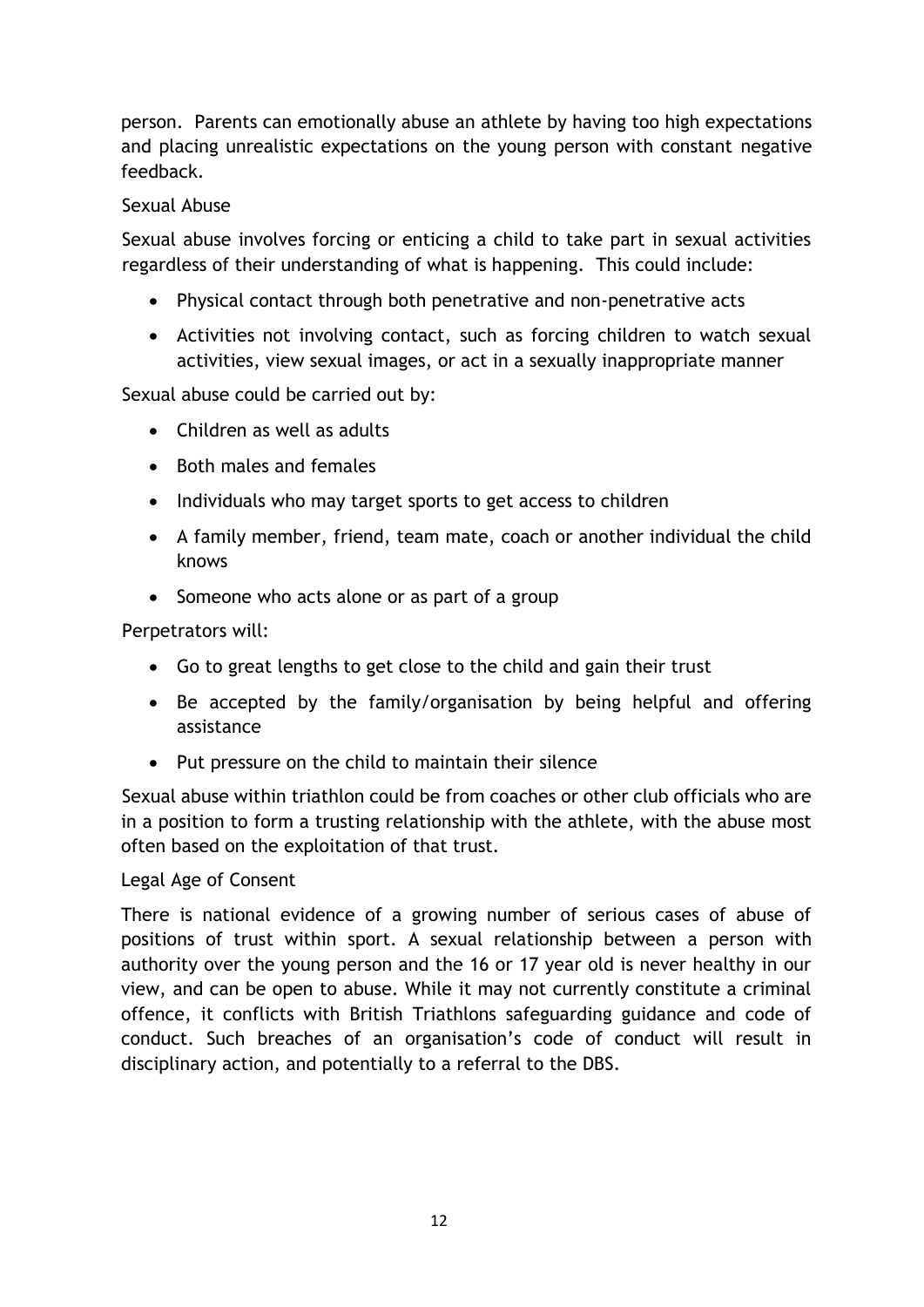#### Neglect

Neglect encompasses the persistent failure to provide a child's basic requirements, both physically and psychologically. Neglect often results in the child's health and development being impaired and could include:

- Failing to provide adequate food, clothing and shelter
- Failing to protect a child from physical or emotional abuse
- Not providing adequate supervision
- Not responding to a child's basic needs or providing access to appropriate medical care

Neglect in triathlon could be a coach/official failing to ensure the safety of a young person, exposing them to undue cold, or to unnecessary risk or injury and often highlights a failure in the duty of care.

Neglect in triathlon could include a coach or official repeatedly failing to ensure children are safe, exposing them to undue cold, heat or extreme weather conditions without ensuring adequate clothing or hydration; exposing them to unnecessary risk of injury e.g. by ignoring safe practice guidelines, failing to ensure the use of safety equipment, or by requiring young people to participate when injured or unwell.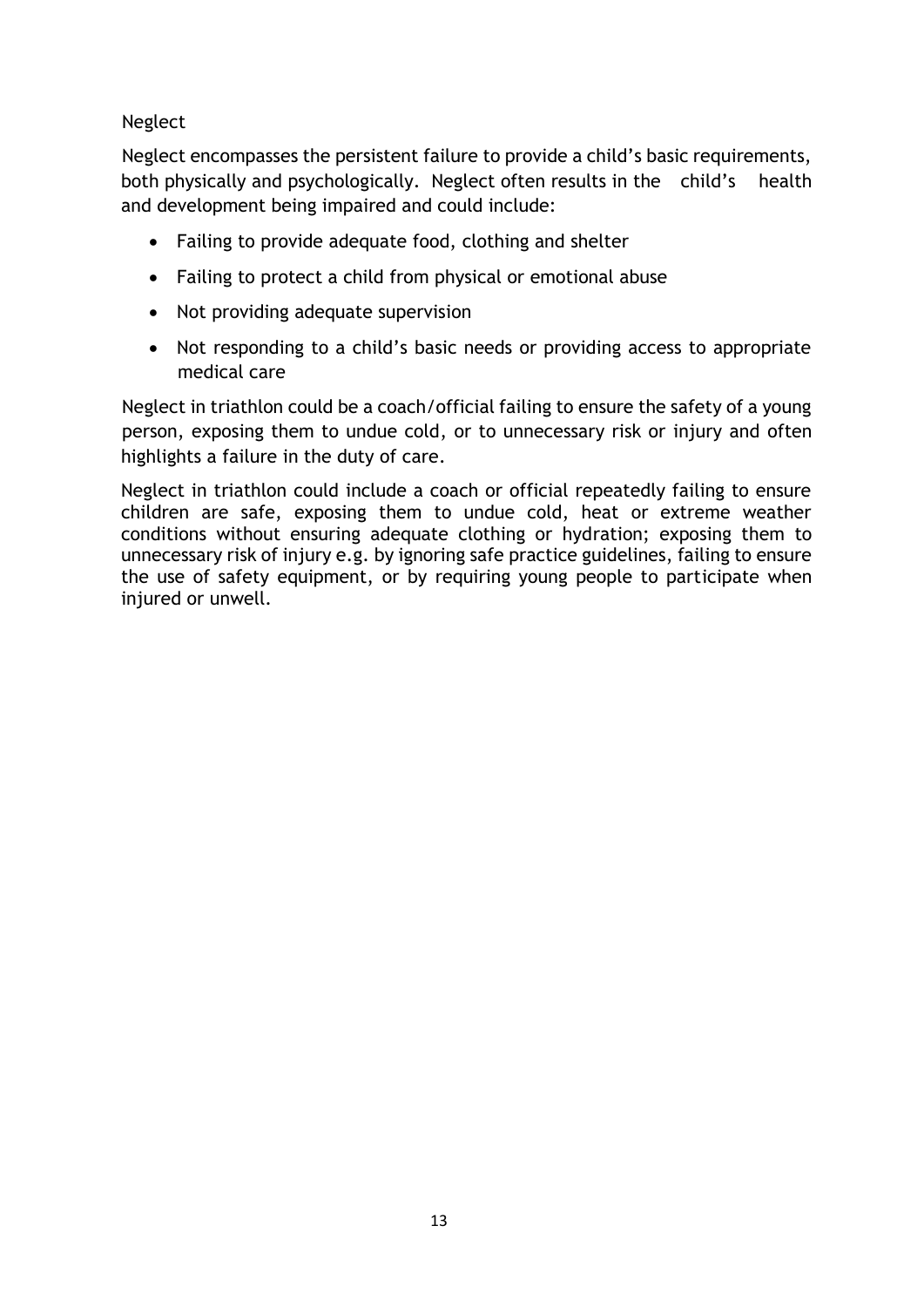Bullying

Bullying can be defined as repeated and deliberate actions or hurtful behaviour that is repeated over a period of time. The damage caused by bullying can frequently be

underestimated and cause considerable distress to young people and could result in their health and development being affected.

Kidscape have defined the main types of bullying as:

- Physical: including pushing, kicking, hitting, pinching and other forms of violence or threats.
- Verbal: name calling, sarcasm, spreading rumours, persistent teasing
- Emotional: Excluding, tormenting, ridiculing, humiliating
- Racial: racial taunts, graffiti, gestures
- Sexual: unwanted physical contact, homophobic taunts, abusive comments

Bullying can occur between:

- An adult and young person
- A young person and another young person
- A parent and their child

With sporting environments being competitive the opportunities for bullying may be increased. Examples within triathlon could include:

- An athlete being picked on for being weaker on a component sport or slower than team mates
- Parents pushing too hard
- A coach adopting a win at all costs attitude
- Officials putting undue pressure on athletes

#### **Harassment**

Harassment is defined by the unwanted nature of the action, which could include attention or the provision of items. It is for any given individual to determine what they consider to be acceptable and what they regard as offensive. In some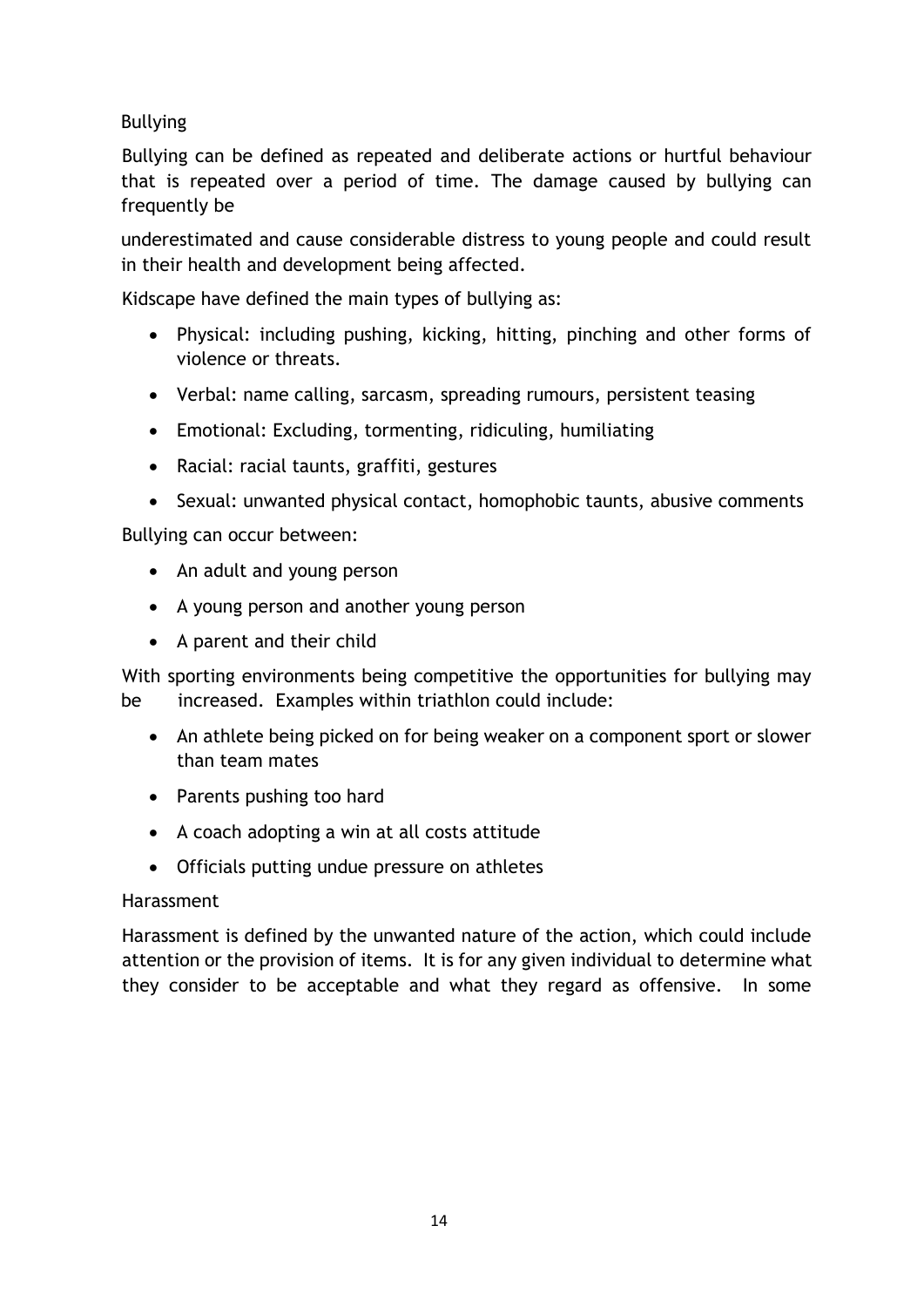situations, harassment can be considered to be a criminal offence and can lead to a restraining order or prosecution.

Harassment can take a variety of forms with the most common being:

- Suggestive sexual comments
- Racist insults/jokes
- Verbal abuse
- Unwelcome attention

The impact of harassment on a child can be profound and can result in the child feeling unhappy, demoralised or undervalued. Harassment is often an ongoing form of abuse which causes extreme distress by the repeated action, usually verbally.

# Grooming

Grooming refers to an individual working to create an emotional connection with a child to gain their trust with the distinct purpose of sexual abuse or exploitation. Grooming can be undertaken by both males and females and can occur both online and in the real world. It can be undertaken by an individual the child or young person knows or by a stranger. Many children and young people will not understand that they have been groomed and that it constitutes abuse.

Abusers may invest a lot of time and effort into gaining a child's, and possibly the rest of their families trust by:

- Offering advice and understanding
- Buying gifts, such as equipment
- Giving the child attention
- Using their professional position or reputation
- Taking them on trips, outings or holidays

Once they have established trust, groomers will exploit the relationship by isolating the child from friends or family and making the child feel dependent on them. They will use any means of power or control to make a child believe they have no choice but to do what they want.

Abusers may introduce 'secrets' as a way to control or frighten the child. Sometimes they will blackmail the child, or make them feel ashamed or guilty, to stop them telling anyone about the abuse.

# <span id="page-14-0"></span>3.6 Indicators of abuse and poor practice

Most children will not find it easy to disclose their concerns, and certain groups will find this more difficult for example, children from ethnic minorities may find it difficult to find people to tell. There may be language barriers, or children may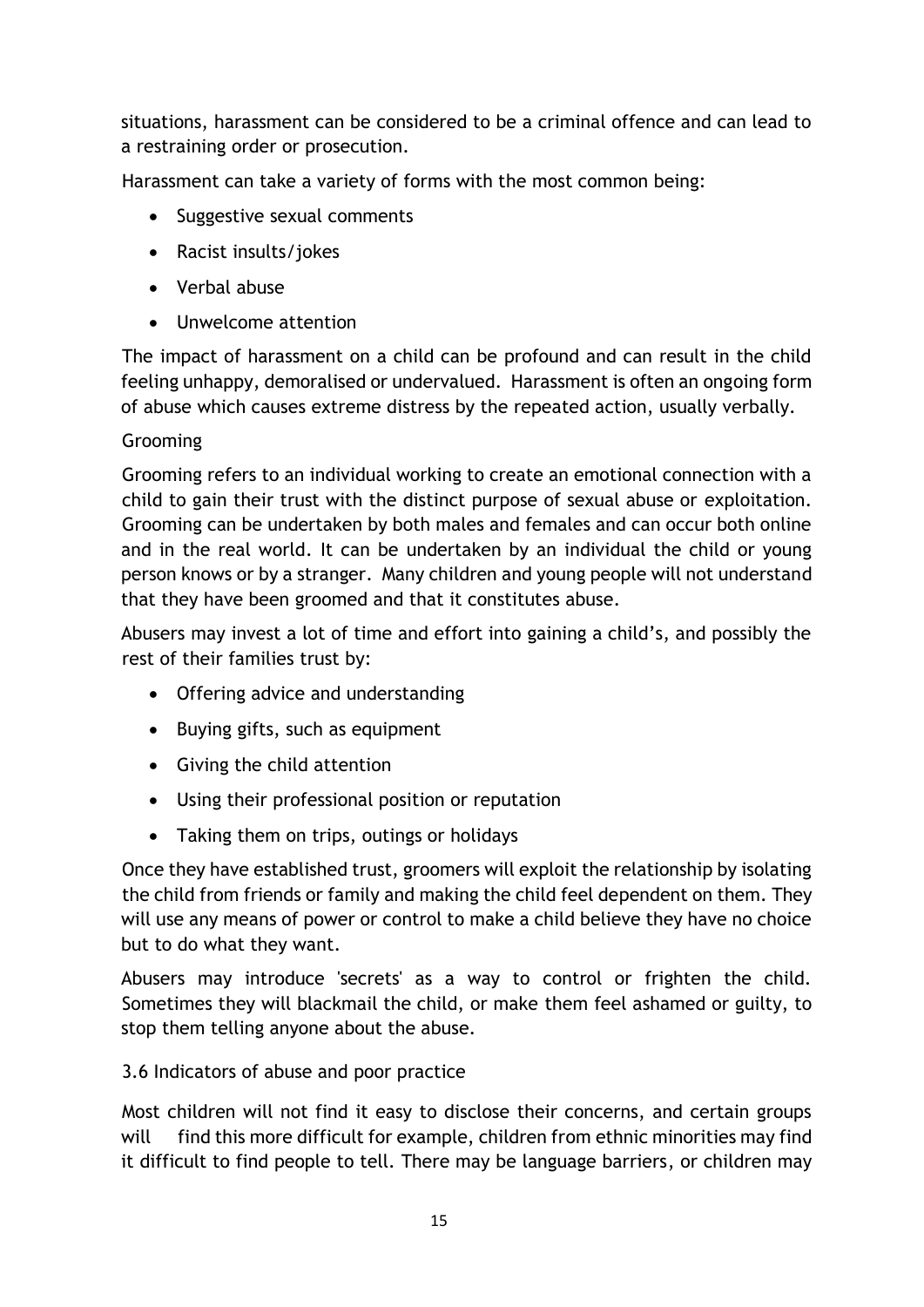not be able to communicate due to a disability. The majority of referrals will be made by adults who have concerns about a child as identified by their behaviour or appearance.

However, it should not be assumed that abuse will be easy to identify as children and young people can:

- Be bruised easily in everyday life while playing, for example falling off their bike
- Be moody and unpredictable, especially during adolescence
- Experience changes in behaviour as a result of external situations

Indicators of abuse could include:

- Unexplained injuries such as burns, bruises or cuts which are on areas of the child's body which are not normally prone to injury through playing.
- Inconsistent reasons for a physical injury
- The child or young person disclosing a concern which suggests an abusive act
- Another person, such as a parent, coach or team mate, raising concerns about a child's wellbeing
- Inappropriate sexual awareness or engaging in sexually explicit behaviour
- Fearing or displaying a lack of trust in adults
- An excessive fear of making mistakes
- Difficulties making friends, or being prevented from doing so or socialising
- A sudden weight loss or gain, or variations in eating patterns that may identify an eating disorder

While the above list contains a number of indicators this is not a complete list and there may be other signs that are observed. Further, if a child is exhibiting any one of the above it should not be considered proof that they are being abused, however if there are multiple signs being displayed there could be cause for concern.

**Important:** It is not your responsibility to determine if abuse has occurred. Your responsibility is to report any concerns that you have.

# <span id="page-15-0"></span>**4.0 Including children with disability**

British Triathlon and the Home Nation Associations are committed to providing opportunities for all individuals to take part in the sport. In some cases, this will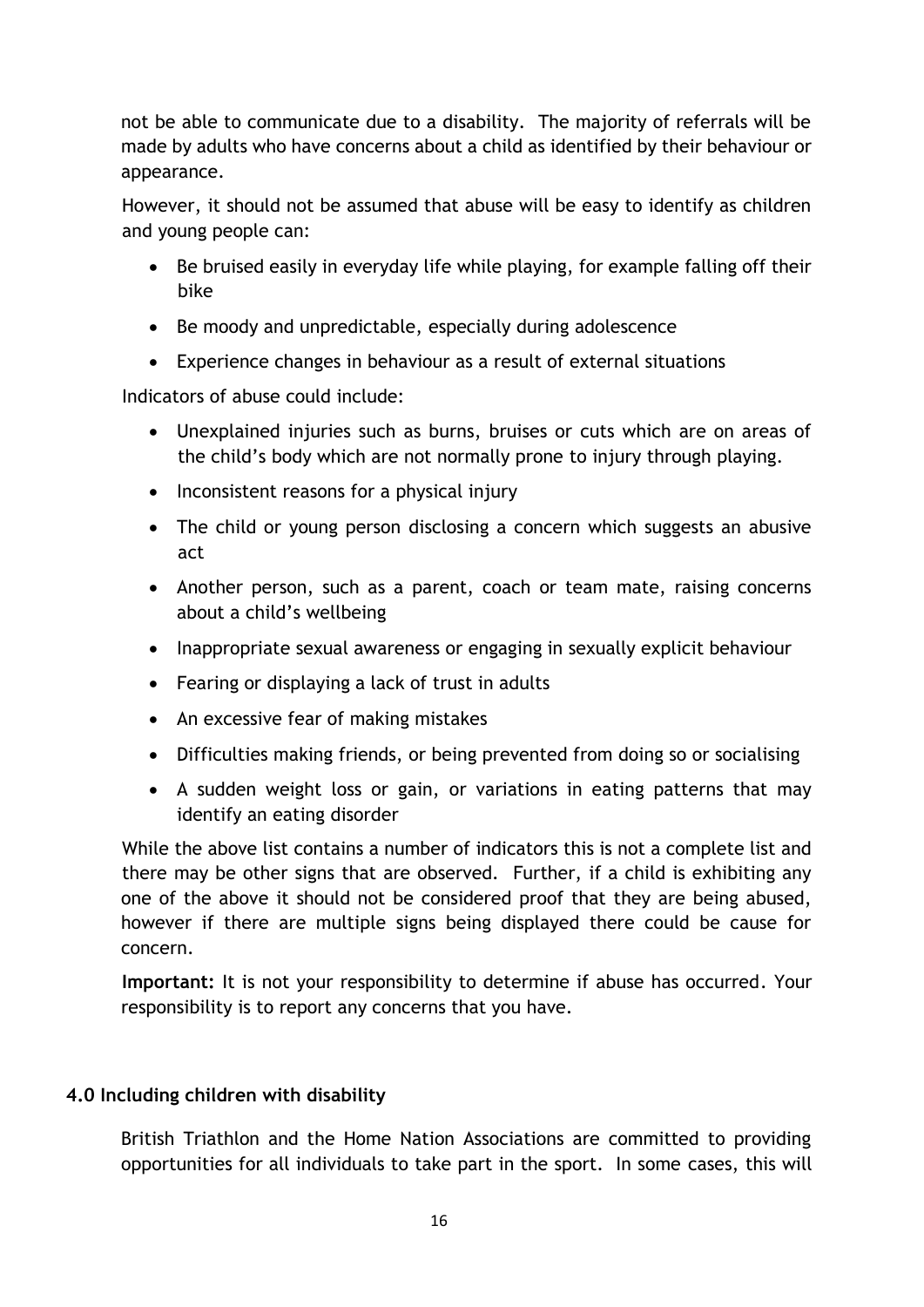require amendments to certain rules and regulations to meet the requirements of any disabilities. While ensuring that children with disabilities can take part it is also important to recognise that these children may be additionally vulnerable to abuse and additional safeguards implemented to reduce these risks.

This could involve increasing the knowledge and skills of the coaches within the club so they have more understanding of the athletes needs and how best to assist them in participating. Many training venues will be accessible to all either through the use of equipment or other assistance and it would be necessary for club officers to know how to implement these to effectively and efficiently enable disabled athletes to participate. Please refer to further guidance provide by the CPSU here:

<https://thecpsu.org.uk/Search?term=safeguarding+deaf+and+disabled>

#### <span id="page-16-0"></span>4.1 Disability defined

In 2010 the Equality Act replaced a number of separate policies, one of which was the Disability Discrimination Act. In the Equality Act a disabled person is defined as being someone who has a physical or mental impairment that has a substantial and long-term adverse effect on their ability to carry out normal day-to-day activities.

It should be recognised that while some disabilities are obvious there are a number that are not immediately apparent and that a disability could be the result of a variety of impairments which could be:

- **Developmental Impairments:** such as Attention Deficit Hyperactivity Disorder (ADHD), dyslexia or dyspraxia
- **Learning Difficulties**
- **Mental Health Conditions:** including depression, bi-polar affective disorders, schizophrenia, obsessive compulsive disorders as well as personality disorders, body dysmorphic disorder, eating disorders and selfharming
- **Organ Specific:** this could affect any of the organs within the body and would include respiratory issues such as asthma
- **Progressive Impairment:** such as motor neurone disease, muscular dystrophy or lupus
- **Recurring Impairment:** could include arthritis, epilepsy or depression
- **Result of Injury:** Sometimes an injury to the brain or body will result in impairments
- **Sensory:** affecting sight or hearing

It should be recognised that the above is not an exhaustive list of all impairments and that there could be overlaps and some athletes could have multiple disabilities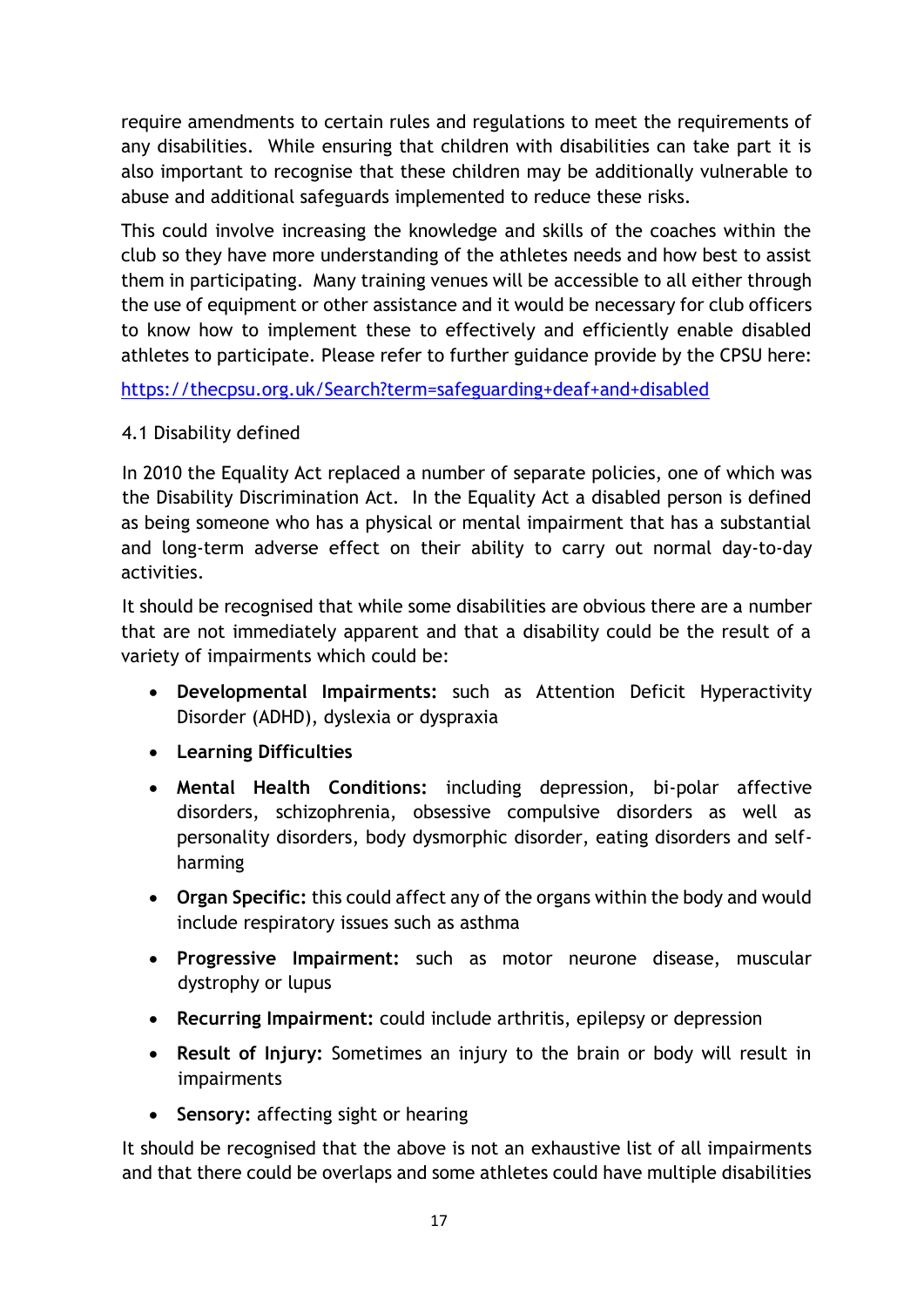and impairments.

#### <span id="page-17-0"></span>4.2 Learning disabilities

Within the Children's Act 2004 learning disabilities are defined as 'a state of arrested or incomplete development of mind which induces significant impairment of intelligence and social functioning.' Often individuals are born with their learning difficulty but it is possible that some will result from the individual experiencing trauma.

It should be remembered that most children with learning disorder are likely to take extra time learning new skills and may have greater difficulties with retaining information. For these reasons instructions to these children should be kept simple and short while being repeated multiple times. It is important that coaches are made aware of any learning disabilities as without this information there is the potential for the coach to believe that the athlete is not trying and that they are being disruptive and badly behaved.

#### <span id="page-17-1"></span>4.3 Behavioural disorders

There are a number of terms used to describe behavioural disorders but they are generally characterised by:

- An inability to learn
- Being unable to build or maintain interpersonal relationships
- Inappropriate behaviour and language for the situation
- Unhappiness
- Developing physical symptoms associated with problems they are experiencing

Typically the behaviour of individuals with behavioural disorders will include:

- Hyperactivity
- Aggression
- Withdrawnness
- Immaturity
- Demonstrating learning difficulties

It should be recognised that sometimes children who are demonstrating the above characteristics may not have inherent behavioural disorders but may be displaying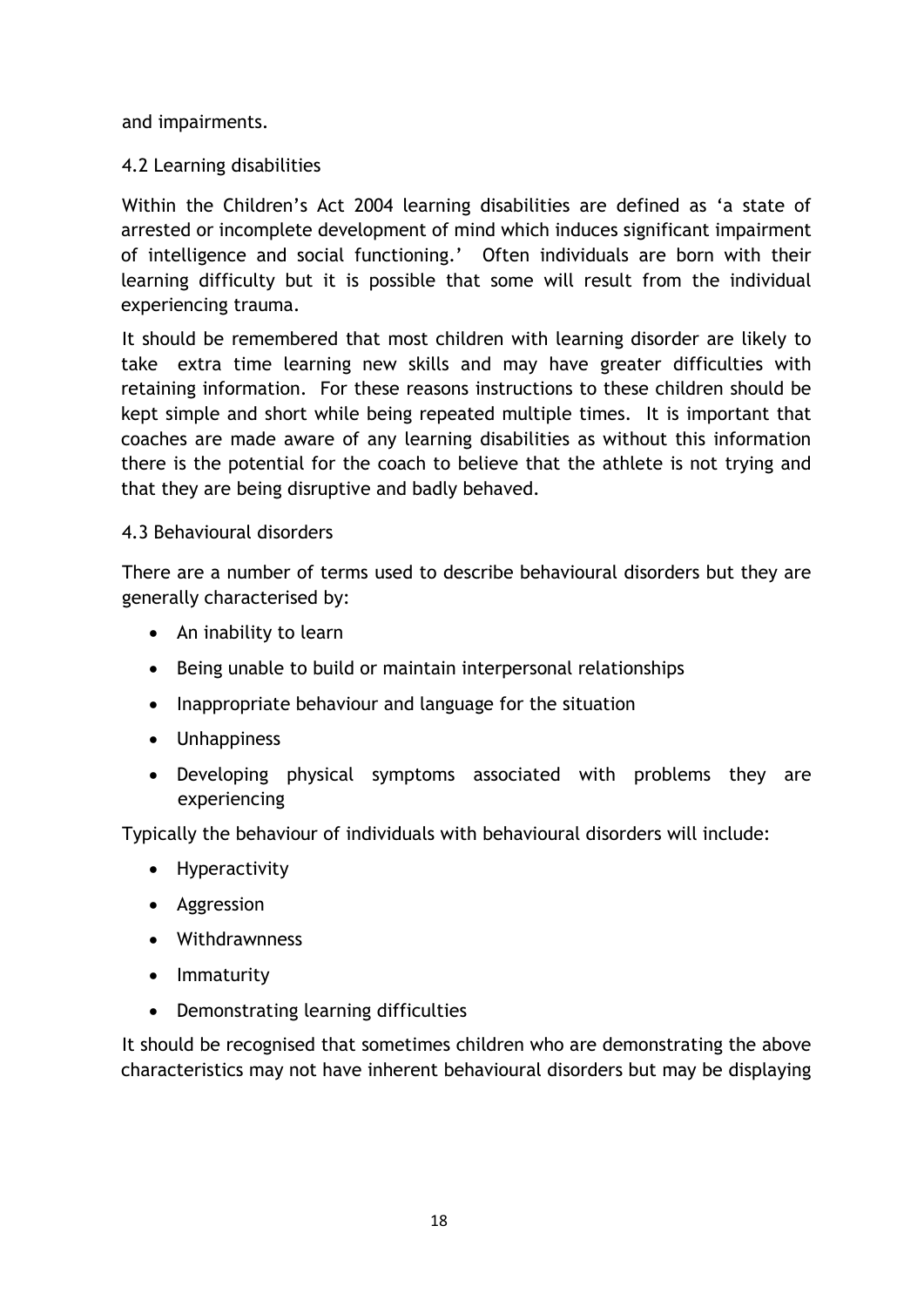these traits as a result of some other incident occurring within their lives that is creating an emotional disturbance.

It is important that behavioural concerns can and are identified within sporting settings and that they are referred appropriately. Similarly behavioural changes could be identified within the sporting environment and raised both with the athlete and through the appropriate channels.

<span id="page-18-0"></span>4.4 Safeguarding the needs of disabled young people

It is important that all clubs treat members with respect and athletes are not referred to as being a 'problem child.' Any additional requirements that they have should be suitably met to enable their participation in the sport. To ensure that disabled athletes are fully incorporated into the club and included in all club activities the relevant club officers should work with the athlete and their parents/carers to facilitate this.

It is likely that disabled children will be more vulnerable and as such more susceptible to the risks of abuse and neglect for a variety of reasons including:

- An increased risk of being more isolated and having fewer external contacts
- A greater dependency on their parents/carers
- A reduced ability to resist or avoid abuse
- Issues with language and communication which make conveying issues more difficult
- A lack of access to an individual that they could disclose information to

Within the club environment it would be prudent to ensure that club officers are aware that:

- Children with disabilities may be more targeted as a result of looking or acting differently and that sometimes the 'abuser' will not realise that they are making inappropriate comments or they will be picking on the person they believe least likely to complain, or have a reduced ability to complain.
- Disabled children are likely to be less able to remove themselves from a situation and may become susceptible to physical assaults as a result.
- Often sexual abuse takes place when an individual is not able to stop the act, or may not fully understand what is happening, and so implementing good practice within the club, especially in respect of individuals who may require additional assistance with tasks, for example changing, can help to prevent issues from occurring.
- Children or young people who have disabilities may find it more challenging to disclose concerns to others.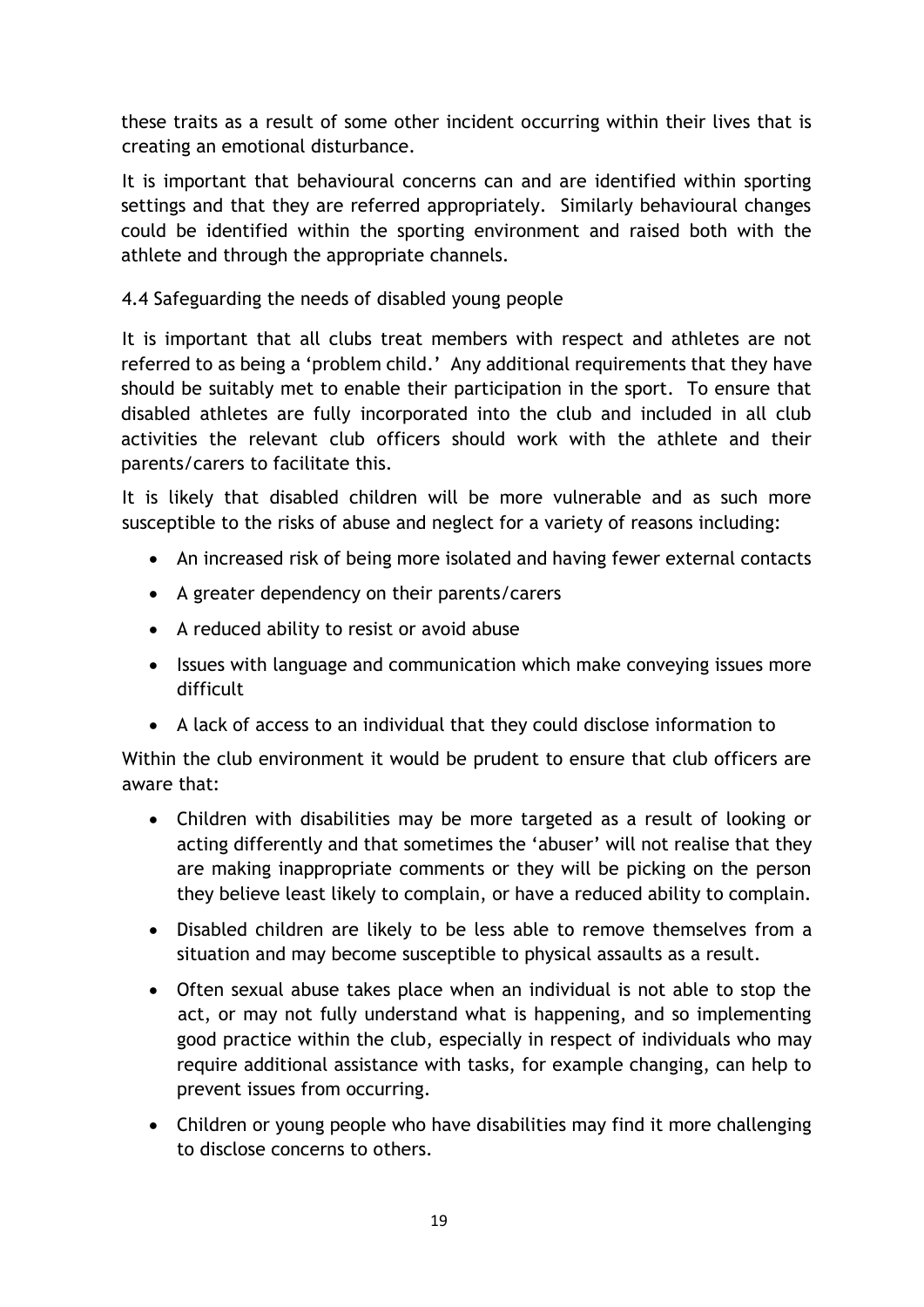#### <span id="page-19-0"></span>4.5 Language

The [Office for Disability Issues](http://webarchive.nationalarchives.gov.uk/20130812104657/http:/odi.dwp.gov.uk/inclusive-communications/representation/language.php) provides advice and guidance including the use of language and terminology. These include:

- Not using the term 'the disabled' to describe a group of people, this should be amended to 'disabled people'.
- Where possible, avoiding the use of medical labels as they say little about the person as an individual and reinforce stereotypes of disabled people as 'patients' or 'unwell.'
- Being positive and avoiding negative language, including avoiding phrases such as 'suffers from' as this suggests discomfort, constant pain and a sense of hopelessness. Another example is wheelchair users not viewing themselves as 'confined to' a wheelchair. A wheelchair can be considered a mobility aid.
- Using common phrases to describe daily living people who use wheelchairs 'go for walks' and people with visual impairments may be pleased to see you. The impairment just means that they do some things differently. Some common phrases such as 'deaf to our pleas' or 'blind drunk' may associate impairments with negative things and should be avoided.

The following is a list of words related to disabilities and identifies whether they should be used or avoided. The first set of words suggest disabled people are victims whereas the second set of words respect disabled people as active individuals with control over their lives

#### **Avoid:**

- (The) handicapped, (the) disabled
- Afflicted by, suffers from, victim of
- Confined to a wheelchair, wheelchair-bound
- Mentally handicapped, mentally defective, retarded, subnormal
- Cripple, invalid
- Spastic
- Able-bodied
- Mental patient, insane, mad
- Deaf and dumb; deaf mute
- The blind
- An epileptic, diabetic, depressive, and so on
- Dwarf; midget
- Fits, spells, attacks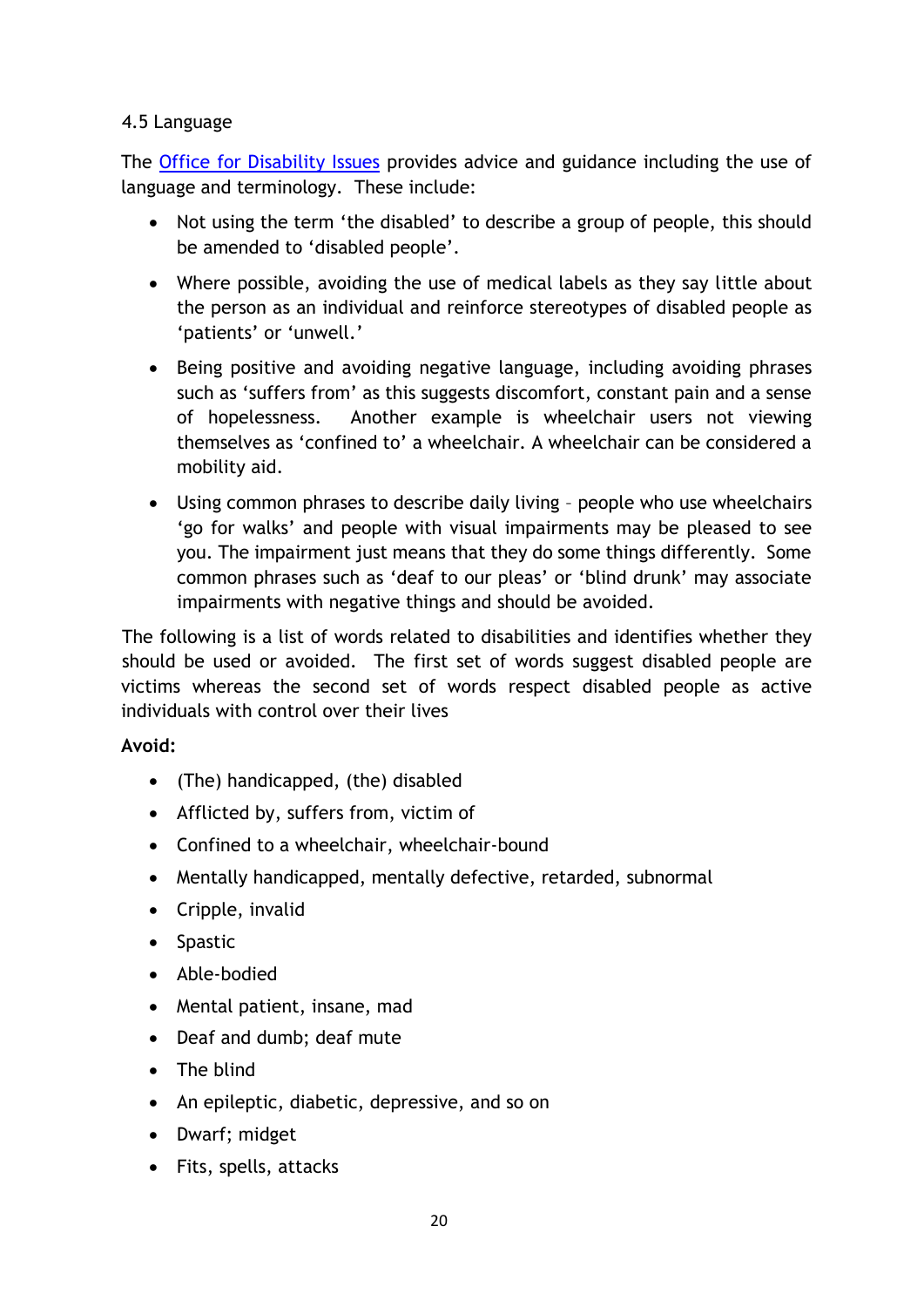#### **Preferable terminology:**

- Disabled (people)
- Has [name of condition or impairment]
- Wheelchair user
- With a learning disability (singular) with learning disabilities (plural)
- Disabled person
- Person with cerebral palsy
- Non-disabled
- Person with a mental health condition
- Deaf, user of British Sign Language (BSL), person with a hearing impairment
- People with visual impairments; blind people; blind and partially sighted people
- Person with epilepsy, diabetes, depression or someone who has epilepsy, diabetes, depression
- Someone with restricted growth or short stature
- Seizures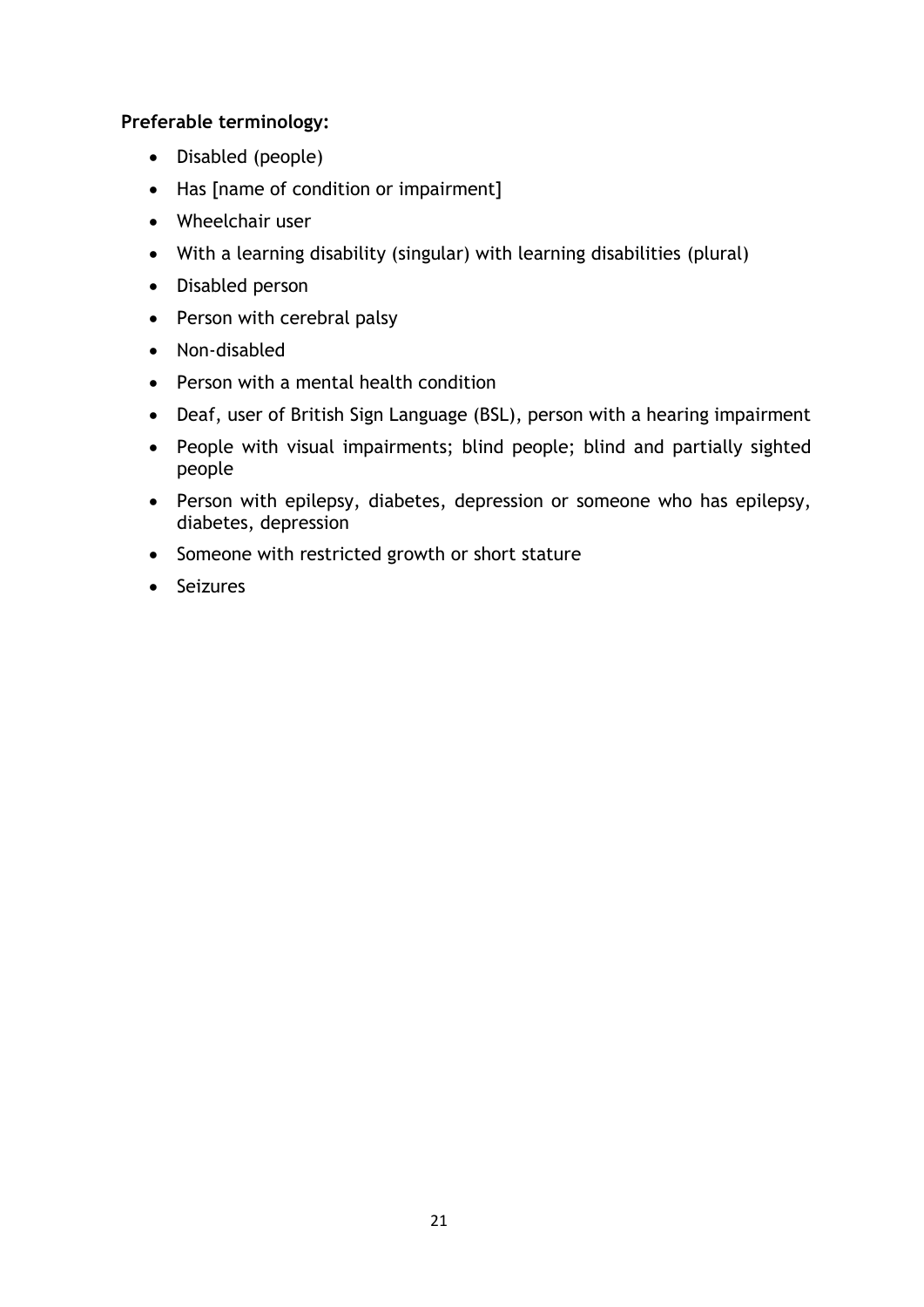#### <span id="page-21-0"></span>**5.0 Guidance for clubs**

#### <span id="page-21-1"></span>5.1 Changing room policy

Triathlon clubs have a duty of care to safeguard children during club sessions, including the wellbeing of children in changing rooms. This doesn't mean that the child's parents have no responsibility. However, parents are not always at the training facility. It is, therefore, important that clubs clearly identify to parents the circumstances in which they are expected to remain at the venue, for example if their child may require special assistance or additional help that the club cannot provide.

#### <span id="page-21-2"></span>5.2 Changing room guidance for parents

It is not recommended that supervision is provided within changing rooms as this places both the adult and children at risk of harm or allegation. Instead clubs may wish to place a club official outside of the doors to the changing room which enables children to call for assistance if required.

Additionally, parents should specifically be advised around:

- The type of changing facilities at the venue for example, are they village changing or separate for males and females.
- Whether changing facilities will be accessible by members of the public using the facilities as well as club members, and if club members over 18 years of age will be accessing them at the same time as members under 18 years of age.
- Avoiding being in the changing rooms whilst the athletes are changing unless their child required additional assistance. In these circumstances the parent/carer must be the same gender as the child unless there is access to a family changing room or the venue has village changing facilities.

#### <span id="page-21-3"></span>5.3 Children and adults sharing swimming lanes

The British Triathlon has a duty to safeguard children under the age of 18 alongside a duty of care to all British Triathlon members and it is for this reason the British Triathlon does not recommend that adults and children should be lane sharing. However, the British Triathlon recognises that in some situations it is not possible or appropriate for athletes to train separately.

Swimming is a physical sport and like many physical activities there are inherent risks in taking part. The British Triathlon is committed to ensuring that any risks to all participants are kept to a minimum. The British Triathlon recognise that children aged 14 to 18 and senior athletes aged 18 and upwards may train together if they are of a like standard and size. As long as appropriate safeguards are put in place and a risk assessment carried out.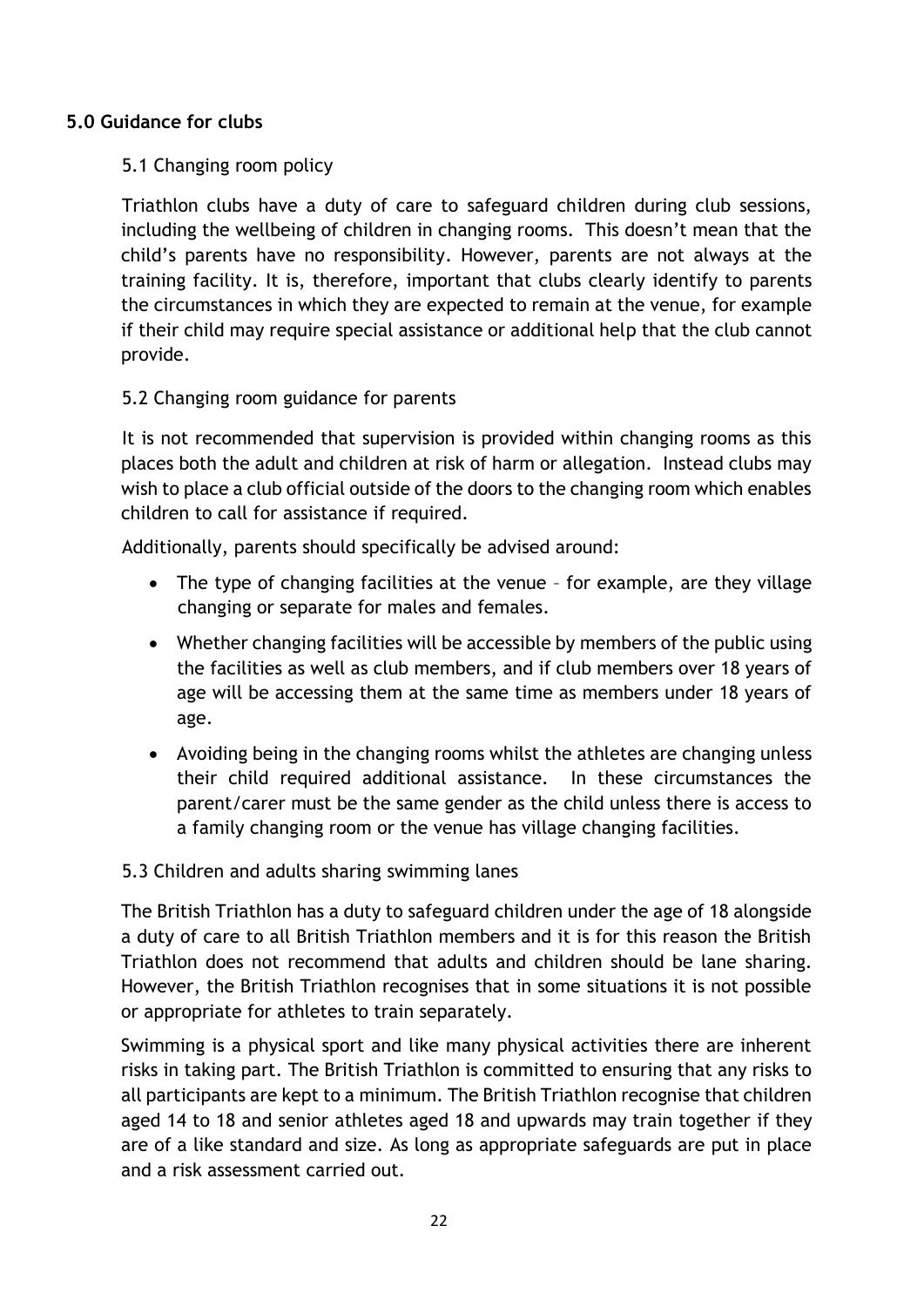In order to safeguard children in our sport it is necessary to consider the issue of children and adults sharing lanes whilst swimming training. British Triathlon have identified problems which could arise from training activities and warm ups where adults and children swim in the same lane, including allegations of sexual and physical assault, intentional and accidental, during swimming training.

When lane sharing between senior and junior athletes who are over 14 is unavoidable the club and coaches should undertake a risk assessment to ensure training activities are organised and concluded in as safe an environment as possible, minimising both the health and safety risks and any child welfare risk that these situations may pose. The risk assessment should consider the training activities planned taking into account the composition of the lane and the following factors:

- Is there suitable lane supervision at club sessions involving children? (i.e. Under 18s)
- The age and gender of the athletes in line with British Triathlon guidance below.
- The relative sizes and abilities of the athletes.
- The individual swimmers lane discipline and precision of their strokes.
- Introducing a lane etiquette guide e.g. Re overtaking.
- The presence of lifeguards.
- The width of each training lane.
- The number of athletes in each lane.
- Whether the session is open to spectators.
- The club's process for raising concerns with their Child Welfare Officer

This is not an exhaustive list but provides a good baseline for clubs to start evaluating their sessions and ensure that sessions are incident free.

The British Triathlon do not consider that children under 14 should share training lanes with adults. Where separate lanes are impractical, it is vital that the club adopt a critical appraisal of the swimmers in the water and complete a careful risk assessment to ensure that the sessions are incident free. During competition warm ups involving senior swimmers and children under 14, promoters should make provision to allow different age groups to warm up at different times or allocate separate lanes to each age group.

# <span id="page-22-0"></span>5.4 Coach participant ratios

The coach participant ratios can be found in the [British Triathlon Health and Safety](http://www.triathlonengland.org/england/documents/coaching/coaching_health_and_safety_guidelines_for_triathlon_2015.pdf)  [Guidelines document.](http://www.triathlonengland.org/england/documents/coaching/coaching_health_and_safety_guidelines_for_triathlon_2015.pdf)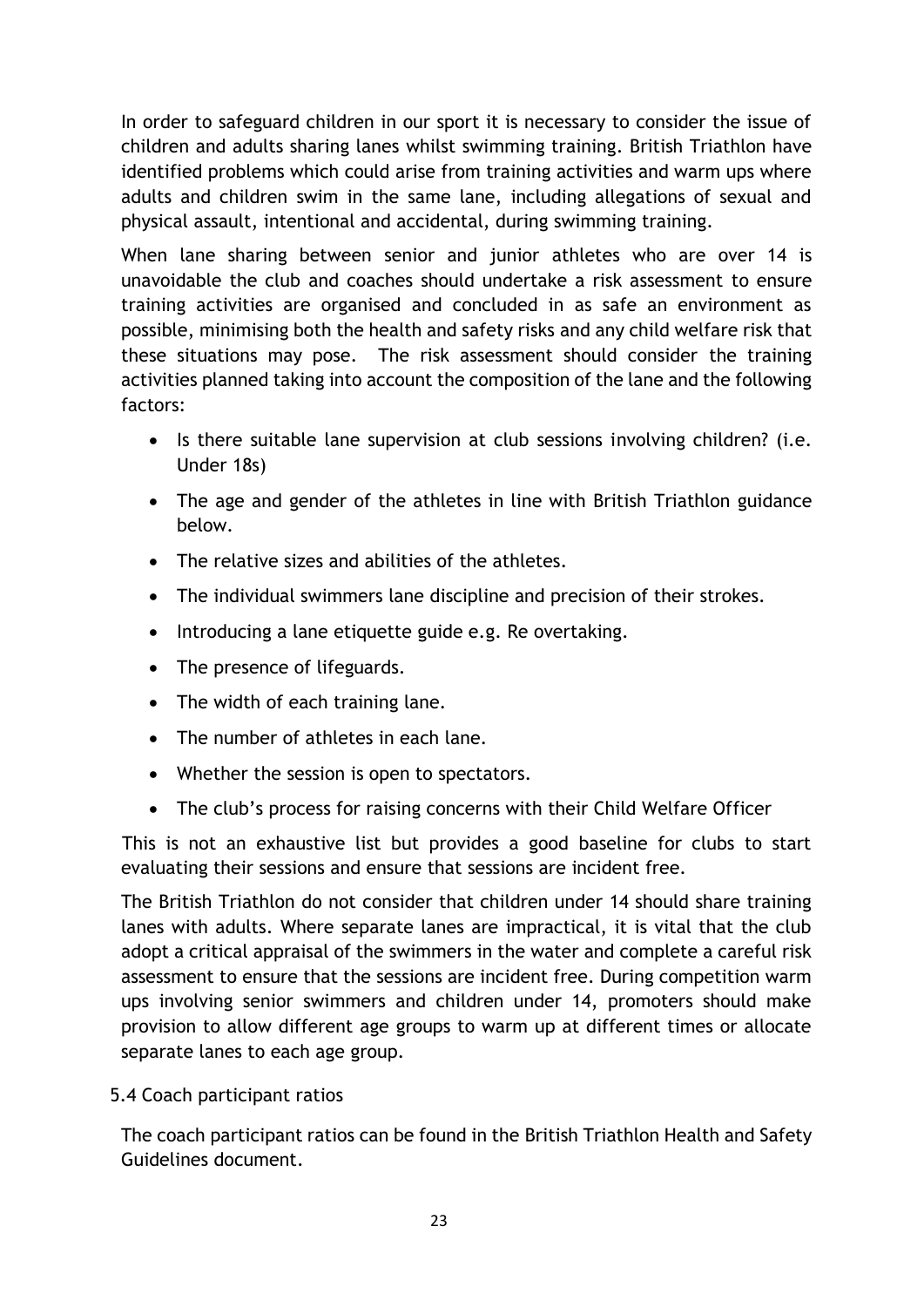It is important to remember that these are guidelines and that there are a number of factors that should be considered when determining the ratio suitable for your club's activities. This could include:

- The age of the children/young people
- The experience of the children/young people
- The experience of the coach
- Where the coaching is being held for example in a sports hall or on an open field

Essentially the greater the number of risks the lower the ratio should be, this can be mitigated by having supporting coaches or helpers to supervise the athletes taking part in sessions.

# <span id="page-23-0"></span>5.5 Late collection of children

Occasionally parents/carers may become delayed or unable to collect children from training sessions. When new junior members join the club their parents should be advised who to contact if they will be delayed in collecting their child and advise them of the action to be taken, for example they would need to advise if another club member could take their child home. It is important that emergency contact details are collected for all junior members. If you are unable to contact their primary contact, emergency contact details would be essential.

Club officers must never leave a child under 16 years of age alone, and they must have parental permission to leave athletes over 16 years of age on their own. It is recognised that some parents will allow their child to travel to and from training sessions on their own, or with club mates, and in these situations the parent would be required to notify the club of this.

Clubs should have a collection policy to ensure 2 coaches/ volunteers stay with uncollected children.

Club coaches and officers should avoid:

- Asking the child to wait alone with them or being left alone with any child who has not been collected
- Taking any child home or to another location
- Allowing the child to leave with another club member without permission.

# <span id="page-23-1"></span>5.6 Missing child guidance

In the unfortunate incident that a child goes missing during club activities or at events it is important to remember that most children are found within a few minutes of their disappearance. British Triathlon provide the following guidance in relation to the actions that should be taken in this occurrence: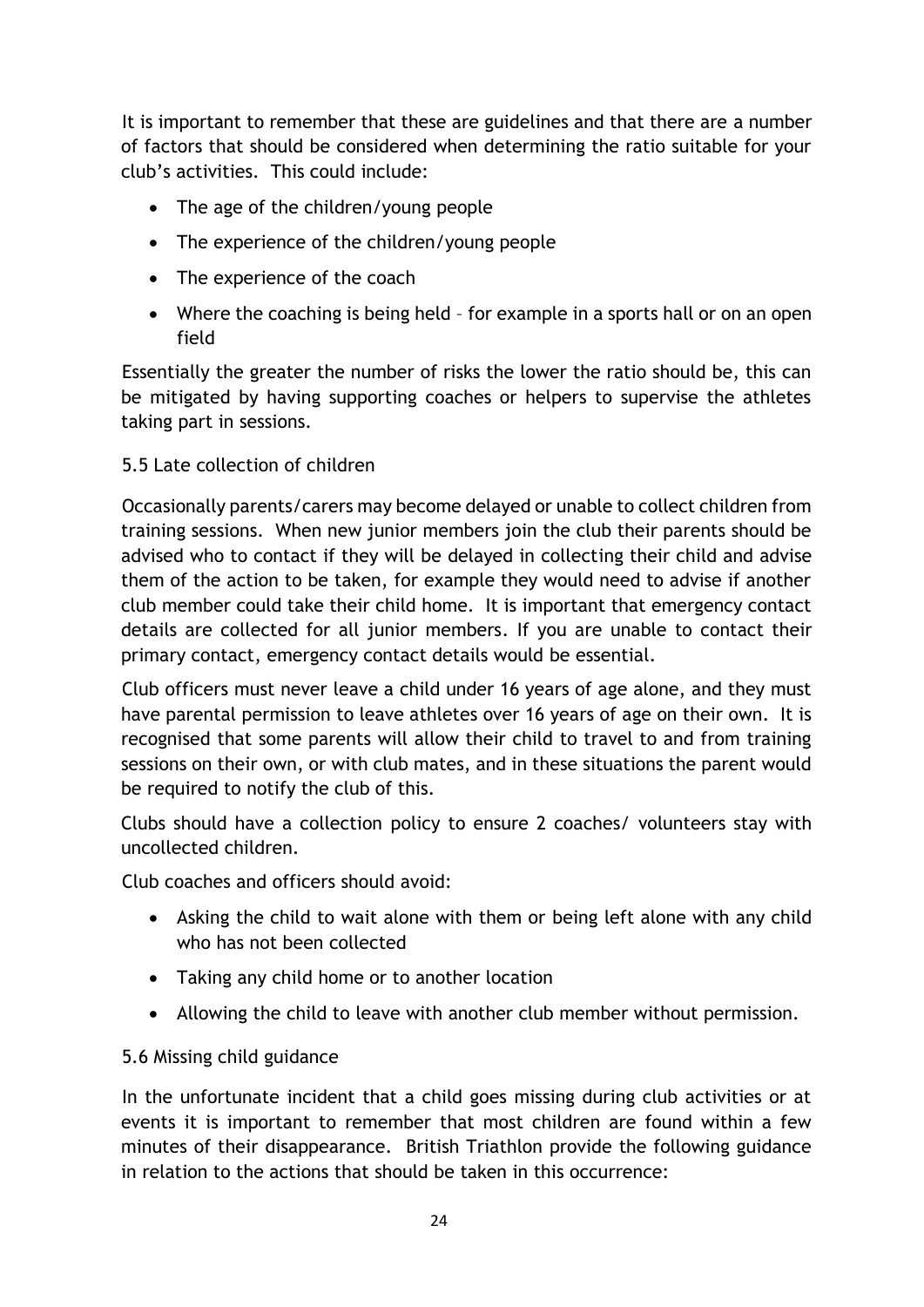- Ensure any other young people you are responsible for are appropriately looked after while the search is being completed for the missing child.
- Organise all available adults to fully search specified areas, particularly obvious areas of danger such as water.
- If the child cannot be found after a good search of the immediate surroundings, contact the child's parents to advise them of the concern and reassure them that everything is being done to locate the child.
- Ensure that the area in which the child has gone missing is fully searched, including changing rooms, toilets, public and private areas.
- Ensure that there is a single point of contact for all individuals searching to report back to. This individual should record all of the events that have occurred as well as creating a physical description of the young person to include approximate height, build, hair and eye colour in addition to what they were last seen wearing, where and when they were last seen.
- If the young person has not been found within 20 minutes the Police should be informed, even if the search has not been fully completed.
- Once you have contacted the Police, they will advise if further action is required before their involvement.
- If the Police act upon your report, follow their guidance and requests for progressing the search.
- As soon as the young person is located be sure to communicate this to all individuals involved in the search.

#### <span id="page-24-0"></span>5.7 Supervision of children

The club's duty of care to safeguard athletes includes having the appropriate levels of supervision in place during training sessions and if the athletes are taken to events or camps.

#### **Away Trip Guidance**

If the club take athletes away overnight, or over multiple nights, they will be responsible for the safeguarding and wellbeing of the athletes as soon as they have received the athlete from their parent/carer and will remain responsible until the athlete is handed back to their parent/carer.

British Triathlon would expect the following individuals to be included in club trips:

- Welfare Officer doesn't have to necessarily be the appointed Club Welfare **Officer**
- Head Coach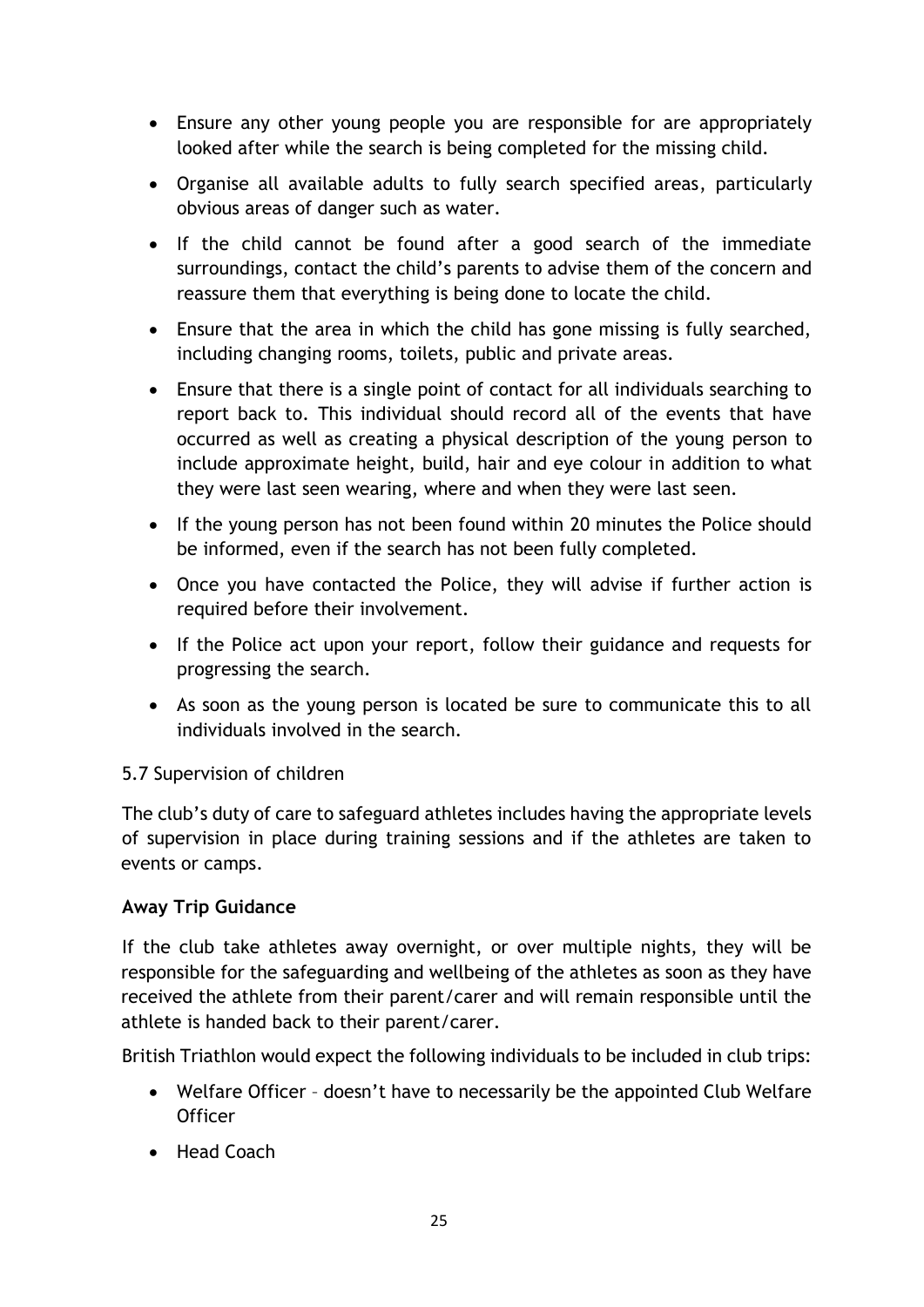Chaperone

The role of the Welfare Officer and Chaperone are outlined below.

# **Welfare Officer**

The welfare officer appointed for a specific trip may not necessarily be the same one as appointed by the club committee as Club Welfare Officer but they should ideally have completed the Child protection in sport course - An online introductory safeguarding course for anyone who has infrequent contact with children in a sports organisation which is available on the nspcc website. Additionally, they should refer to:

Safe Sport [Events Activities and Competitions](https://thecpsu.org.uk/news/2013/april/safe-sport-events-activities-and-competitions/) (available on the [CPSU website\)](https://thecpsu.org.uk/news/2013/april/safe-sport-events-activities-and-competitions/).

Specifically the individual acting in this role should:

- Ensure that all individuals on the trip know that they are the welfare officer for the duration and that they should be informed of any safeguarding or welfare concerns.
- Hold the contact details for all athlete's parents/carers in the event that they will be needed during the trip
- Hold the medical information for all athletes to ensure that they are accessible if needed during the trip
- Manage any concerns raised on the trip, with others as deemed appropriate, and complete any resulting tasks following the trip
- In the instance of any ongoing concerns, refer them to the Club Welfare Officer if a different person.

# **Chaperones**

The role of the chaperones is to provide loco parentis supervision of the athletes on the trip, assist with the maintenance of their general care and wellbeing and to assist the Welfare Officer if and when required.

Individuals who operate in this role should:

- Avoid completing a coaching role as well
- Hold a DBS check that has been issued for triathlon related activities within the past three years and that has been assessed by British Triathlon to ensure the applicants suitability for working with children
- Have attended some form of safeguarding training
- Have their role fully explained and the associated expectations outlined to them before commencing the role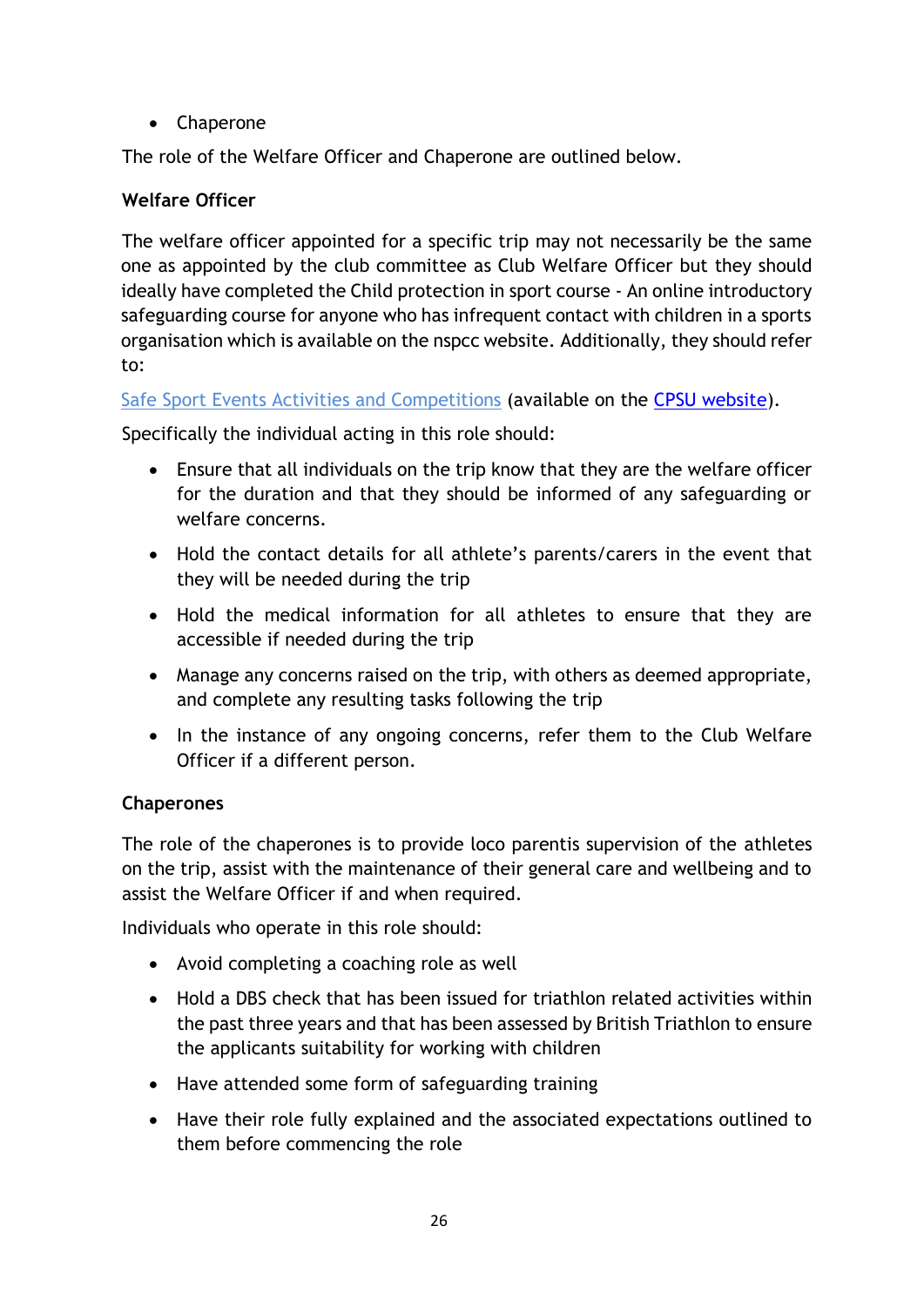- Meet with other trip leaders in advance of the trip to ensure that all roles and responsibilities are confirmed across the group
- Be provided with a list of athletes they will be responsible for along with any pertinent information they may require, for example specific medical information or any additional assistance they may require.

If the group is fairly small it's possible that a chaperone could also act as the Welfare Officer for the trip. It is recommended that a ratio of 1 chaperone to 10 athletes is maintained and if there are male and female athletes there should be at least one male and one female chaperone. It is important that there are enough chaperones to effectively manage any situations that occur and maintain the wellbeing of the athletes during these times.

In advance of any trips the chaperones should:

- Meet with the athletes they will be responsible for during the trip, and their parents
- Be provided with the details of the trip including:
	- o any booking details
	- o athlete and team leader room allocations
	- $\circ$  the location of their room in relation to the athletes
	- $\circ$  details of any transportation being provided
	- o any guidance that athletes have been provided with
- Provide a signed copy of the relevant code of conduct and be provided with a copy of the athletes code of conduct
- Identify the nearest medical facilities

During the trip, chaperones should:

- Have a room on the same floor as the athletes and ideally as close as possible so they can be easily contacted by athletes.
- Provide their room number to the athletes they are responsible for and advise them they should only use this information in emergency situations
- Check all athletes rooms on arrival to ensure they are secure
- Check if unsuitable channels can be accessed on the television in the room, and if so request for these to be blocked
- Check that the in room telephone is operational
- Accompany any athlete that they are responsible for should they require medical attention, ensuring that they take any medical records or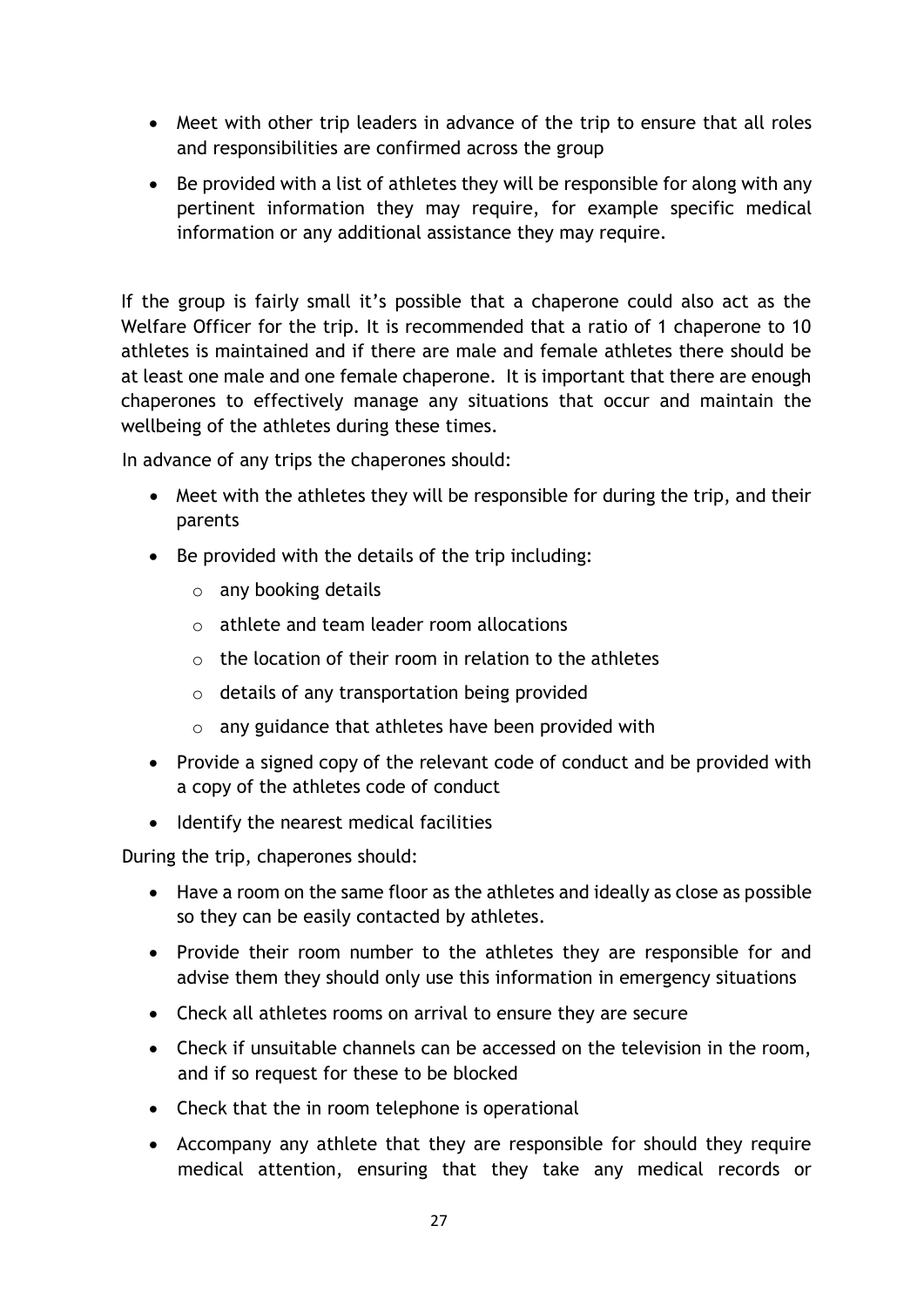information with them.

#### **Planning the Trip**

Before the trip commences the following tasks should be completed and agreed by the team leading it:

- Consider the risks of any overnight accommodation, either in person or by liaising with hotel staff, for example not having the exclusive use of the venue.
- Allocate rooms based upon age and gender, considering parent and athlete requests where possible. Under 18's should not share a room with an over 18-yearold even if they are of the same gender. If this has to happen (for budget reasons) that this is discussed and agreed upfront and parental approval documented. It potentially exposes an adult as well as a child and is a situation that should be avoided.
- Ideally all athletes should be on the same floor, with club officers' rooms at either end.
- Ensure that guidelines are in place for the use of any in room telephones and televisions.
- How club officer contact details, and the guidance for using these, will be provided to athletes and their parents/carers.
- The development of an emergency plan and contingency plan in the event of illness or injury.
- Circulate travel and behavioural policies to all athletes and parents prior to the trip
- Distributing and collating all required forms to and from parents/carers.

#### **Emergency Plan**

In the unfortunate occurrence of an incident the emergency plan will become vital in managing it and ensuring that the situation does not worsen. The emergency plan should detail:

- The nature of the emergency and who is involved
- The action to be taken to maintain the wellbeing of the athletes and manage the current situation
- Confirming any injuries and providing medical assistance if required
- Nominating which member(s) of the team leading the trip would accompany the individual requiring medical attention
- Ensuring that there will be adequate supervision for the remainder of the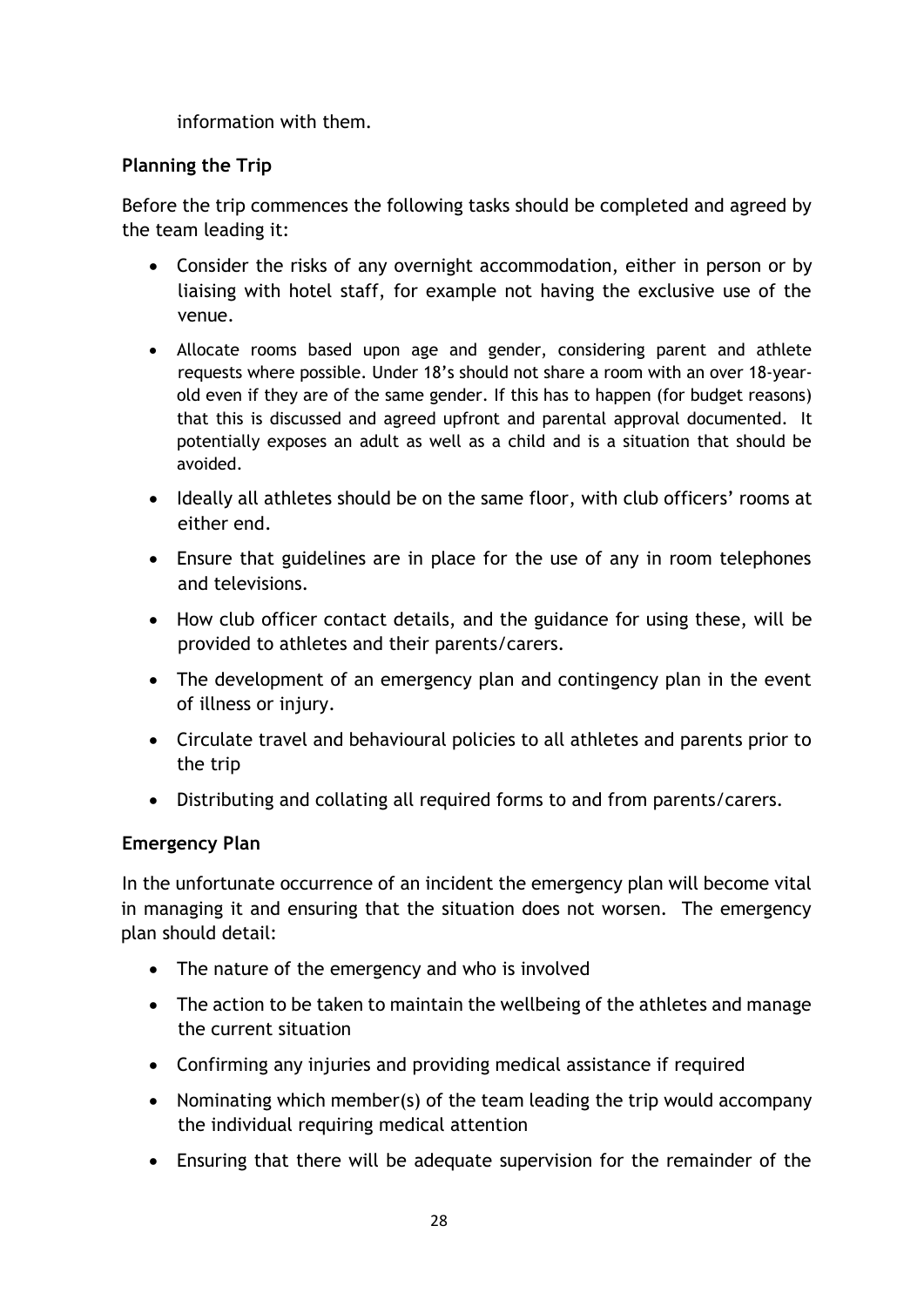athletes while the situation is being rectified.

- Where required, who will notify the Police of the incident
- Who will be responsible for contacting the parents/carers of the athlete(s) involved
- When and who should contact the Home Nation Association Lead Safeguarding Officer
- Who will create a written record of the incident?

# <span id="page-28-0"></span>5.8 Challenging behaviour

It is likely that at times coaches and other club officers will be required to intervene when a child is demonstrating challenging behaviour. The following guidance aims to outline good practice and provide strategies and sanctions which could be employed as well as those that should be avoided.

The guidance is centred around:

- Maintaining the welfare of the child at all times
- Providing clear guidelines to coaches and club officers regarding appropriate conduct and the process for responding to unacceptable behaviour
- Ensuring that children are not subjected to harmful, abusive or humiliating behaviour
- Recognising that children may demonstrate challenging behaviour as a result of a specific circumstance, such as a medical condition or being the victim of abuse
- Recognising that triathlon, and sport in general, can significantly improve the wellbeing of children

Where possible the club should support the inclusion of all children in taking part in triathlon and only in exceptional circumstances should a child be barred from taking part in club activities.

# **Agreeing acceptable and unacceptable behaviours**

The thoughts of club officers, junior members and their parents/carers should all be included in the identification of what is and is not acceptable behaviour and what actions may be implemented as a result of unacceptable behaviour. Including young people in the development of behaviour guidelines will increase their acceptance of these, and they are less likely to demonstrate unacceptable behaviour. By including the developed code of conduct into the welcome pack for the club, all new members could be required to agree to it when they first join the club.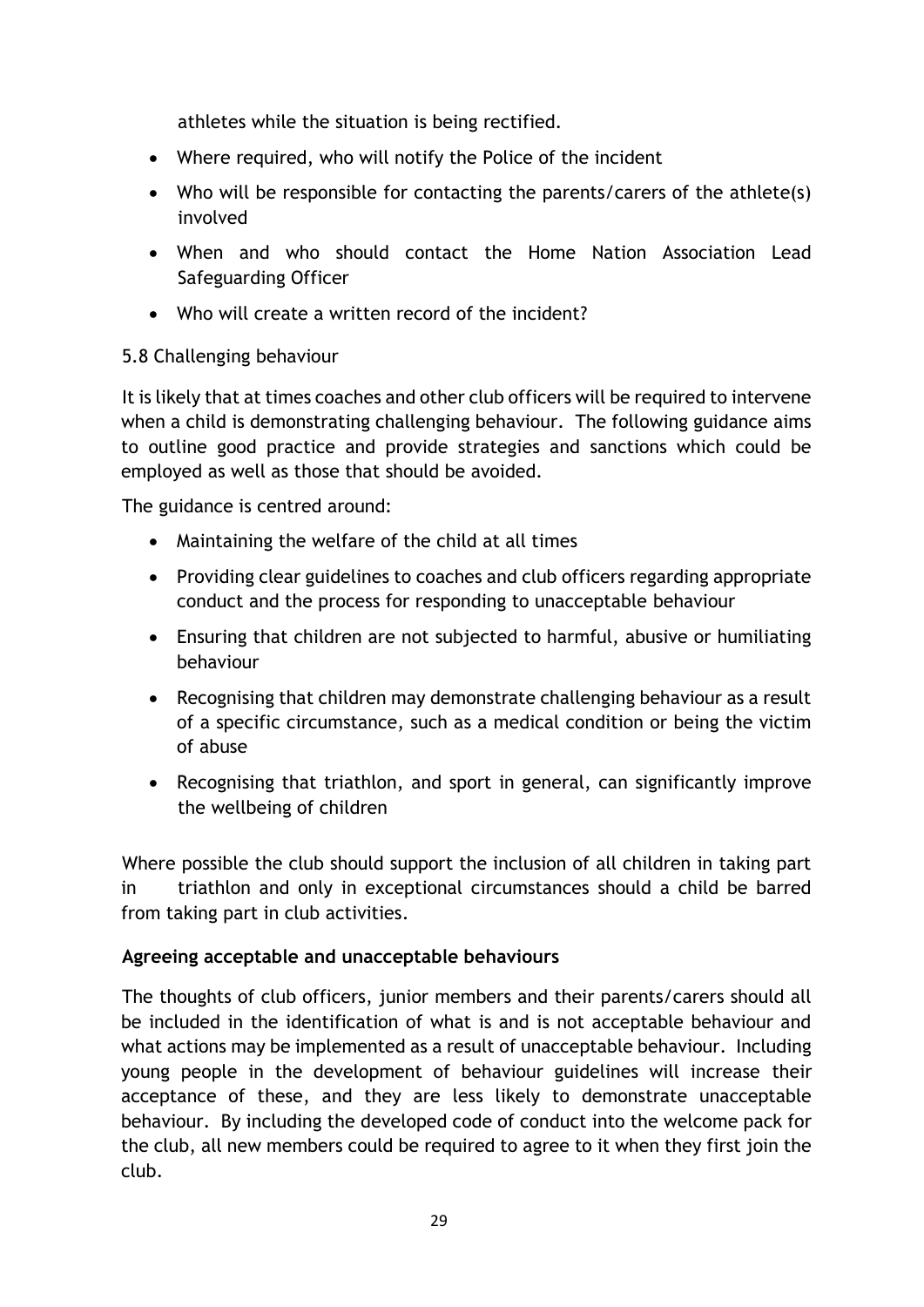#### **Managing Challenging Behaviour**

In any situation the response should correspond to the behaviour demonstrated and be outlined to the athlete and their parent/carer as soon as possible. Suggestions for responses include:

- Having the child take a time out
- Encouraging the child to make amends for their actions
- Reinforcing positive behaviour
- Increasing the level of supervision for the activity
- Discuss the unacceptable behaviour with the child and their parent/carer and develop an agreement for it not to occur moving forwards
- Impose sanctions, such as missing a club social gathering
- Temporary exclusion, or permanent exclusion in extreme cases or if the child is a high danger risk to themselves or others

Never employ the following responses:

- Threatening physical punishment
- Refusing to communicate with the child
- Intimidation or humiliation

#### **Physical Intervention**

Always try to avoid physical intervention unless it is vital to preventing a child from injuring themselves or others. Physical intervention should result from conscious decision making and should not be a reaction to the behaviour and the club officer/coach should always ask themselves if it is the only option before intervening. If physical intervention is deemed appropriate, then the following points should be considered:

- The intervention should be completed in a way which is the least restrictive and does not hurt the child/young person
- Will the intervention achieve an outcome in the best interest of the child/young person?
- Is the intervention in proportion to the demonstrated behaviour?
- Using the smallest amount of force to implement the intervention and for the shortest duration possible
- Ensuring that during the intervention the child/young person is not touched inappropriately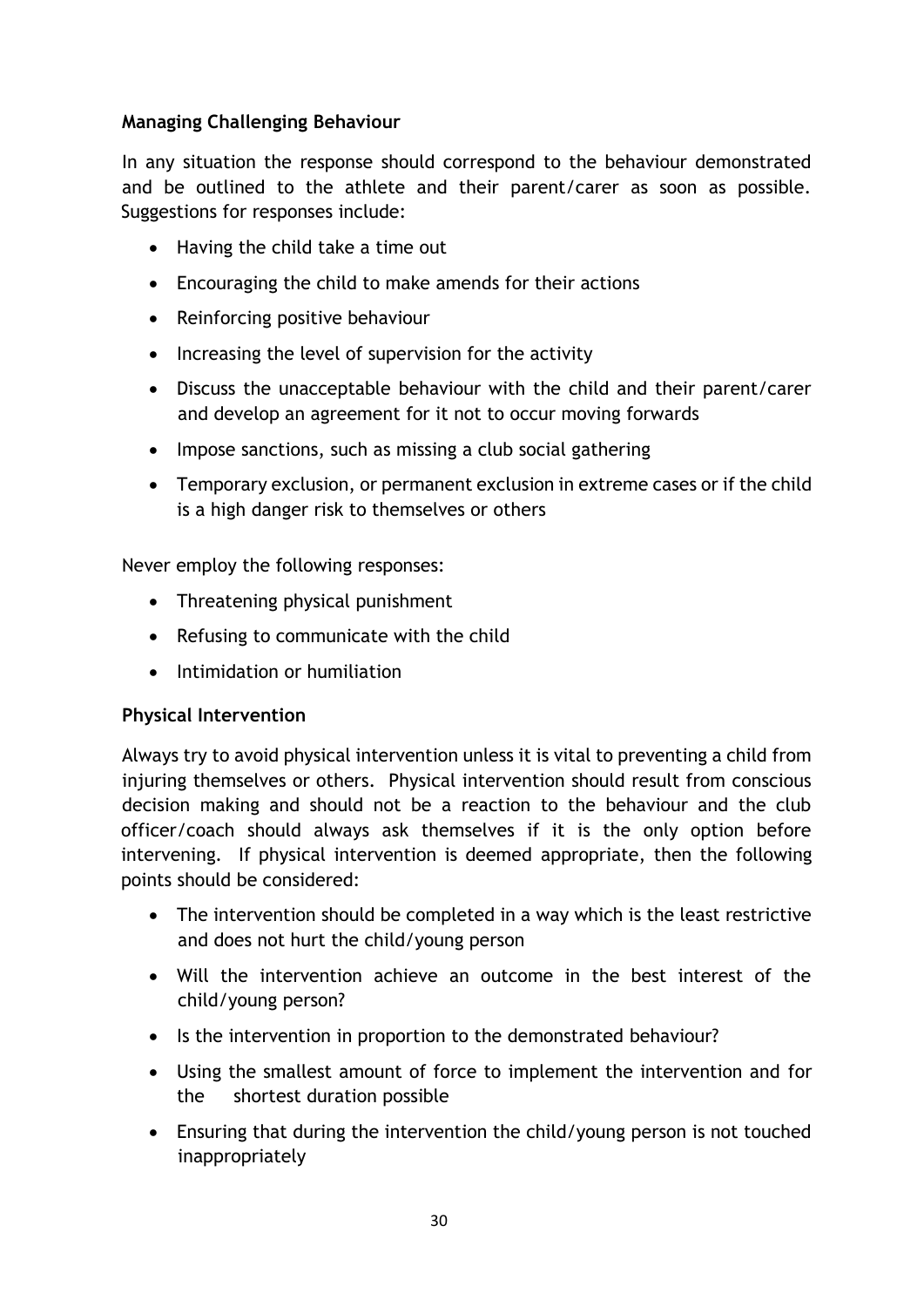- That it is not being used as a punishment
- That pain is not being inflicted

Following the implementation of any physical interventions they should be recorded and passed over to the Club Welfare Officer as soon as possible.

#### **Policy for Managing Challenging Behaviour**

All clubs should have clear guidance for how coaches and club officers should manage challenging behaviour which should include:

- Codes of conduct for all individuals involved in the club from coaches to club officers to athletes
- How the club will respond to unacceptable behaviour?
- How the club will respond to high risk behaviour, for example if a child is in danger of hurting themselves or others
- The circumstances in which physical intervention could be employed
- What will happen after an incident, including how the physical and emotional wellbeing of those involved in the incident will be checked and monitored

#### <span id="page-30-0"></span>5.9 Anti-bullying guidance

British Triathlon and the Home Nation Associations are committed to providing a safe and enjoyable environment in which all individuals can take part in triathlon, enabling both training and competing to be undertaken in relaxed and secure surroundings.

If bullying does occur then all athletes should feel comfortable in communicating this information and know that any incidents will be managed effectively. The Home Nation Associations expect any individual who is aware of bullying occurring to inform the Club Welfare Officer or the Home Nation Association Lead Safeguarding Officer.

#### **What is Bullying?**

Bullying can be defined as repeated behaviour which has the intention to physically or emotionally hurt the targeted individual.

Bullying can take a variety of forms such as:

- Emotional
- Physical
- Racism
- Sexual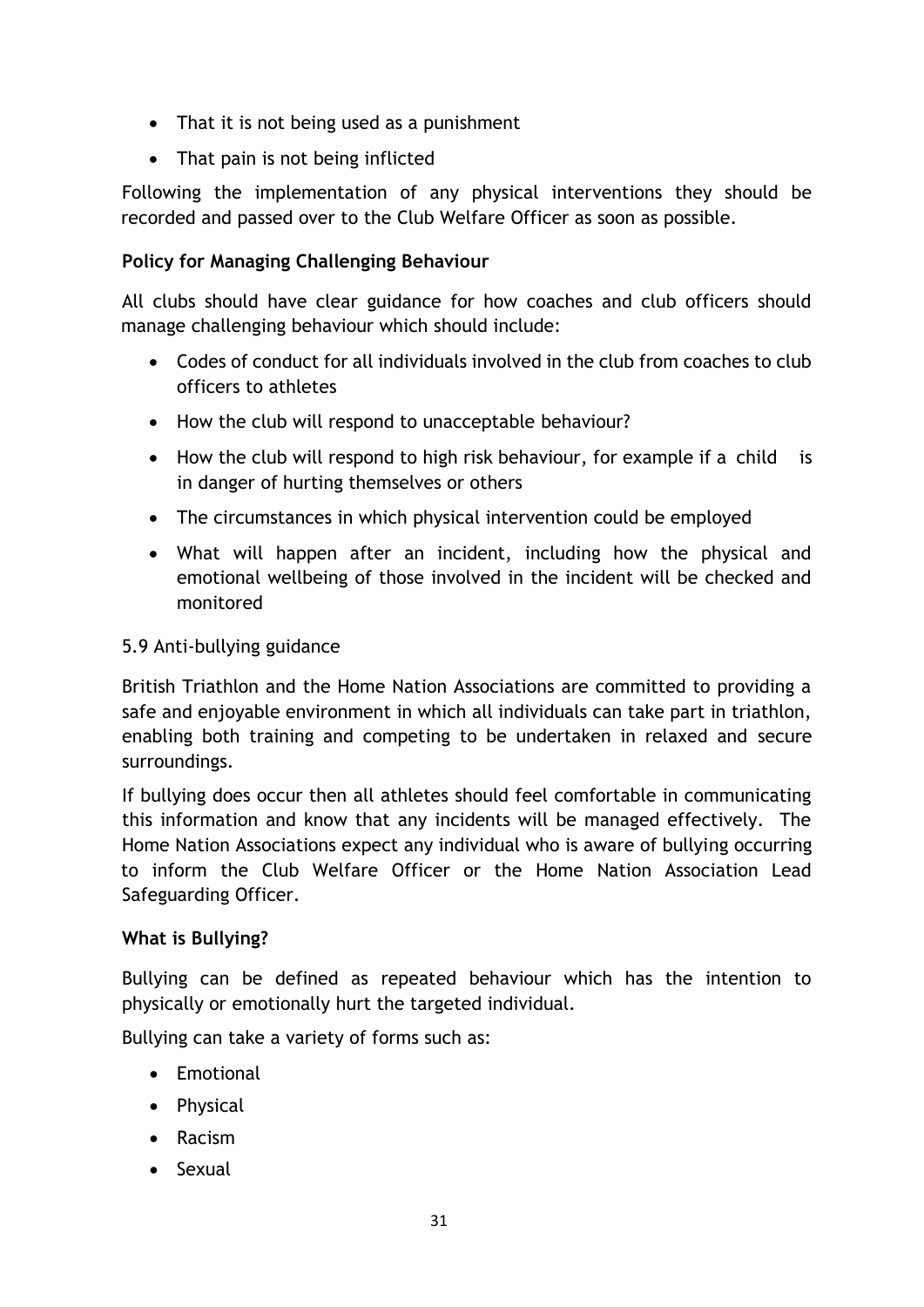- Verbal
- Cyber

Why should bullying be challenged?

Individuals who are being bullied are being treated unfairly and should be treated with respect. Bullies generally do not pick on an individual for a specific reason; usually they choose a target who they believe will not stand up for themselves.

A lot of people who bully tend to do so as an attempt to hide their own unhappiness and a lot of times people who bully are likely to feel:

- Rejected by someone else
- Jealous of others talent
- Different or inadequate
- Overcome by stress or pressure

There is also the potential that their behaviour indicates a more serious problem such as they:

- Are being bullied themselves
- Have a lack of positive role models within their life
- Are exposed to individuals who see violence positively
- Are excessively punished at home.

# Signs and Symptoms of Bullying

It is likely that children will indicate signs that they are being bullied and so it is important to be aware of these and investigate if a child or young person:

- No longer wants to attend training sessions or club events and makes excuses
- Is afraid of walking to or from training sessions
- Becomes withdrawn or demonstrates a lack of confidence
- Demonstrates a dip in training or race performance
- Attempts suicide or runs away
- Repeatedly asks for money, or starts to steal money
- Has unexplained injuries
- Starts to become aggressive, disruptive or argumentative
- Has taken to bullying other children
- Doesn't want to talk about why their behaviour has changed
- Appears nervous when using the internet or their mobile phone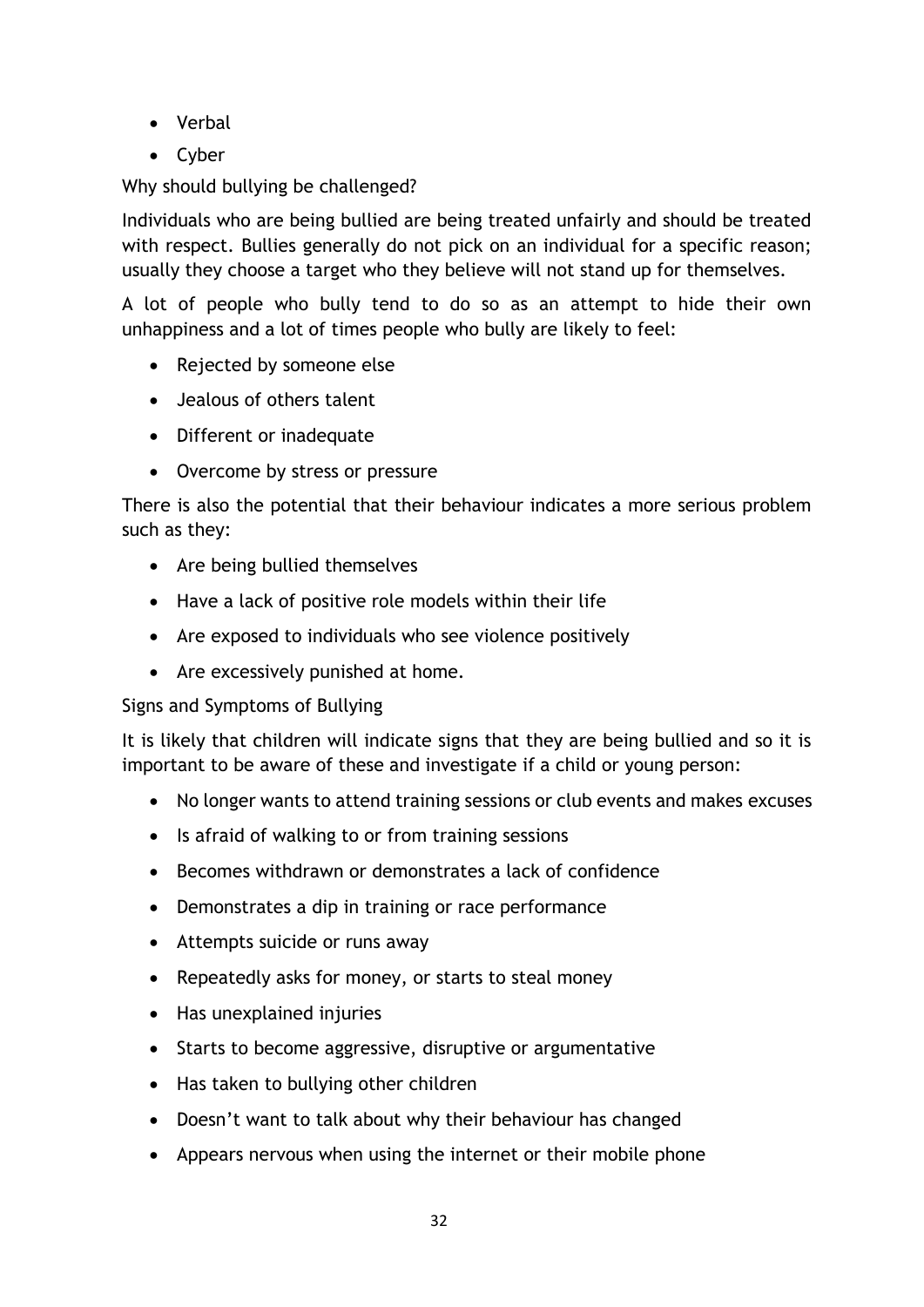While the above are potential indicators of bullying it is also possible that they could indicate another issue. However, it is important to consider bullying as a reason.

# **Club Welfare Officer (CWO) guide to managing bullies**

All allegations of bullying relating to athletes under 18 years of age should be reported to the club welfare officer. British Triathlon have collated the following steps that CWO's should take following a reported incident:

- Request all details in writing
- Try to implement mediation between the parties, this could be completed by an independent individual
- If the child is under 16 years of age ensure that their parent/guardian is present, or that an alternative adult is nominated by them
- If the young person is 16 or 17 years of age both they and their parent/guardian can agree for no adult presence, or for another adult to be present
- Refer the incident to the LSO for support and monitoring purposes
- If mediation is not effective, we recommend the following steps:
	- Create a committee to investigate. This would usually consist of the CWO, a committee member or coach and an additional committee member to record the details of the meetings.
	- Ensure that all committee members are up to speed on the details
	- Initial meeting with the individual who is being bullied and provide them with the opportunity to explain the issues and any incidents, including how they felt as a result. Reassure the young person that they did the right thing in advising you.
	- Ask the young person if anyone else witnessed the incident and if so you will need to liaise with their parents if they are under 18 years of age to ensure that they are happy for you to speak to them.
	- When you have all the information from the bullied individual and any witnesses you should speak to the alleged bully and their parents/carers.
	- In some cases the alleged bully will admit their part however if they deny the incident ask them to outline their version of the incident(s) and confirm if they have any witnesses they would like you to speak with.
- If there is no agreement in the reports from both parties and the witnesses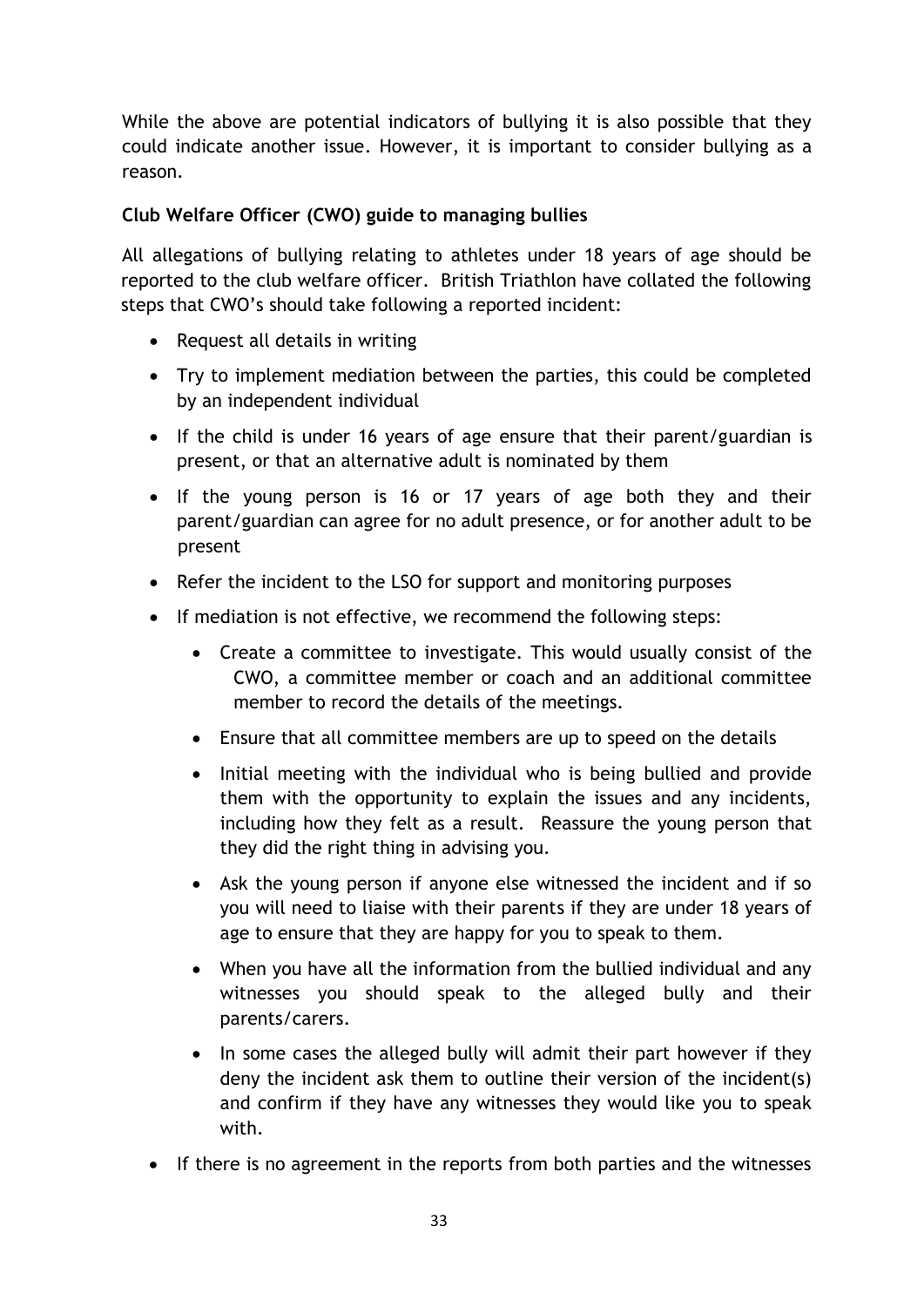then it will fall upon the committee to consider all of the information they have been provided with and determine an outcome based upon the balance of probabilities. This should only be based upon the current reports and any previous concerns.

- Once an outcome as to whether bullying has occurred has been agreed the resulting action should be confirmed, this could include:
	- o An apology and agreeing appropriate behaviour moving forwards
	- o The development and agreement of a behaviour contract
	- $\circ$  Suspension of the individual completing the bullying, in line with the club's disciplinary policy
- Always ensure a record is made of all details and that all parties are kept informed and up to date with progress
- In matters involving children, try to ensure that the issues are rectified as soon as possible.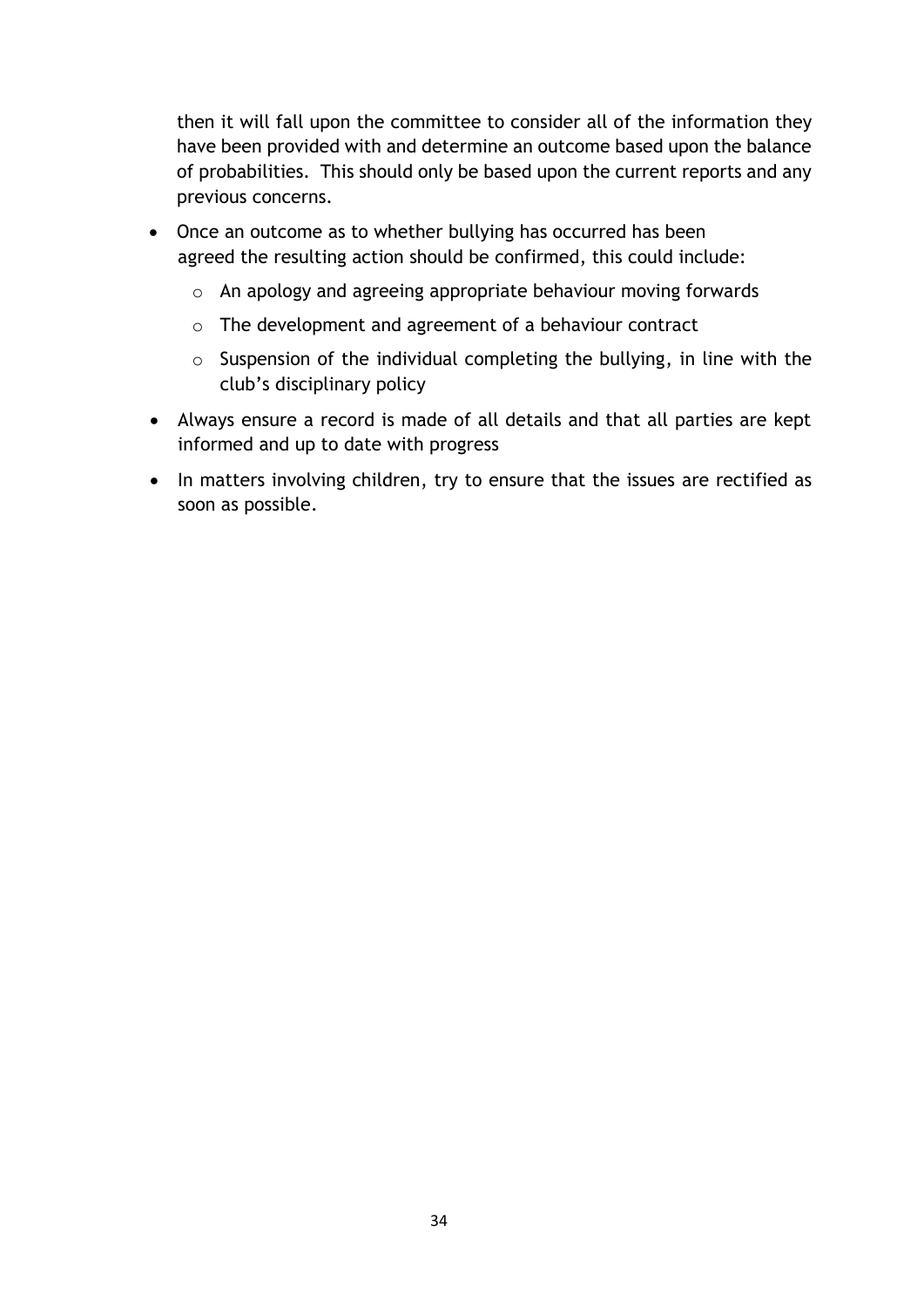#### <span id="page-34-0"></span>**6.0 Guide for young people**

Young people are the future of triathlon and British Triathlon is committed to ensuring that all young people involved within the sport are able to:

- enjoy participating in training and events and ultimately have fun
- make new friends within the sport
- develop new skills to achieve their goals
- be safe while taking part in any aspect of triathlon

British Triathlon encourages clubs to provide a welcome pack to all new members which details training times, the club's code of conduct and how to contact the Club Welfare Officer if there are any concerns to raise with them. If you have not received a welcome pack you could ask your Club Welfare Officer for one or see if it is available on your club's website.

Triathlon should be fun, friendly, and enjoyable and you should always feel safe. You cannot do this if you feel unhappy, for example, if someone is bullying or abusing you. Bullying and abuse, in any form, is unacceptable in our sport, whether the behaviour is by a child, young person or an adult.

Bullying may also take place online, this is referred to as cyber bullying. Cyber bullying is any form of bullying which takes place online or through smartphones and tablets. It's very upsetting to get abusive emails, instant messages and to have nasty websites or social network profiles set up to invite people to post offensive remarks about you.

We make sure everyone involved in Triathlon knows and understands how important safety and enjoyment of our sport is.

To help you and others keep safe try to follow these Do's and Don'ts:

**Do:**

- Listen and Co-operate
- Be dedicated and follow the rules
- Respect everyone's views
- Be friendly and help others
- Make sure an adult you know and trust knows where you are at all times
- Tell the coach if you have any medical conditions or injuries that they should be aware of
- Keep in a group with others

 Tell an adult you trust if something is worrying, frightening or upsetting you **Don't:**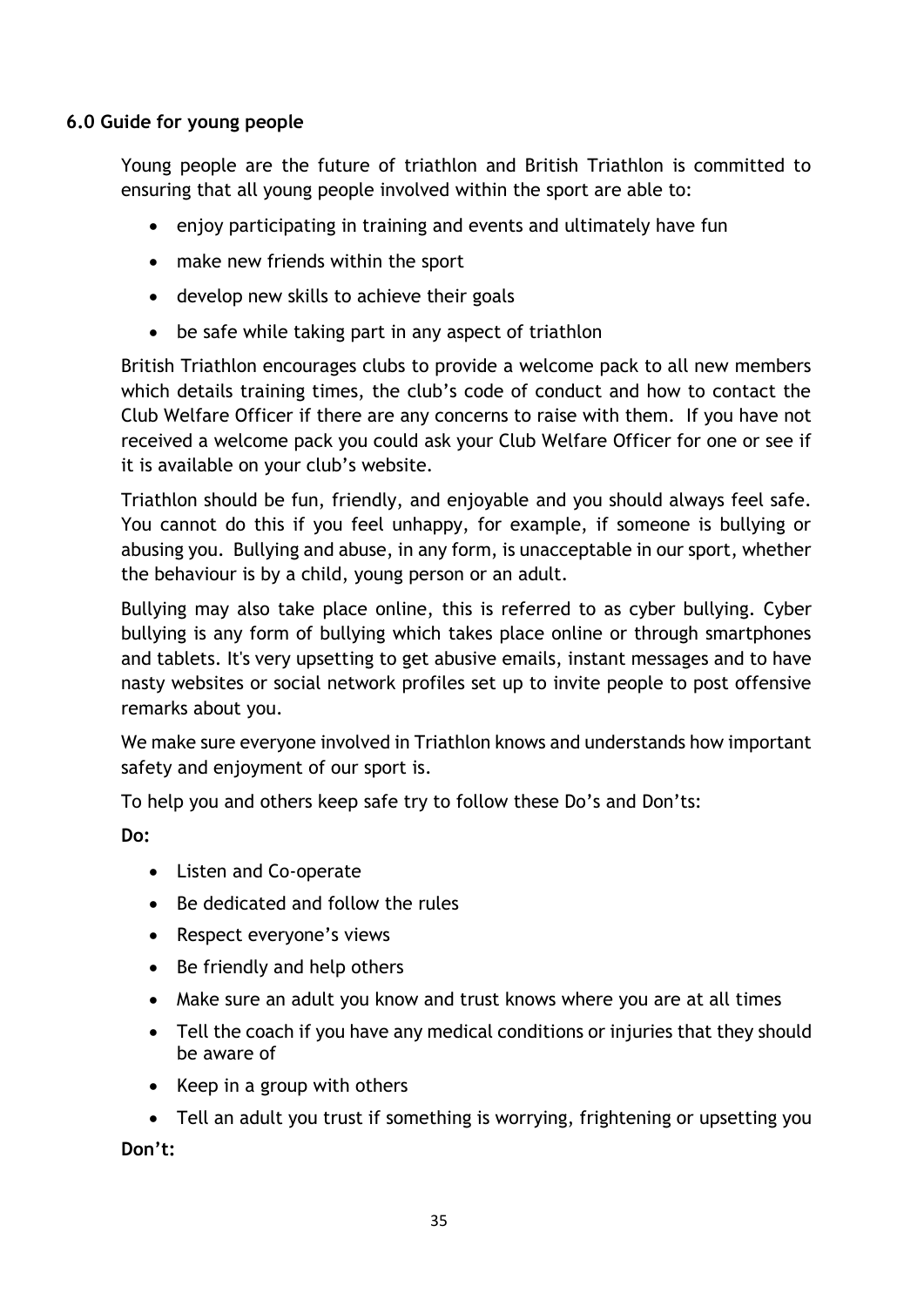- Shout or swear
- Disrupt the group/training session
- Talk to strangers
- Leave the session without speaking to the coach
- Be a bully
- Boast
- Arrive late
- Put yourself in dangerous situations
- Allow yourself to be alone with an adult
- Send or post inappropriate, unkind or threatening messages, pictures or videos via mobiles or social networking sites.
- Arrange to meet someone you have met online

Bullying UK has had experience of young people using the internet who have been persuaded into dangerous situations by adults. This is an offence called 'grooming'.

Additional Internet safety tips:

- o Never give out your real name
- o Never tell anyone where you go to school
- o Only meet someone from a chatroom in a public place with one of your parents or another adult. If they are genuinely who they say they are they will be happy to do this
- o Never give out your address or telephone number
- o Never agree to meet anyone from a chatroom on your own
- o Tell an adult if someone makes inappropriate suggestions to you or makes you feel uncomfortable online
- <span id="page-35-0"></span>6.1 When do you know if something is wrong?

If someone is:

- Constantly teasing you, shouting at you or calling you names
- Threatening you
- Using violence or hurting you in any way
- Making you feel uncomfortable by touching you
- Making suggestive remarks or pressuring you to do something you don't want to do either directly or online.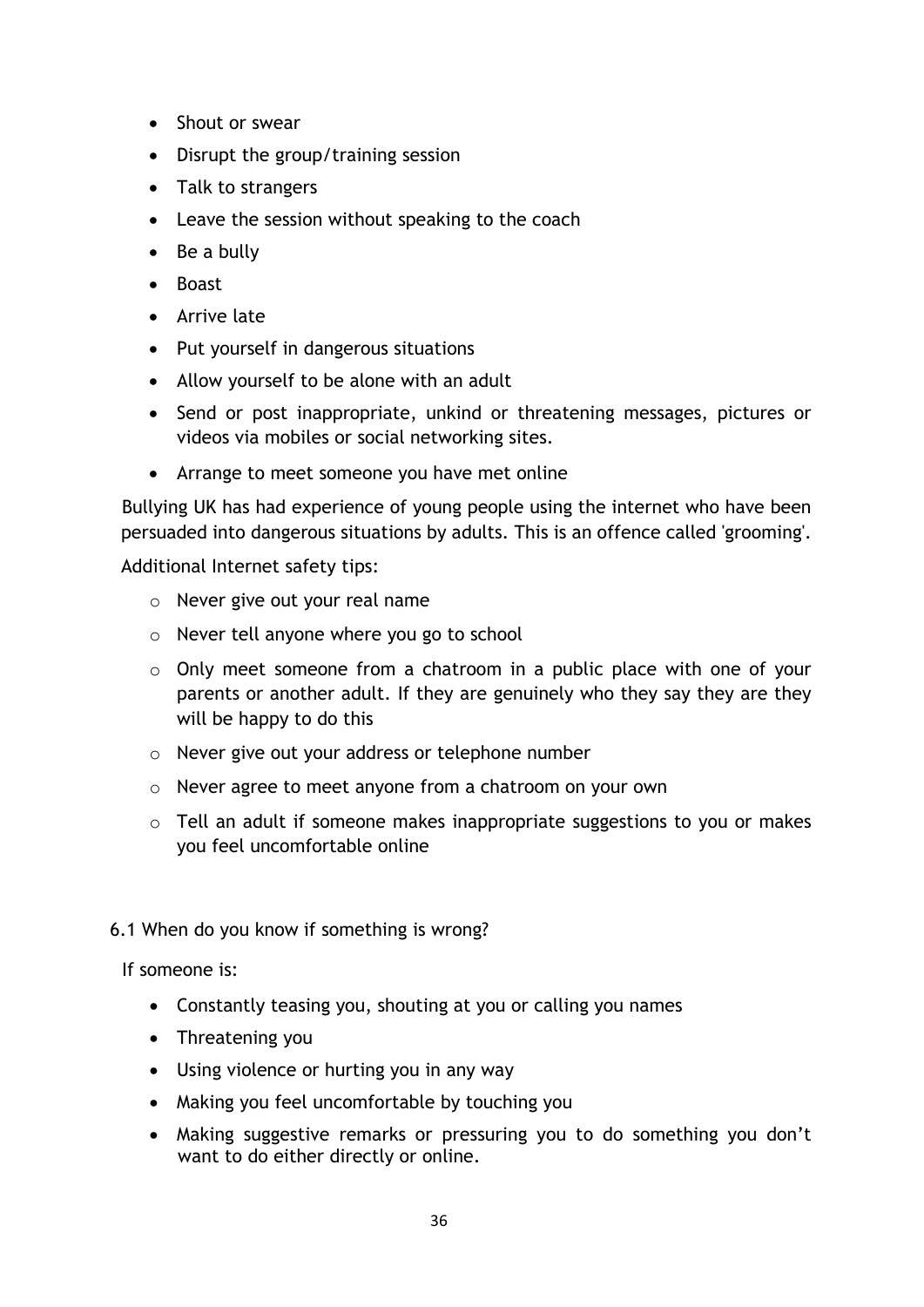- Damaging or stealing your belongings
- Always being unkind and mean to you, making fun of you or leaving you out
- Doing anything to make you feel lonely, upset, worried, unsafe or embarrassed
- Sending you inappropriate, unkind or threatening messages, pictures or videos via mobiles or social networking sites.

If any of these are happening to you then you need to speak to an adult you trust as soon as possible. It is not your fault that these are happening and it is important that an adult is able to intervene to avoid them happening to you again. This could be:

- The Club Welfare Officer
- Your coach
- Your parents/carers
- Another of the club officers

If you don't feel comfortable talking to anyone within the club or other adults that you may know there are other options including:

- Contacting the **Home Nations Triathlon Lead Safeguarding Officer** using
	- o Triathlon England: 01509 226159 lindahaywood@britishtriathlon.org
	- o Welsh Triathlon : 0300 300 3128...
	- o Triathlon Scotland: 07545 697 841 janescott@triathlonscotland.org
- Discussing the problem with **Childline** www.childline.org.uk / 0800 1111 calls are free and will not be shown on phone bills. They keep conversations confidential.
- You can speak with your local **Children's Social Care Team**  you will be able to find their details online, in the phone book or by calling 118 118
- In an emergency you can ring the **Police** by calling 999

Please remember that if you speak to an adult about any concerns that you have, they will keep it confidential unless you, or someone else is potentially in danger or at risk of getting hurt. In such cases,

- They have a legal duty to report the concerns
- They will provide you with support and guidance while the concern is being addressed
- They will try and maintain your confidentiality where possible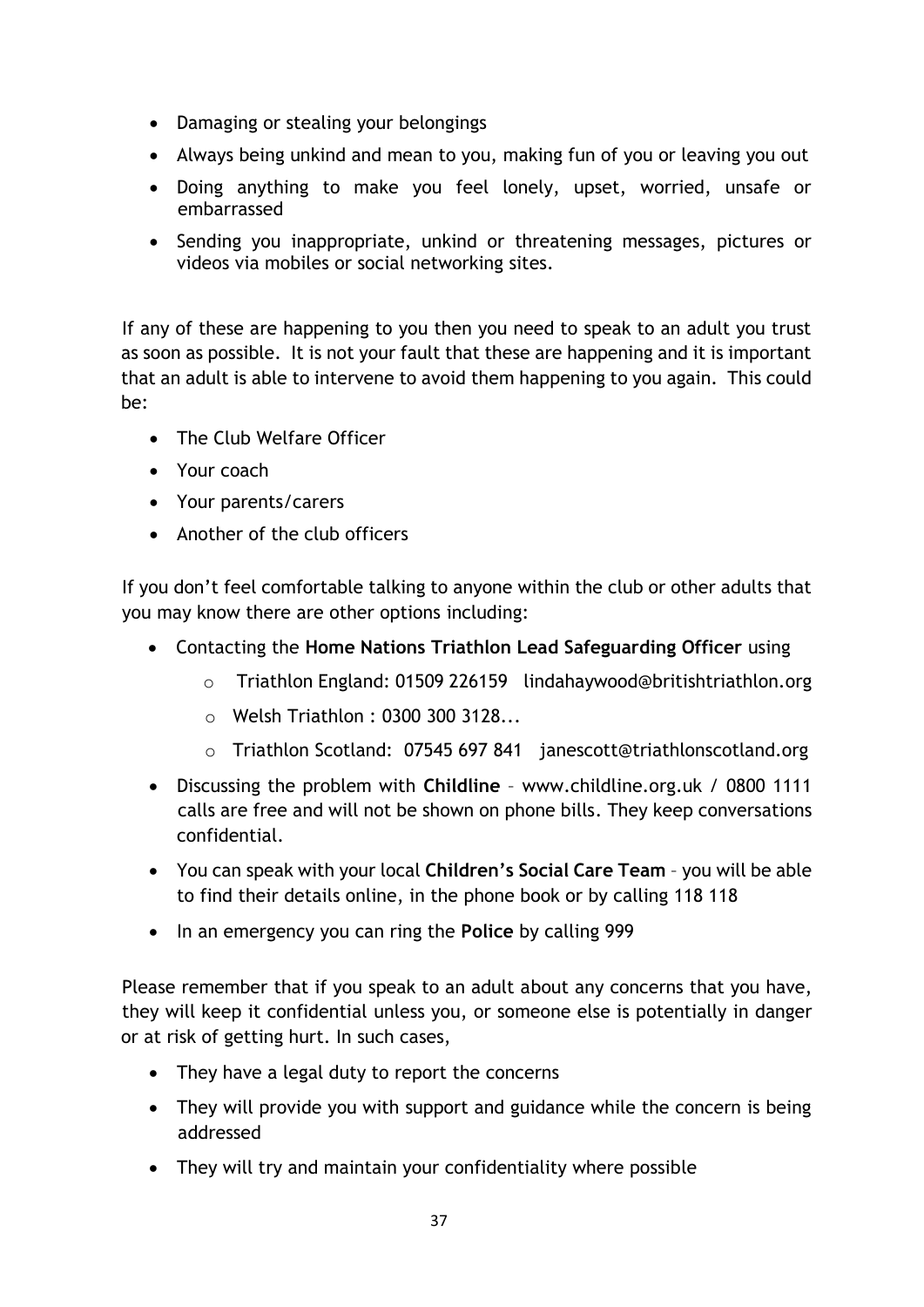They will keep you as informed as they are able to about the situation.

# 6.2 Training and performance issues

Your club officers are committed to trying to make sure that you are happy within the club environment but it is recognised that this is not always possible for many reasons which could include:

- Your level of training you may think this is too much or too little
- If you are not reaching your potential in events
- Your relationships with others in the club with other athletes or coaches

Every athlete across all sports will experience challenges in both training and competition which can make them feel disheartened. If you get injured it's likely that your performance will drop slightly while you are recovering but sometimes it can be unclear as to why your performance has dipped. It is important to realise that you will grow at a different speed to your friends and other people your age so while you may have been faster than someone a few months ago they could have grown more than you since and may be faster than you now. The main thing is to not let this get to you and upset you because it will even out over time.

If you are experiencing a drop in your performance level it's possible that others may comment on this to you and suggest that you are not progressing enough. British Triathlon recognises that this is likely to be hurtful and lead to you feeling:

- Angry or upset with others and their behaviour towards you
- That other athletes are being treated differently to you
- Singled out by others
- Uncomfortable within the club environment

Alternatively there could be a reason outside of the club that you are experiencing difficulties, either at school or at home.

In these types of situations it is important that you talk to someone who can help you rectify the situation, such as:

- Your parents or guardians
- The Club Welfare Officer
- Your coach(es)
- Any of the Club Committee Members
- 6.3 How to manage difficult situations

If you are being bullied or someone tries to make you do something you do not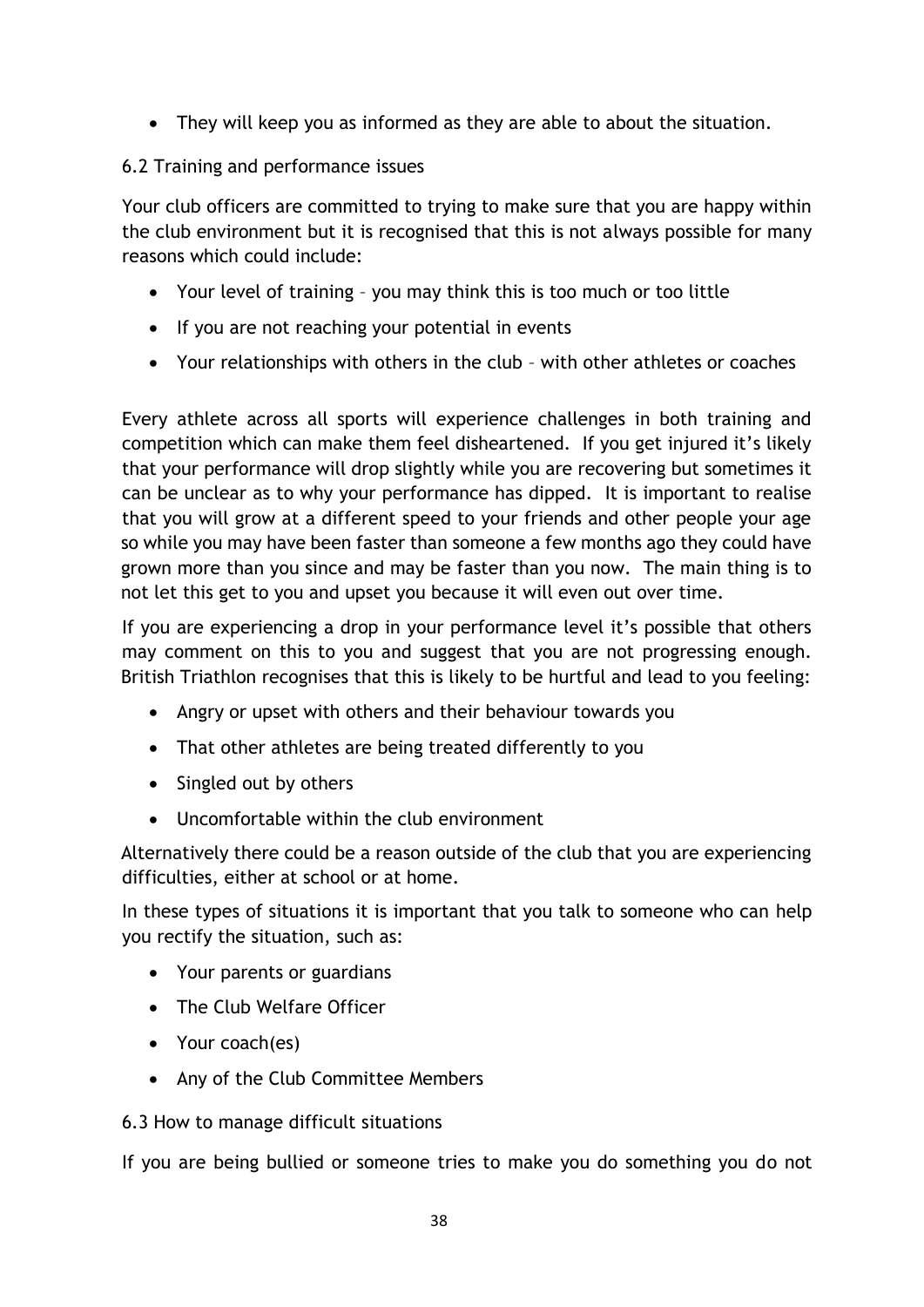ant to, or do not like, it is not your fault and the following can help stop the behaviour:

- Be firm and tell the person to stop
- Say 'No' in a very loud voice
- Make a lot of noise to attract attention
- Get yourself out of the situation as soon as possible
- If the abuse is online close down or switch off your device, do not respond, report it to an adult you trust.

Following the incident you should make a record of the incident including the details below and then talk to an adult that you trust as soon as possible:

- Date
- $\bullet$  Time
- Place
- What happened
- How you felt
- The name(s) of who was involve
- The name(s) of anyone who may have seen what happened
- If you're getting rude comments by instant messenger print them out and give them to your parents.
- Take a screen shot of the offensive comment id mobile or online/ image if you are able to

6.4 Social Media Guidance for members under 18 years of age

- Avoid asking your coach or another club officer to be friends on a social networking site as they may be obliged to refuse on the grounds of good practice.
- Ensure that you use the internet safely and never put yourself at risk. For more information on this please visit the Child Exploitation Online Protection Unit (CEOP) website [www.ceop.gov.uk.](http://www.ceop.gov.uk/)
- Think about who you are becoming friends with on social media sites and be aware that people can hide behind a fake persona online.
- Remember that anything that is shared can easily be passed on to others and may not stay with just the individual you have shared it with and, depending how it has been shared, may be accessible to anyone else online.
- Never share anything that may be untrue and hurtful or that you may regret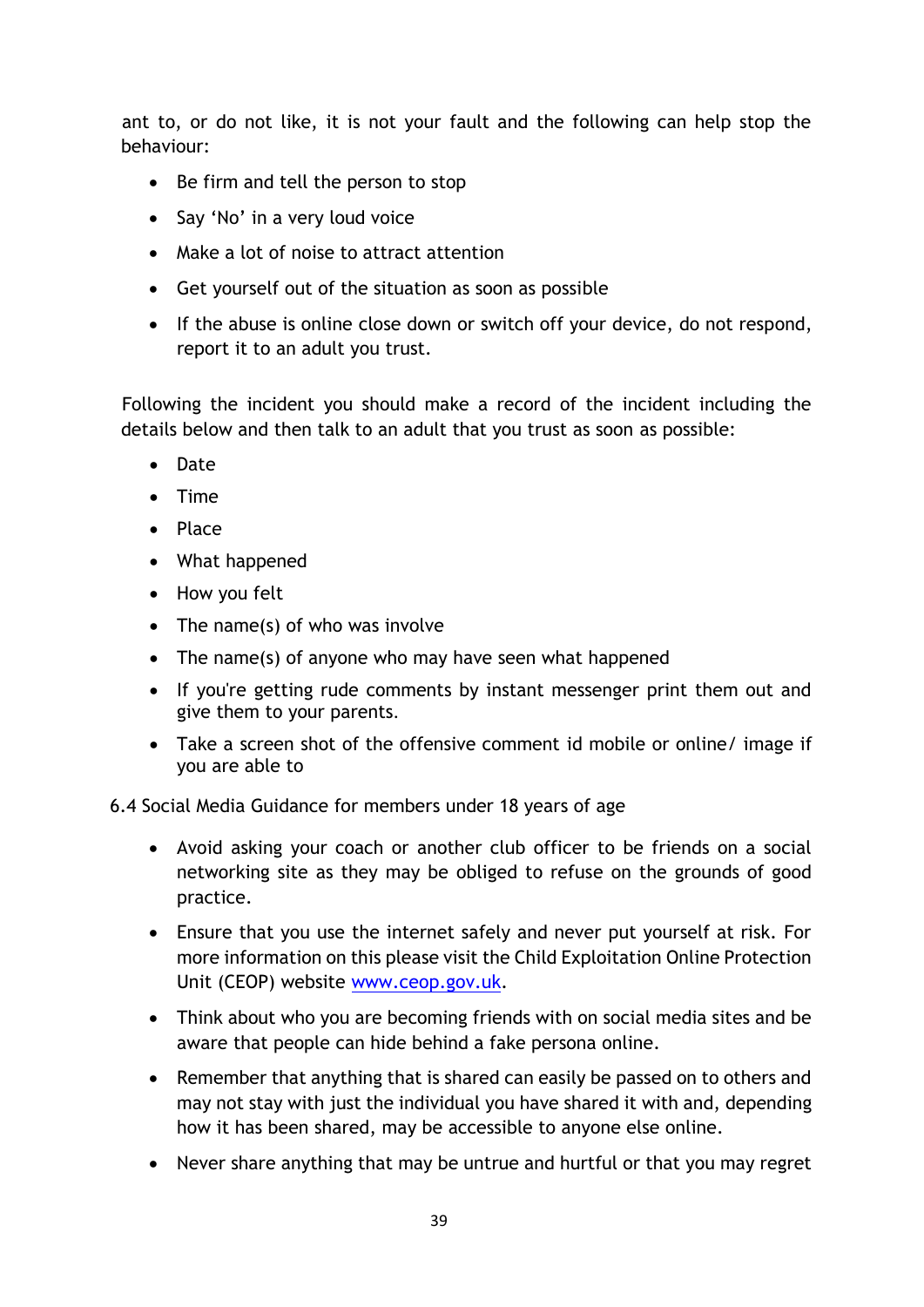sharing afterwards or could be used for the wrong intentions by another individual.

- Avoid sharing photos of other club members through your social media channels without checking that they, and their parents, are happy with this.
- Never post anything that you would not put in writing or say to another individual face-to-face. This could both breach British Triathlon policies and be against the law.

**Summary:** Remember to think before you post anything on to social media – you should only post things that you would say to someone's face and what is illegal offline is also illegal online. Here is a basic summary of social media good practice:

**Do**

- Use social media to encourage appropriate club engagement with young people
- Set the club up as a page rather than a personal profile
- Consider the age of the individuals accessing the site (minimum user age is generally 13 years)
- Include parents/carers in communications
- Ensure that you protect yourself online, maintaining your privacy and keeping information confidential

The Child Protection in Sport Unit (CPSU) provide a more comprehensive guide to social networking https://thecpsu.org.uk/help-advice/topics/onlinesafety#social-networking-what-you-need-to-know.

# **What should you do if you have concerns**

At some time during your use of social media it is likely that you will view something that you will have concerns over, which could range from being negative comments or bullying through to potential grooming.

The following agencies can be contacted anonymously if you have any concerns:

- The Child Exploitation Online Protection Unit (CEOP): [www.ceop.gov.uk](http://www.ceop.gov.uk/)
- Childline: [www.childline.org.uk](http://www.childline.org.uk/) / 0800 1111
- Childnet: [www.childnet.com](http://www.childnet.com/) specifically aimed at young people
- NSPCC: [www.nspcc.org.uk](http://www.nspcc.org.uk/) / 0800 800 5000
- Local Police or Children's Services: Numbers available online or in the phone book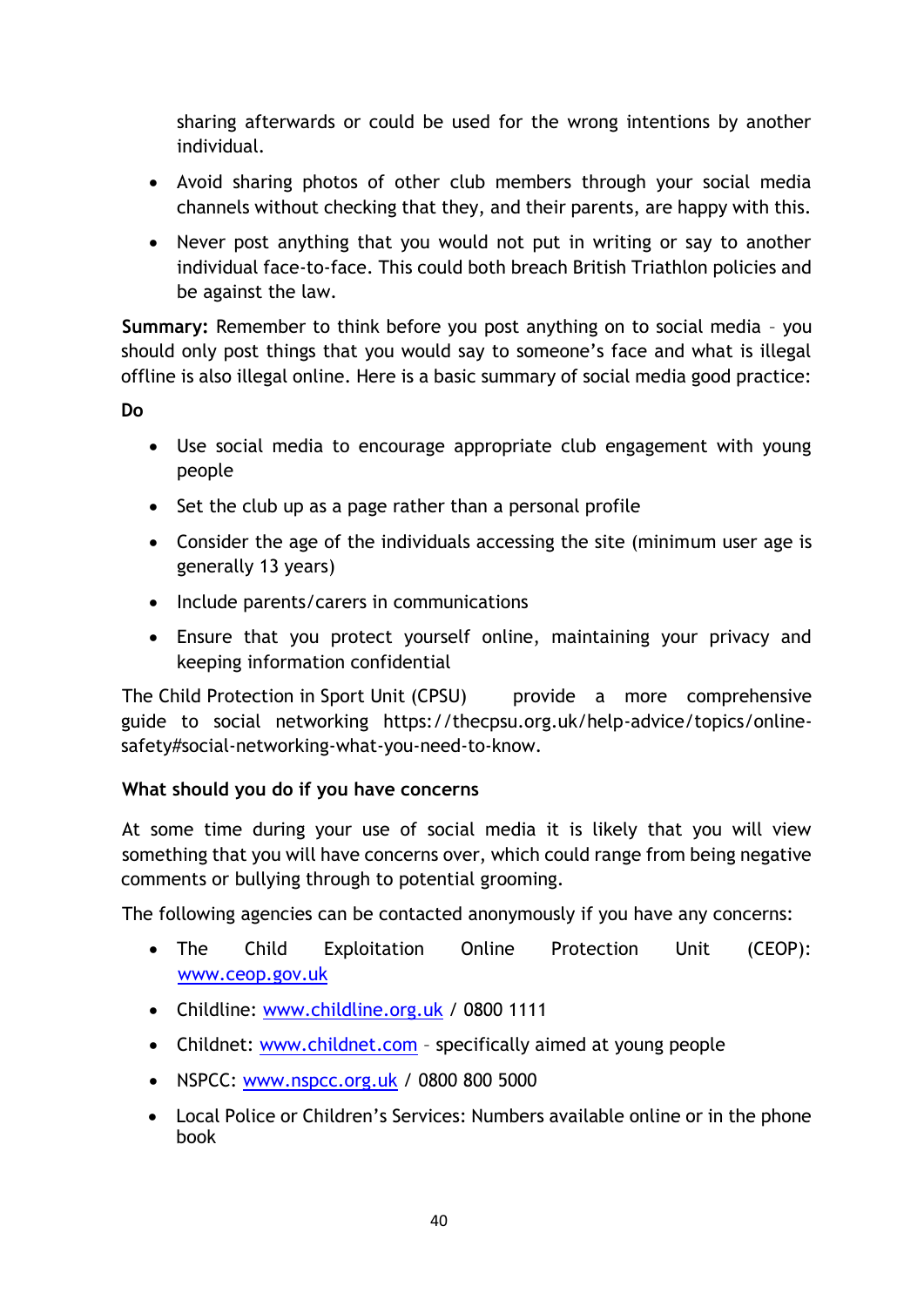#### **7.0 Recruitment**

Clubs are responsible to ensure that all reasonable steps are taken during recruitment to prevent unsuitable people from working with children. The British triathlon safe recruitment policy applies to anyone, whether recruited to a voluntary or paid role who is going to have significant access to children or their personal data.

## 7.1 Controlling access to children

All individuals involved in triathlon who will have significant access to children must first be vetted to establish whether they have any criminal convictions or other past behaviour that suggests they are unsuitable to work with children or may present a risk to them. This applies equally to paid staff and volunteers.

All applications should be carefully considered and scrutinised, regardless of whether the application is for voluntary or paid work with the level of checking completed appropriate to the role being applied for.

All new volunteers and employees working in a role that involves 'Significant Access' to children, or where they have a position of trust, or existing volunteers or employees who change their role to work with these vulnerable groups, are required to complete the following vetting process:

#### 7.1 Who to check

There should be a level of checking for all roles, whether paid or voluntary, especially if the post holder will be coming into contact with children or vulnerable adults.

All new applicants should be checked before they commence their role according to the British triathlon safe recruitment policy, this can be rolled out to cover all current post holders if checks have not been previously completed.

#### 7.2 What to check

In assessing the person's suitability, you should consider:

- 1. Relevant qualifications and experience.
- 2. A timeline identifying a previous role in a triathlon club / other sports clubs / any other role that involved working directly with children.
- 3. Their attitudes and commitment to child safeguarding.
- 4. Their previous experience of working with children both inside and outside of the triathlon club environment.
- 5. Give the applicant a scenario of a child safeguarding nature such as child not being collected after a swimming session and ask what they do in that circumstance.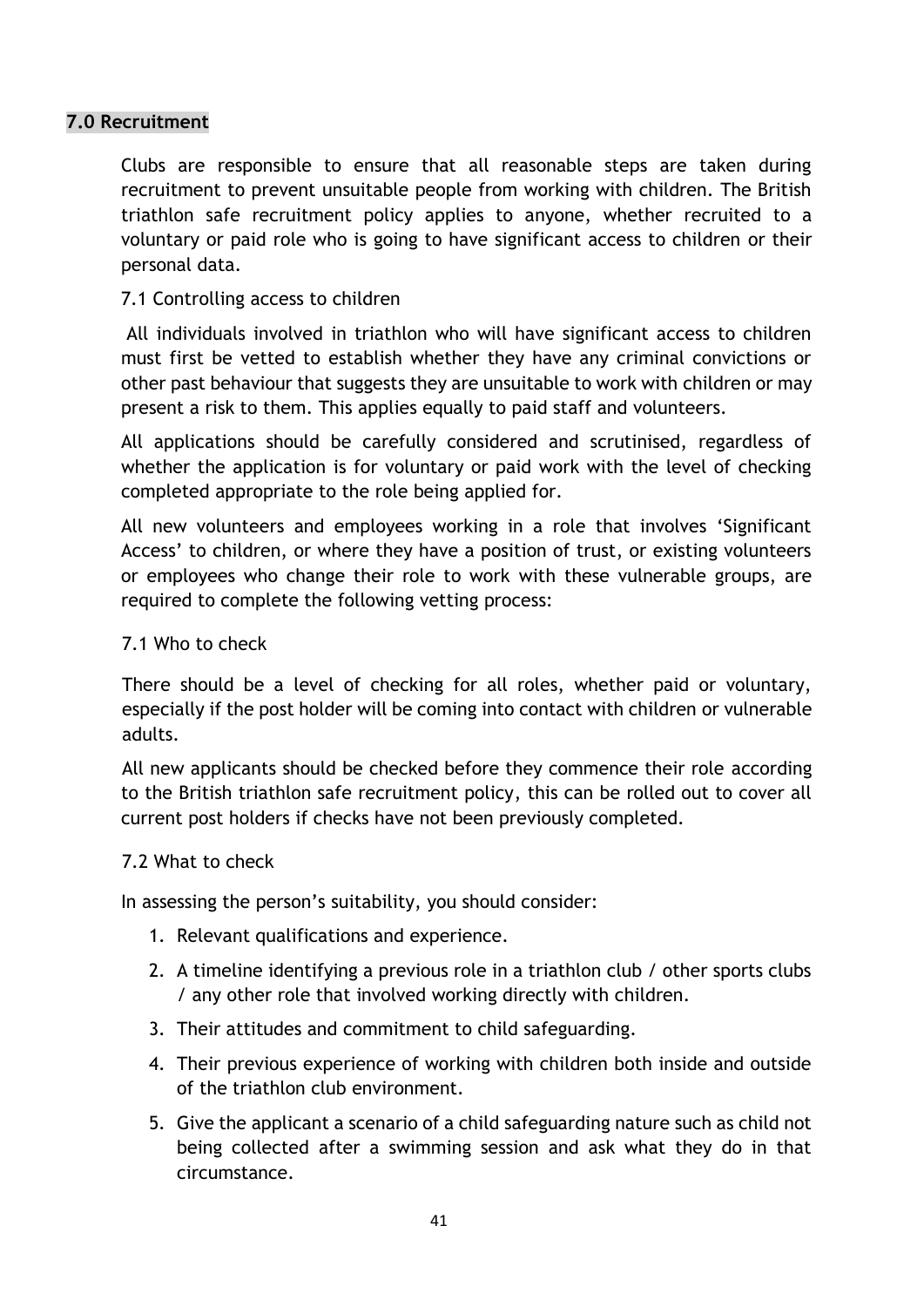6. Ask them if they have ever been refused work that involved contact with children or anything that the club should know that could affect their suitability to work with children.

If you and the club are satisfied that the applicant is suitable following the completion of the above you should check if they meet the criteria for completing a DBS check, and if so they should request the application pack from [dbschecks@britishtriathlon.org.](mailto:dbschecks@triathlonengland.org)

# 7.3 DBS guidance

A DBS check is a printed record containing information from the Police National Computer, local Police intelligence and a check of Government lists of those people barred from working with children. British Triathlon on behalf of the Home Nations uses this information to help decide if a person with a role with under 18s is suitable. For more detailed information please visit [www.gov.uk/dbs.](http://www.gov.uk/dbs) If in Scotland visit<https://www.disclosurescotland.co.uk/> .

British Triathlon works in line with Government legislation which means that it offers two levels of checks. The first is an enhanced check and is for anyone who is in regulated, direct face-to-face contact with children under 18 years of age. Simply put, you need to complete an enhanced DBS and barring check if you are in direct contact with children:

- once a week or more
- 4 or more times in a 30-day period, or
- overnight between 2am and 6am (e.g., chaperones on overnight trips)

The second is a standard DBS check and this is required for anyone in regular faceto-face contact with children. British Triathlon determines regular contact as being at least once a month.

If you do not meet the above criteria we are legally not allowed to complete a DBS check for you.

Following the issuing of any DBS certificate, British Triathlon will request to see a copy of this to see if there are any disclosures on the certificate and if so complete a risk assessment on any disclosures that may be recorded. These will be managed on a case by case basis by trained staff. Clubs are not permitted to request to see an individual's DBS checks, but will be informed by British Triathlon of the outcome of the risk assessment.

In line with best practice guidelines British Triathlon recommends that all DBS checks are renewed every three years.

# 7.4 Training

British Triathlon recommends that all individuals who are in regular contact with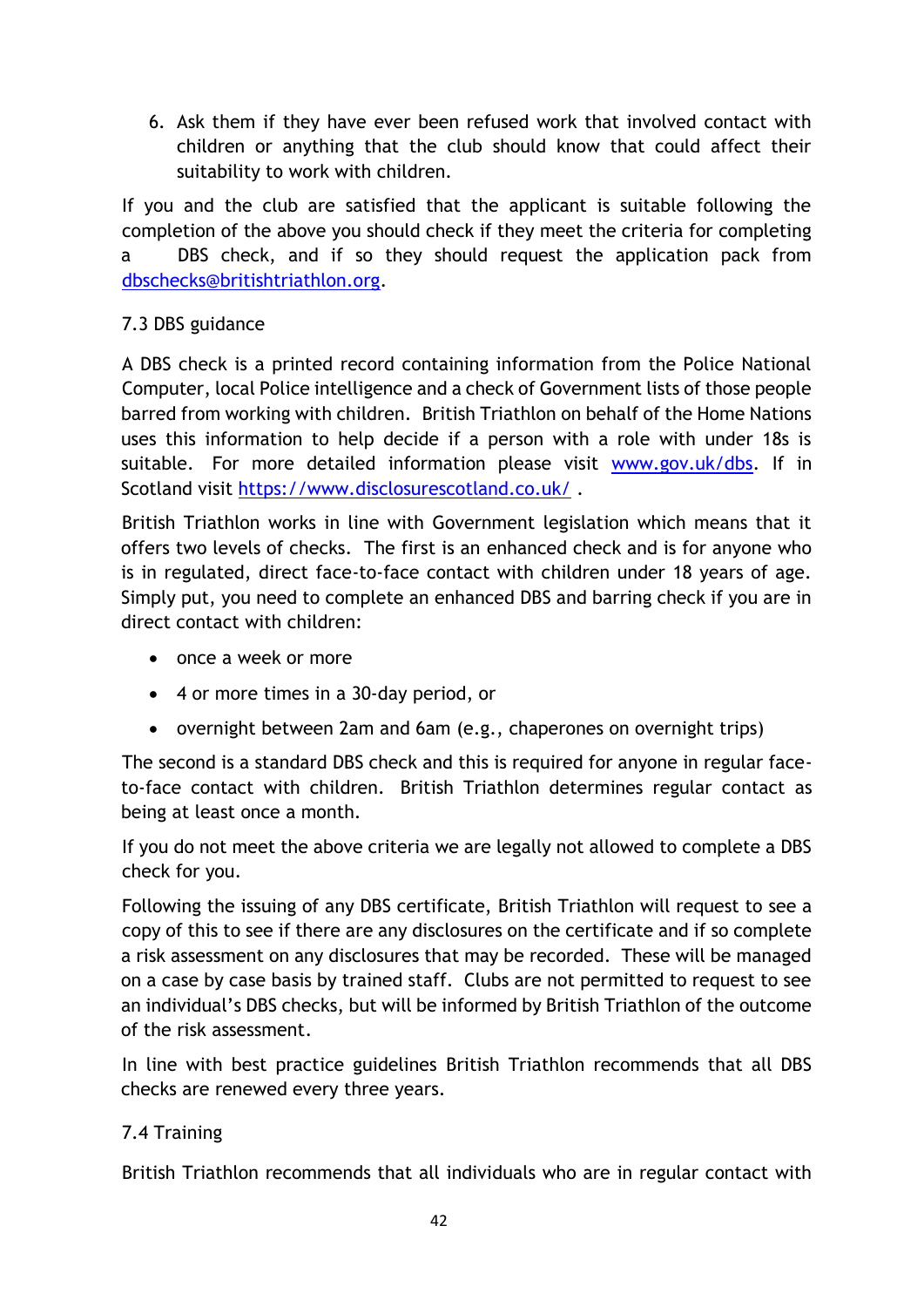children should attend safeguarding training within 3 months of time of commencing the role.

To ensure the level of content is appropriate, British Triathlon recommends the [Sportscoach UK Safeguarding and Protecting Children workshop,](http://www.sportscoachuk.org/site-tools/workshops/about-our-workshops/safeguarding-and-protecting-children) and further training programmes. Further details and available workshops can be found on the Sportscoach UK website, [www.sportscoachuk.org.](http://www.sportscoachuk.org/) Visit the [Sport Wales website](http://sport.wales/coaching/coaching/book-a-coaching-workshop.aspx) for Sportscoach UK workshops run in Wales or the [Sport Scotland website](http://www.sportscotland.org.uk/coaching.aspx) for workshops in Scotland.

If a coach or welfare officer has completed safeguarding training as part of their professional training this could be accepted as an alternative form of training. Ideally all safeguarding training should be completed on a face-to-face basis with only renewal of basic awareness training being completed online. We recommend the Sportscoach UK course "Renewal: Safeguarding and protecting Children in Sport".

# 7.5 Guidance on appointing a Club Welfare Officer

Every club should have a Club Welfare Officer (CWO) and the role is essential in providing a first point of contact for any safeguarding issues, relating to both children and vulnerable adults. In conjunction with the club committee the CWO will lead on the implementation of the club's safeguarding policies and procedures.

It cannot be underestimated how important this role is or the significance of ensuring that an appropriate person is appointed. If there are any concerns raised the CWO supported by the LSO may have to take part in discussions with the Police and statutory agencies, therefore they will need to demonstrate that they are able to handle serious matters confidentially and sensitively.

## **How to appoint a CWO**

The CWO role is a significant role on the club's committee and so careful consideration and selection should be used when recruiting the role. Due to the nature of the role the applicant will be required to complete an enhanced DBS check and the individual should be happy and willing to undertake the role.

Ideally the CWO should be an individual who:

- Is able to act independently and in the best interest of the child/vulnerable adult
- Holds no other position on the club committee
- Is ideally not a coach within the club
- Preferably will not be related to any of the coaches or club committee members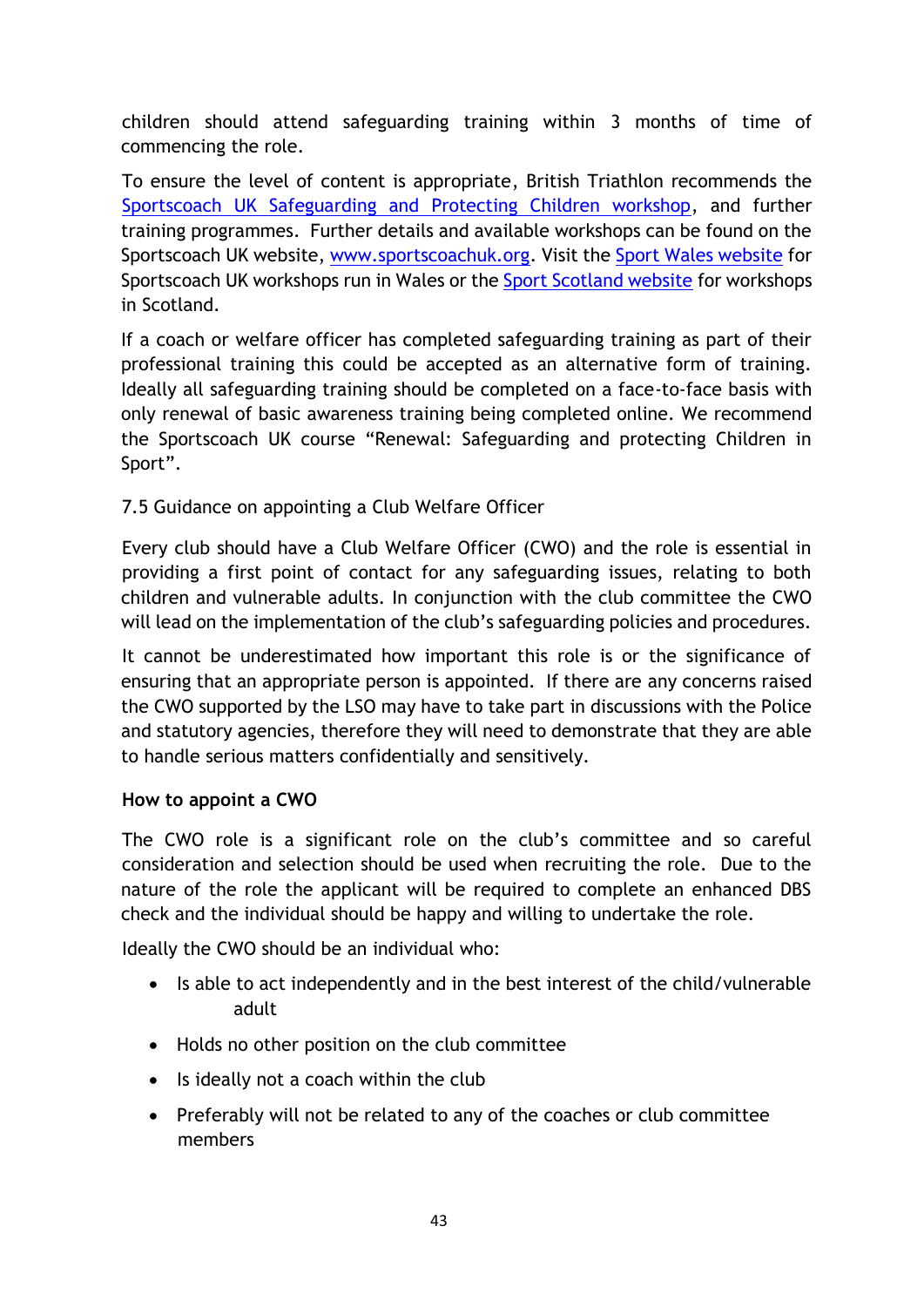- Can attend training sessions on a frequent and regular basis
- Is able to ensure that they can complete the core tasks of the role
- Can satisfy the key requirements of the role along with having/developing the required knowledge
- Is prepared to complete relevant training for the role

These recommendations are made to ensure that the role is completed as effectively as possible with as few conflicts of interest as possible. It is important to avoid conflicts of interest where possible as they could result in individuals being less inclined to report incidents if the CWO is related to one of the coaches, or works closely with them as a coach.

If it is not possible to recruit a fully independent CWO it could be worth considering having two CWOs. This would ensure that if there was a conflict with the lead CWO there would be another officer within the club that concerns could be raised with. If this is something that could be implemented within the club it would be work considering having one male and one female CWO.

Regardless of the above, all club members should know who the CWO is, how to contact them and when they can speak to them at training sessions.

For a full role description for a CWO please see **Appendix 6**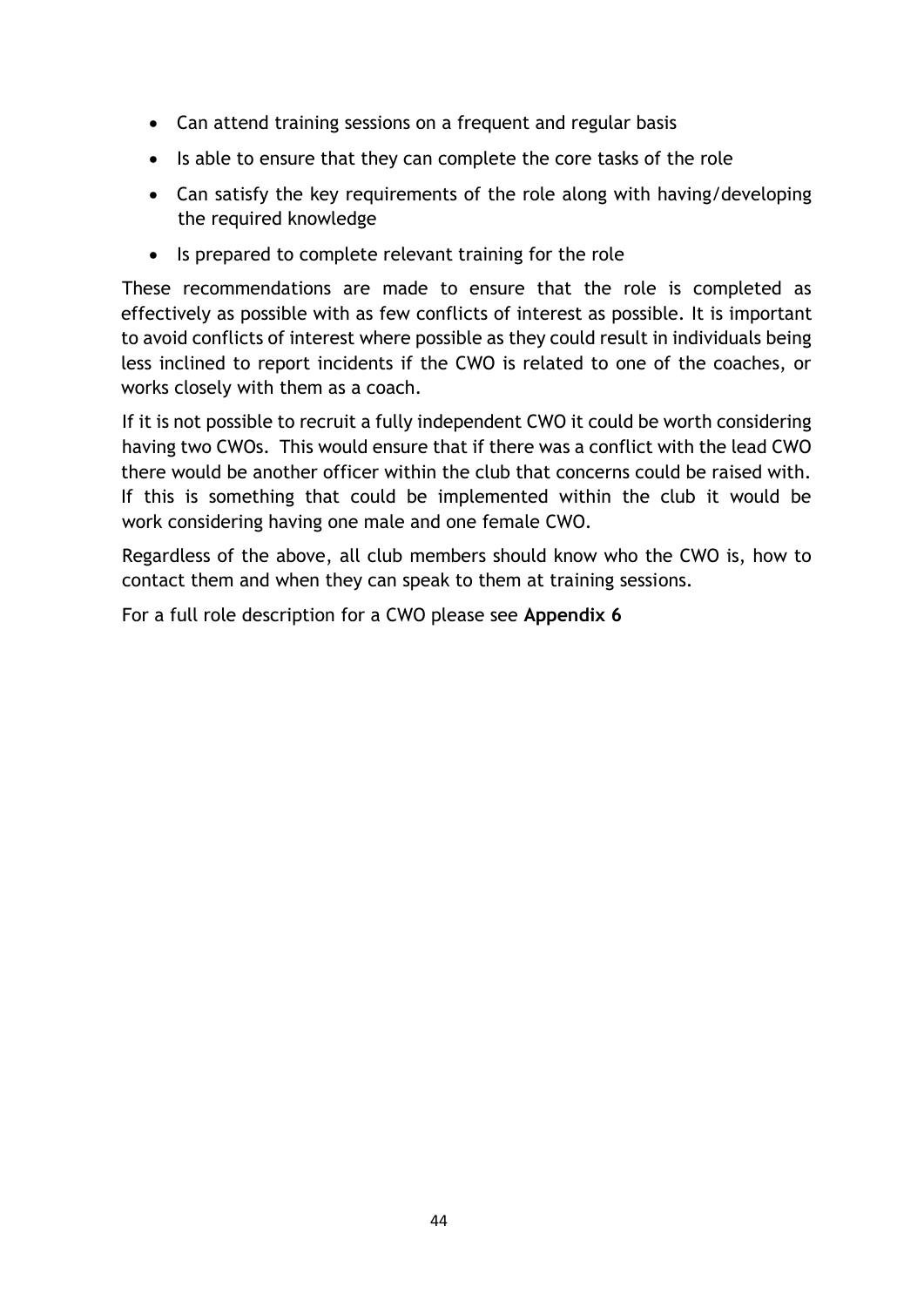#### **8.0 Guidance for Coaches**

Everyone who participates in Triathlon is entitled to participate in an enjoyable and safe environment and to be given the chance to experience the feelings of joy, challenge and achievement that are inherent in our sport.

In addition, all young people are entitled to a duty of care and to be protected from abuse. Abuse can occur anywhere, at home, at school, in the park and in sport. Sadly, some people will seek to be in the company of children simply in order to abuse them. This means taking action to safeguard children and to report any concerns about their welfare to an appropriate person(s). It is not your responsibility to determine whether or not abuse has taken place; this is the domain of child protection professionals; the children's social care services and the police.

## 8.1 Coaches responsibilities during sessions

All coaches should ensure that:

The welfare of young people (and vulnerable adults) is paramount and children have the right to protection from abuse.

All young people who take part in triathlon are be able to participate in a fun and safe environment.

All reasonable practical steps to protect children from harm, discrimination and degrading treatment and respects their rights, wishes and feelings are in place.

All suspicions and allegations of poor practice or abuse are taken seriously and responded to swiftly and appropriately according to BTF guidelines.

Everyone knows and accepts their responsibilities and works together to achieve this common goal of protecting children: parents, triathletes, coaches, team managers, volunteers and professional staff.

British Triathlon and the Home Nation Associations believe that during training sessions the duty of care for children sits with the club and the coaches and that if the child leaves the training area the coach should be aware of this. Further if the child is absent for longer than expected the coach should liaise with a suitable club official to locate the child. Best practice would be for two club officials, or a club official and a senior squad member or a parent, to look for the athlete. (see missing child guidance 5.6 in this document)

Should there be a report of an incident occurring in the changing rooms between a child and another individual, the club have a responsibility to investigate the incident.

Coaches are integral in the safeguarding of junior athletes as they often gain more trust from young people than other club officers.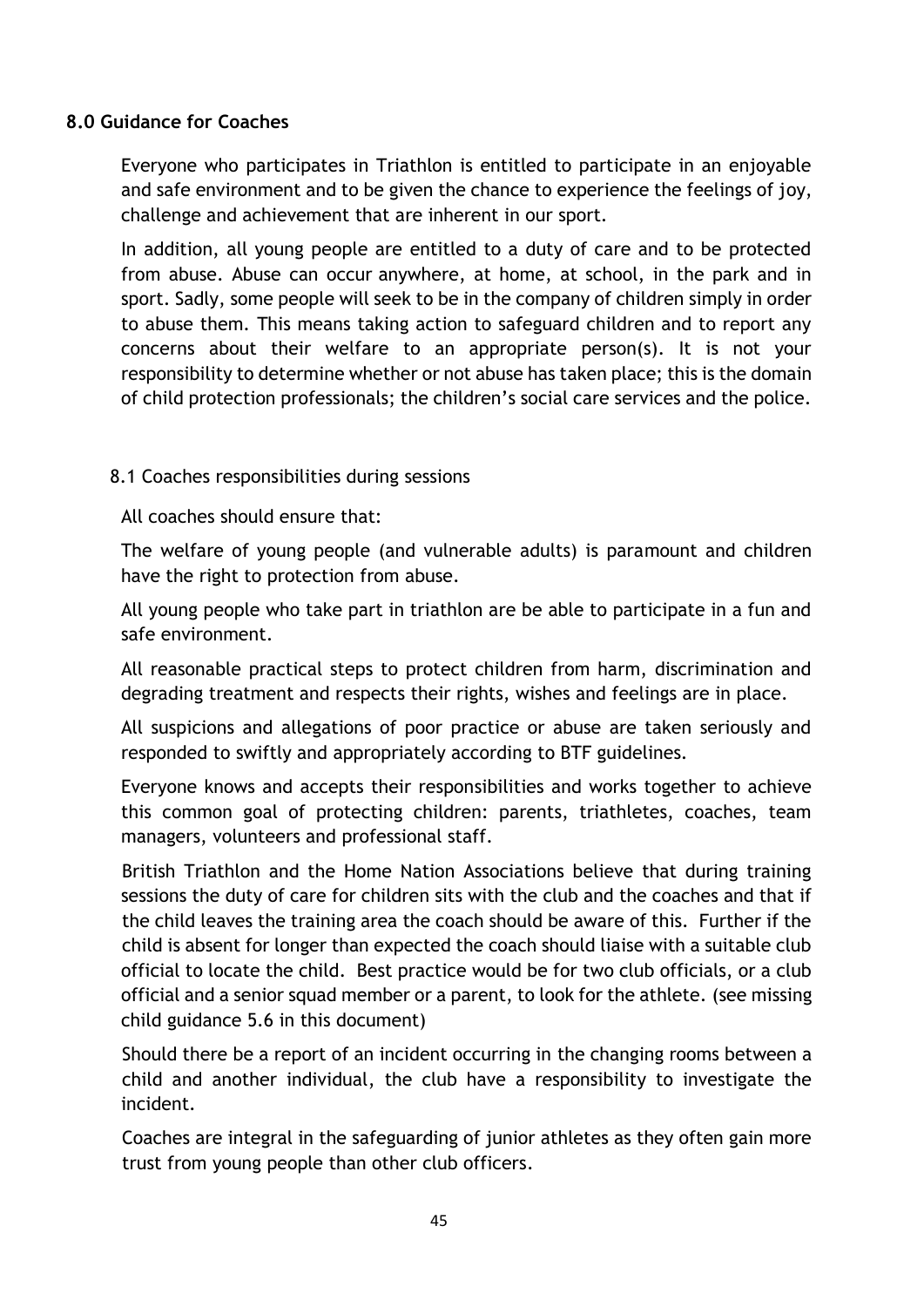# 8.2 Good practice

As a coach you should always maintain high standards of practice as the junior athletes will look to you for guidance and hold you as a role model. You also have a duty of care for the athletes you are coaching; and so, you should always follow good practice guidance to ensure that the children are safeguarded as well as protecting yourself from any allegations.

Good practice includes:

- Endorsing triathlon as a fun and enjoyable sport and promoting fair play
- Treating all the athletes you coach equally; this means giving both the more and less talented in a group similar attention, time, respect and dignity.
- Keeping up to date with qualifications and operating within the level of their qualification
- Acting as a role model for the athletes, for example not smoking or drinking around the athletes and being mindful of your behaviour at club training sessions, events or social gatherings
- Never condone rule violations or the use of prohibited substances.
- Ensuring that training sessions are appropriate for the age, development, both physical and emotional, and experience of the athletes they are coaching
- Ensure training and competition schedules are based on the needs and interests of the child, not those of the parents, coaches, club, sponsors or the Home Nation. It is imperative that coaches monitor the overall training intensity and recovery times.
- It is strongly recommended that where single discipline coaches are responsible for devising training schedules for a triathlete, a lead coach is nominated to take with responsibility for monitoring the overall training intensity and liaising with the other assistant coaches.
- Ensuring that the athletes wellbeing is paramount and recognising that performance comes after this
- Enabling young people to assist in making decisions which relate to them
- Maintain a safe and appropriate relationship with athletes; it is inappropriate to have an intimate relationship with a young person.
- Not tolerating aggression
- Understanding the athletes you coach and not pushing them too hard and against their will and ability level.
- Providing feedback in a constructive and positive manner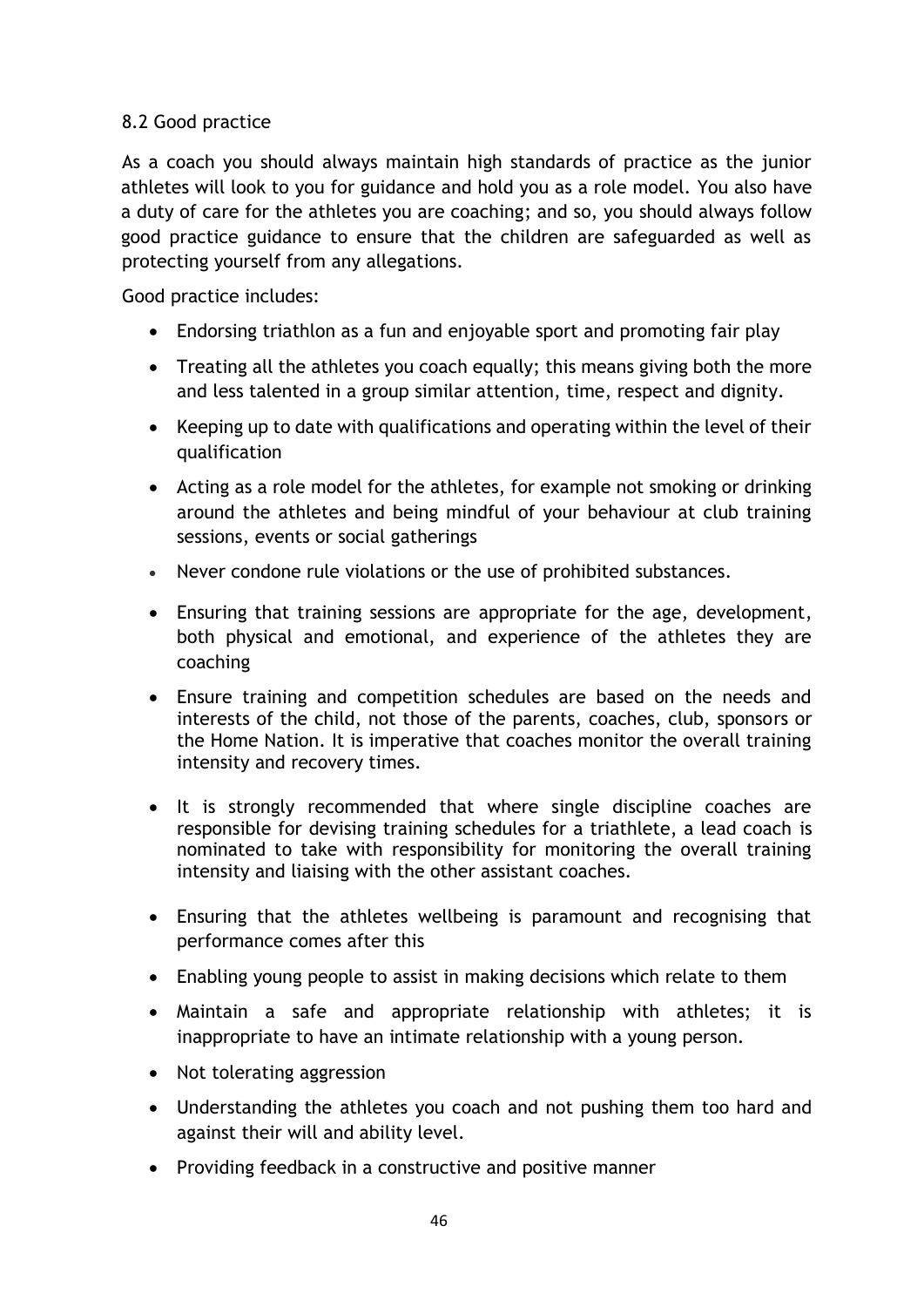- Encouraging young people to respect others including other athletes, officials, volunteers etc.
- Conduct all coaching and meetings in an open environment; avoid one-toone coaching in unobserved situations.
- Build relationships based on mutual trust and respect in which young people are encouraged to take responsibility for their own development and decision-making. Avoid situations in which the coach or team manager uses their position and power to dictate what the triathlete should and should not do.
- Avoid unnecessary physical contact with young people; contact can only be made for safety reasons and where there is no other way of coaching the technique. Contact should be neither intrusive nor disturbing and the athlete's permission must be sought.
- Contact should be led by the child not the adult, for example when a child is distressed or celebrating a success.
- Ensure separate changing facilities are available for junior and senior triathletes. Where supervision is required, involve parents wherever possible and ensure that adults work in pairs.
- Communicate regularly with parents and involve them in decision-making and gain written consent for travel arrangements. Secure their consent in writing if the need arises to give permission for the administration of emergency first aid and/or other medical treatment.
- Be aware of any medical conditions, existing injuries and medicines being taken.
- Keep a written record of any injury or accident that occurs, together with details of any treatment given.
- Ensure you are qualified and up-to-date in first aid or that there is someone with a first aid qualification in attendance.

## 8.3 Poor practice

Coaches who demonstrate poor practice open themselves up to a greater risk of allegations being made against them.

- The following is deemed to constitute poor practice and should be adhered to by all personnel:
	- Never be alone with a child/young person including:
		- $\circ$  Taking them to and from training or an event
		- $\circ$  Taking them to your home or in your car, where you will be alone with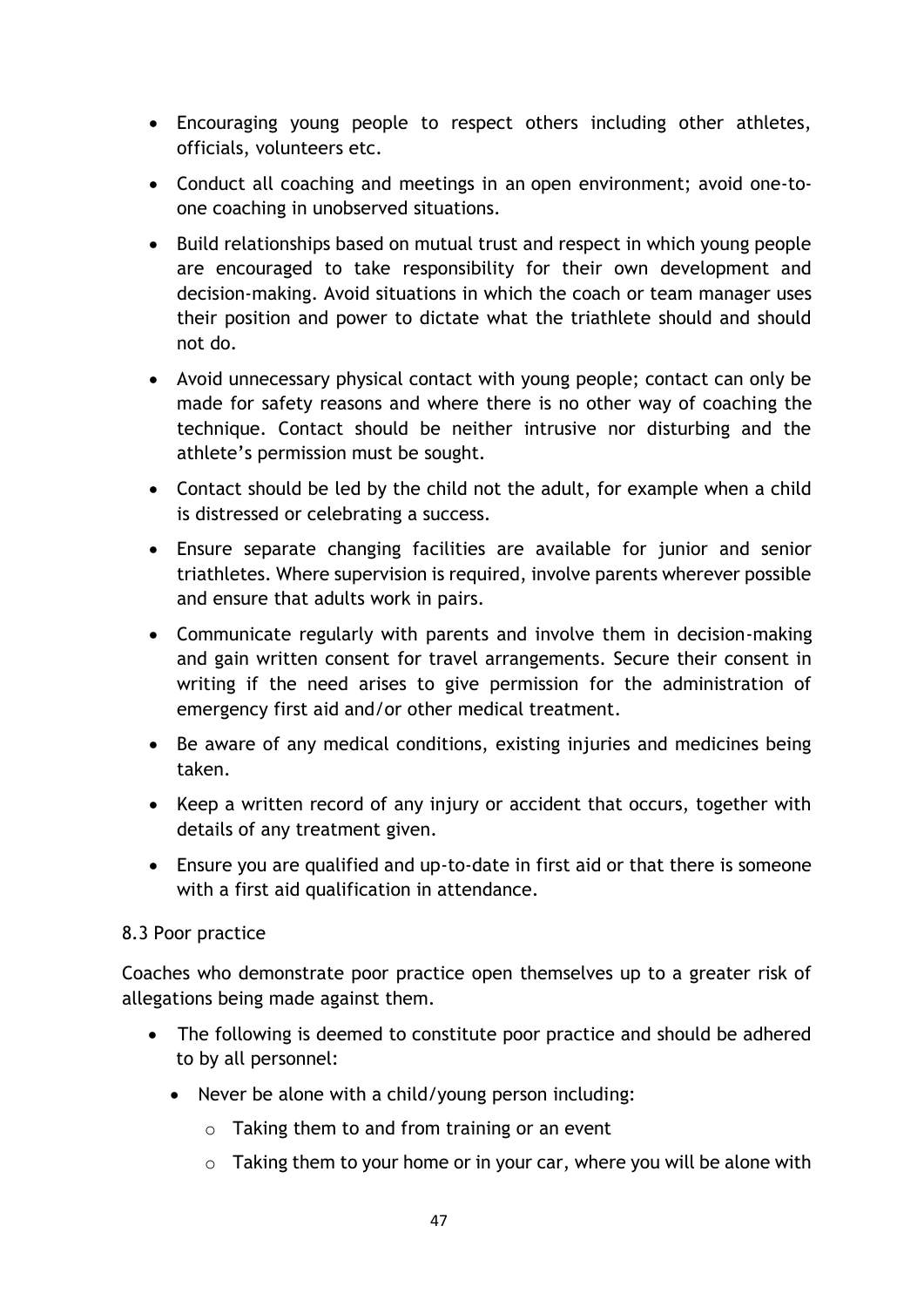them

- o Sharing a room with them
- Never Allow any form of inappropriate behaviour or language
- Never be involved in, or allow, behaviour which causes athletes emotional distress
- Never spend excessive amounts of time alone with one child away from the others.
- Never engage in rough, physical or sexually provocative games.
- Never share a room with a child. Adults should never share a room with young people. It is unacceptable that a number of young people and adults share a common sleeping area.
- Never allow or engage in any form of inappropriate touching.
- Never allow children to use inappropriate language unchallenged.
- Never make sexually suggestive comments to a child.
- Never reduce a child to tears as a form of control.
- Never allow allegations made by a child to go unchallenged, unrecorded or not acted upon.
- Never do things of a personal nature for children or vulnerable adults that they can do for themselves.
- Never invite or allow children to stay with you at your home.

If cases arise where a situations are unavoidable, they should only occur with the full knowledge and consent of the person in charge, your Home Nation or the child's parents. If any of the following incidents should occur, you should report them immediately to another colleague, make a written note of the event and inform parents of the incident:

- If you accidentally hurt a triathlete.
- If a child seems distressed in any manner, whilst in your care.
- If a child appears to be sexually aroused by your actions.
- If a child misunderstands or misinterprets something you have done.

8.4 Relationships with athletes and position of trust

Coaches must ensure that their relationship with any junior athlete under 18 years of age is professional and appropriate. It must be recognised that the relationship between coaches and athletes is important for developing athletes' potential and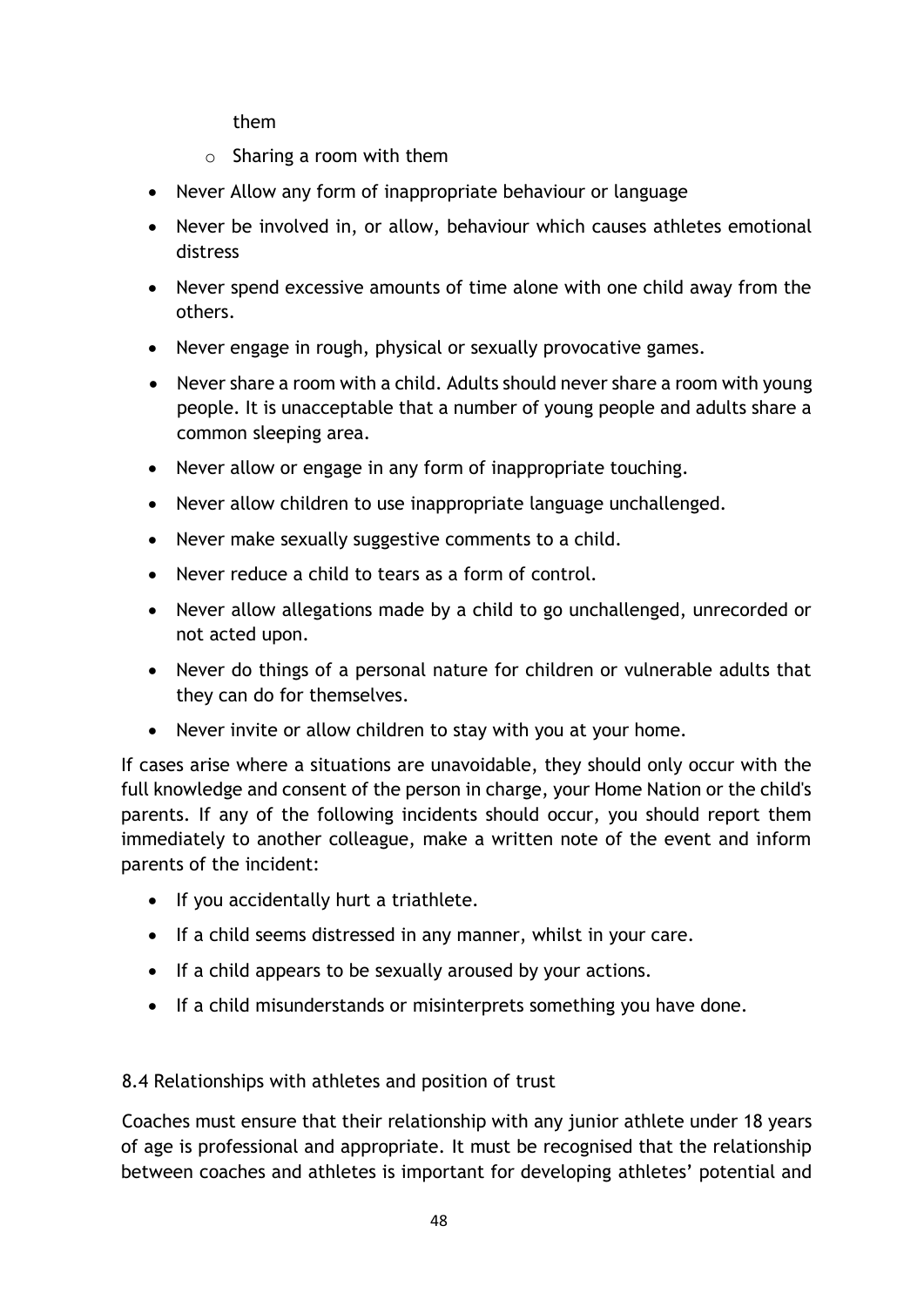self-esteem, and also in establishing trusting relationships with a responsible adult, which has been identified multiple times as being critical in children divulging disclosures.

Coaches can easily influence the athletes in their care and the resulting power of a professional relationship cannot be over stated. It is the responsibility of the coach to ensure that they do not abuse their position of trust. Sexual relationships with children under 16 years of age are illegal and as such will lead to disciplinary action as well as being referred to the Police/Children's Social Care for investigation.

There is national evidence of a growing number of serious cases of abuse of positions of trust within sport. A sexual relationship between a person with authority over the young person and the 16 or 17 year old is never healthy in our view, and can be open to abuse. While it may not currently constitute a criminal offence, it conflicts with British Triathlons safeguarding guidance and code of conduct. Such breaches of an organisation's code of conduct will result in disciplinary action, and potentially to a referral to the DBS.

All coaches agree to the British Triathlon Code of Conduct and Ethics for Coaches when completing their coaching qualification. This outlines the good practice coaches are expected to exhibit within triathlon. ( Appendix 3 below)

*"Coaches should ensure they maintain healthy, positive and professional relationships with all athletes. Coaches and others in positions of authority and trust in relation to athletes aged 16 and 17 years must not engage in sexual relationships with them while that unequal power relationship exists."*

## **9.0 Communicating with children and young people**

It is important that club officers communicate appropriately with children and young people in the club, be that in person, by phone, in writing, text, online, or any other form of communication.

9.1 Mobile phone and online guidance

The development and use of mobile phones has grown exponentially and communicating by text, email and instant messaging has become the norm. The intention of this guidance is to provide club officers and those in positions of trust with a better understanding of best practice in this area.

- Coaches and club officers should only hold the contact details for children and young people, if they have written permission from parents/carers
- Communication to children and young people should always be copied into a parent/carer, and should be relevant to the athlete's participation in triathlon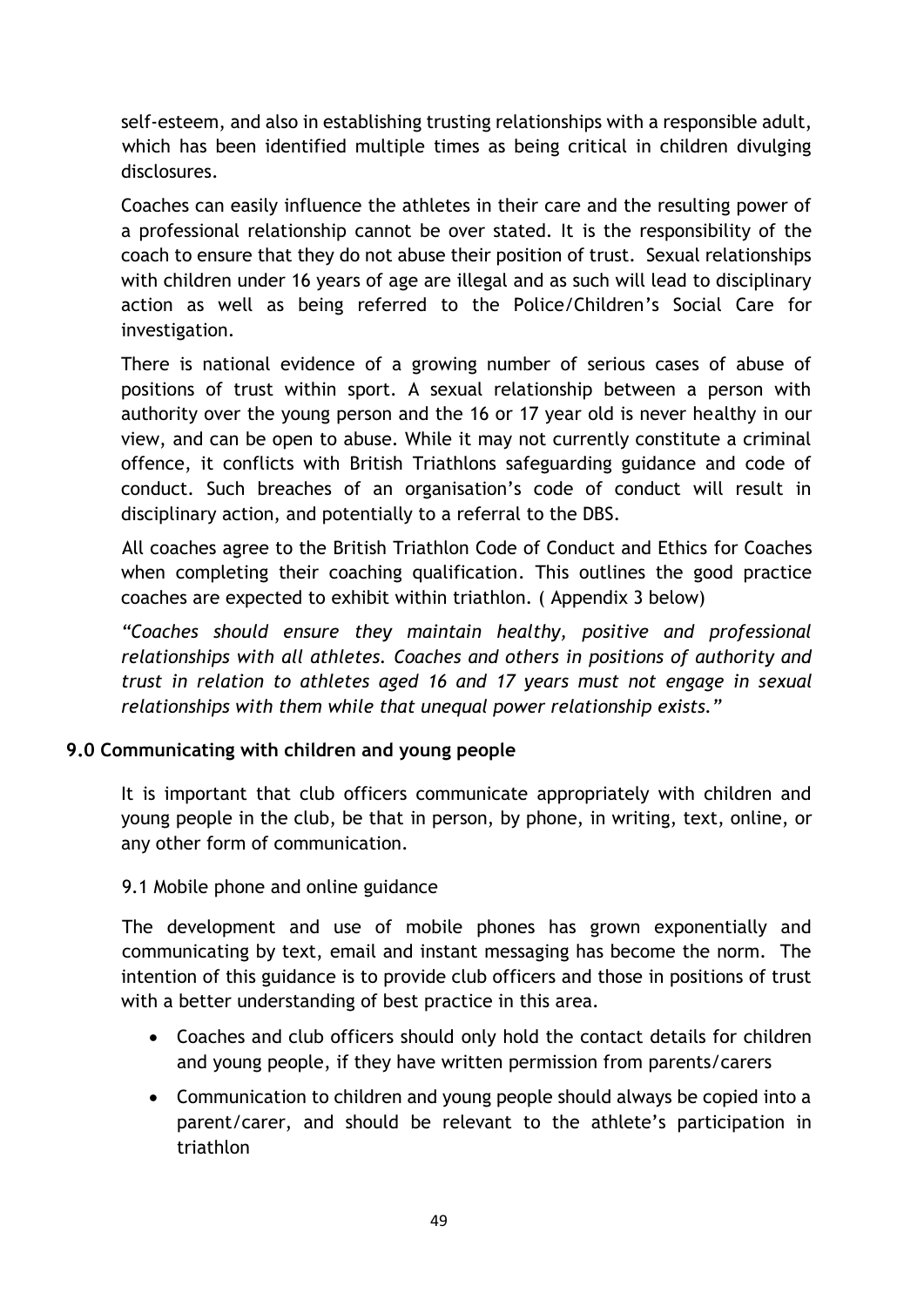- Instead of holding the contact details for children and young people, coaches and club officers could hold the contact details of children and young people's parents/carers and ask them to pass on any relevant information to athletes.
- In certain situations, it may be necessary for the coach or a club official to have a child's contact number, for example if away on a training camp. In these situations, the parent/carer of the children concerned should be advised in what type of situations the details will be used in and they would need to provide permission for this. Immediately following these circumstances, the contact details should be deleted.
- It may be required for the club to contact groups of children or young people, for example training groups, in these cases it should be considered as to whether a secure page on the club website could be developed and accessible to relevant individuals only. This could be accessed by the parents/carers in addition to the athletes themselves as no direct contact would be occurring.
- If sensitive data is held, then devices (e.g., mobile phones, laptops) should have appropriate security (e.g., passwords)

Additional guidance for coaches includes:

- Avoiding taking calls, texting, or being distracting by your phone, during training sessions. If answering a call is unavoidable it is imperative that there is another individual who can supervise the session during this time.
- If using the camera function, the coach should have the permission of the young person's parents/carers and should follow the guidelines for photography and videography.
- If the coach enters the changing facilities for any reason the camera function of their phone should not be used under any circumstances.
- Photographs of young people under 18 years of age should only be published if the permission of their parents/carers has been given.
- If a photo is published, the young person's details such as their full name, location of the photograph or any details that would enable them to be found should not be included.
- If you are shown a message or image that is considered inappropriate for a young person to have, you should inform the Club Welfare Officer as soon as possible.

British Triathlon recognise that a number of young people will become coaches after being members in a club, and as a result will still be friends with a number of other young club members, some of whom may be 16 or 17 years of age. It is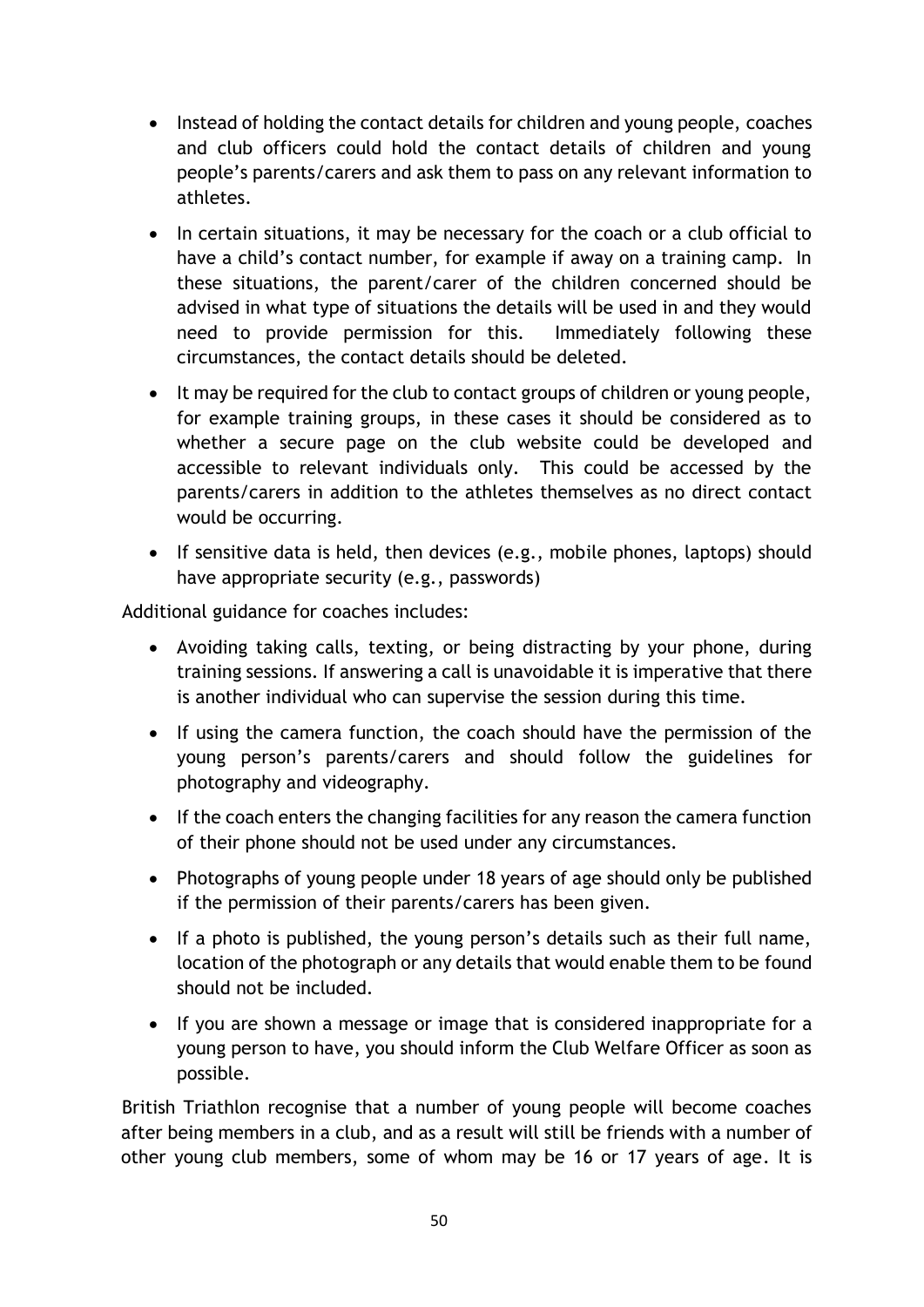plausible that they will have their contact details and frequently communicate with them already.

As a result, British Triathlon accept that it would not be appropriate to expect young coaches to be removed from their friendship groups and so in these cases British Triathlon suggest:

- That any pre-existing friendships are maintained and the coach would not have to remove contact details.
- If this is the case, then the coach should inform the Club Welfare Officer and the head coach.
- Following this advisory, the head coach should make every effort to ensure that the coach is not the primary coach for their friendship group unless unavoidable.

# 9.2 Social media guidance

Social media websites such as Twitter, Facebook and Instagram are fully integrated into daily life and as such the operation of many clubs providing a convenient outlet to communicate with both current and potential members. Alongside the positive aspects of these sites there are the inherent dangers and consequences of misuse including cyber bullying, grooming, identity theft, and viewing unsuitable content.

As these sites are accessible to junior members as well as senior members clubs must ensure that all posted messages have suitable content and format to avoid miscommunication of their meanings.

The club will need to consider:

- What content is uploaded onto social media photos, blogs, videos etc.
- How to manage who can access what information
- How content will be presented
- $\bullet$  If there will be sanctions for the abuse of the clubs social media

## **Good Practice**

There are a number of good practice points that clubs should follow when setting up and maintaining their social media sites including:

- Fully integrating procedures relating to the reporting of potentially abusive or illegal content/activity to ensure that these are in line with the Home Nation Association's procedures
- Understanding acceptable and unacceptable online behaviour and ensuring that this is communicated to all users. It should be clearly outlined to users who to contact if they have concerns, along with how they can be contacted.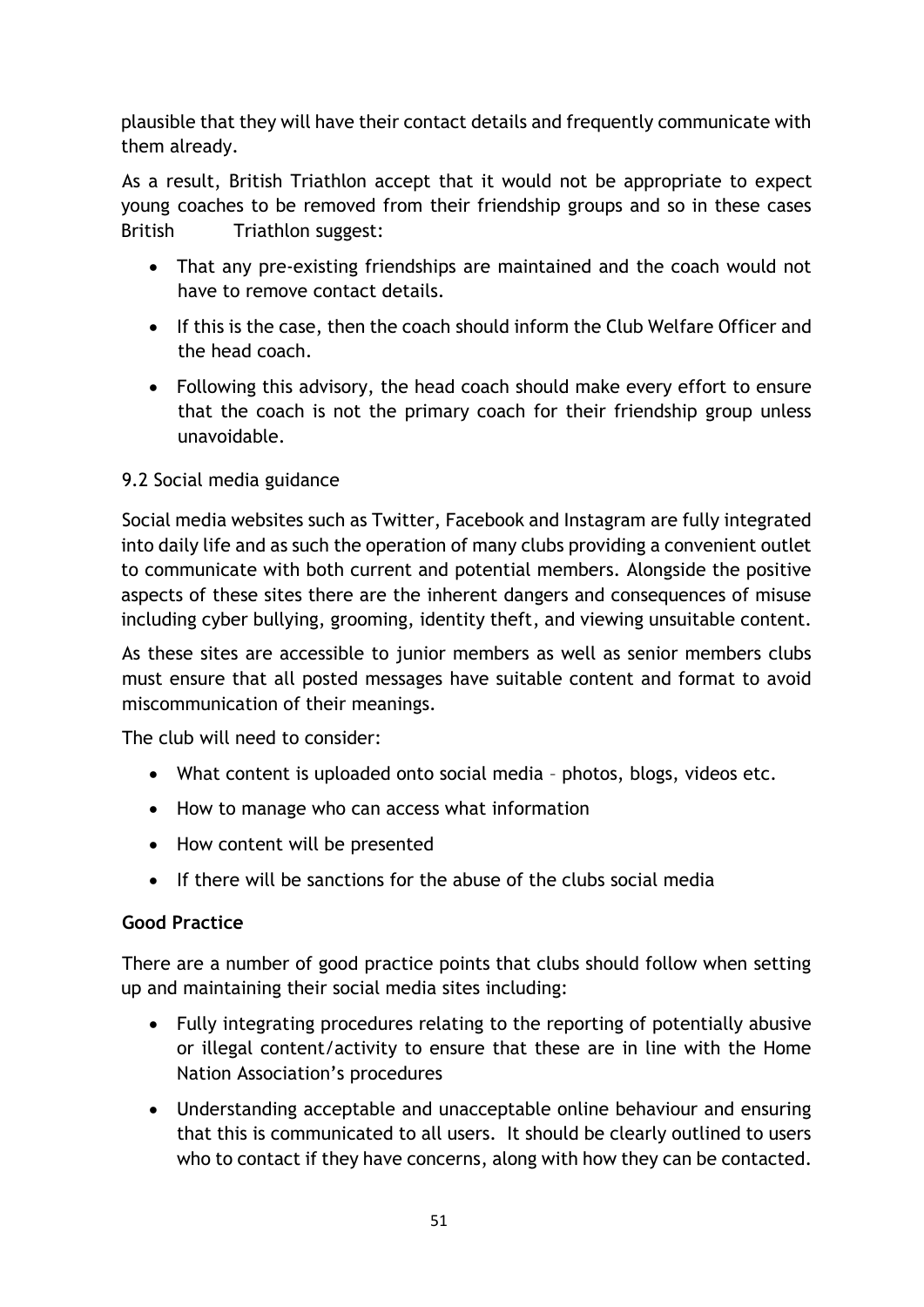- Ensure that all club officers, coaches and athletes understand the importance of protecting their privacy online and that they understand the risks of posting and sharing content which could damage both theirs and the club's reputation.
- Ensuring that the email address used to register the account/page is suitable, including the club as the domain name. This will reduce the risk of fake accounts being set up, improving the security for both the individual monitoring the account/page as well as the user accessing it. This should include how the access details for the account/page will be kept secure to ensure the threat of hacking and misuse is reduced.
- How the account/page will be set up and managed:
	- o As a page not a personal profile, this will enable updates to be shown in members news feeds, the promotion of training or events and the page will appear in searches which could attract new members
	- o Developed as a working group, ensuring that the Club Welfare Officer is consulted as appropriate
	- o Including the option for comments to be reviewed before being posted to ensure they are appropriate
	- o Ensuring that permissions are granted if photographs are used, especially of athletes under 18 years of age
	- o Gaining permission of club officers for their contact details to be published
	- o Will the individual monitoring the account/page receive training before completing the role
	- o How the privacy and security settings will be appropriately set to ensure that content is appropriate for all individuals who could be accessing the page/account.
	- o The ability to block individuals who should not have access or post offensive or inappropriate material
	- o Including a profanity filter where possible
- Including contact details for the club and appropriate club officers as this will enable users to verify the account/page, as well as knowing who to contact with any queries
- Think before you post anything on to the page/account do they fit with the clubs current policies and guidance and do you have permission for any photographs or videos.

# **Social Media Guidance for Coaches and Club Officers**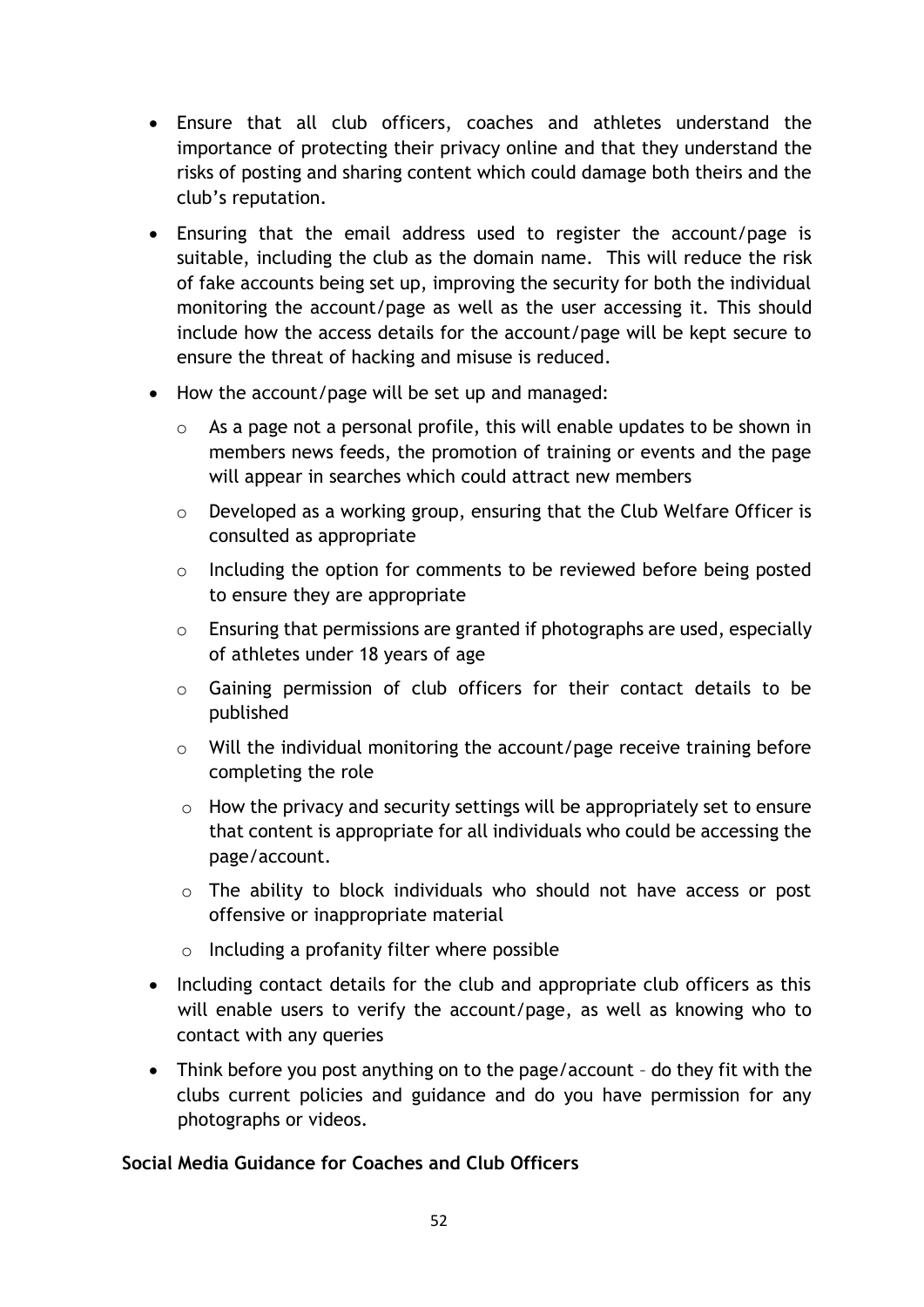British Triathlon make the following recommendations for individuals who are in a position of trust and responsibility for children and young people within clubs:

- Any contact with children through social media, should be relevant to their triathlon participation, and should be with the consent of parents/carers. If a young person requests to add you as a friend on social media you should decline if you:
	- $\circ$  Use your social media account for personal purposes and there is a chance your account may include photos or content that would be inappropriate or deemed unprofessional for a child or young person to view or read, or that would make you look unprofessional
	- o Are in contact with the child through their club, and the child's parents/carers have not given permission for the contact.
- Never use social media to attack other club members, Home Nation Association members and clubs or the sport.
- Ensure that the use of any photographs or videos is in line with the Home Nation Association's photography guidance.

# **10.0 Good practice guide for the use of photography equipment**

The following guidance should be applied to all triathlon activity and relates to images recorded on any device. While the majority of recorded images are utilised for their intended purpose some will inevitably be misused but having some common sense guidelines in place will help reduce this likelihood.

These guidelines have been developed with the aim of increasing the safety and well-being of children and for the avoidance of the following potential sources of child abuse:

- Using the images for child abuse purposes, or adapting and modifying them for this purpose
- The potential identification of a child from their personal information and the possible grooming which could occur as a result
- The potential identification of children that have been recognised as being at risk for reasons including:
	- o Having been removed from their family for their own safety
	- o Restrictions on parental access following the separation of parents
	- o Being a witness in legal proceedings

British Triathlon recommend the following advice for clubs:

• If imagery of an athlete under 18 years of age is published or used by the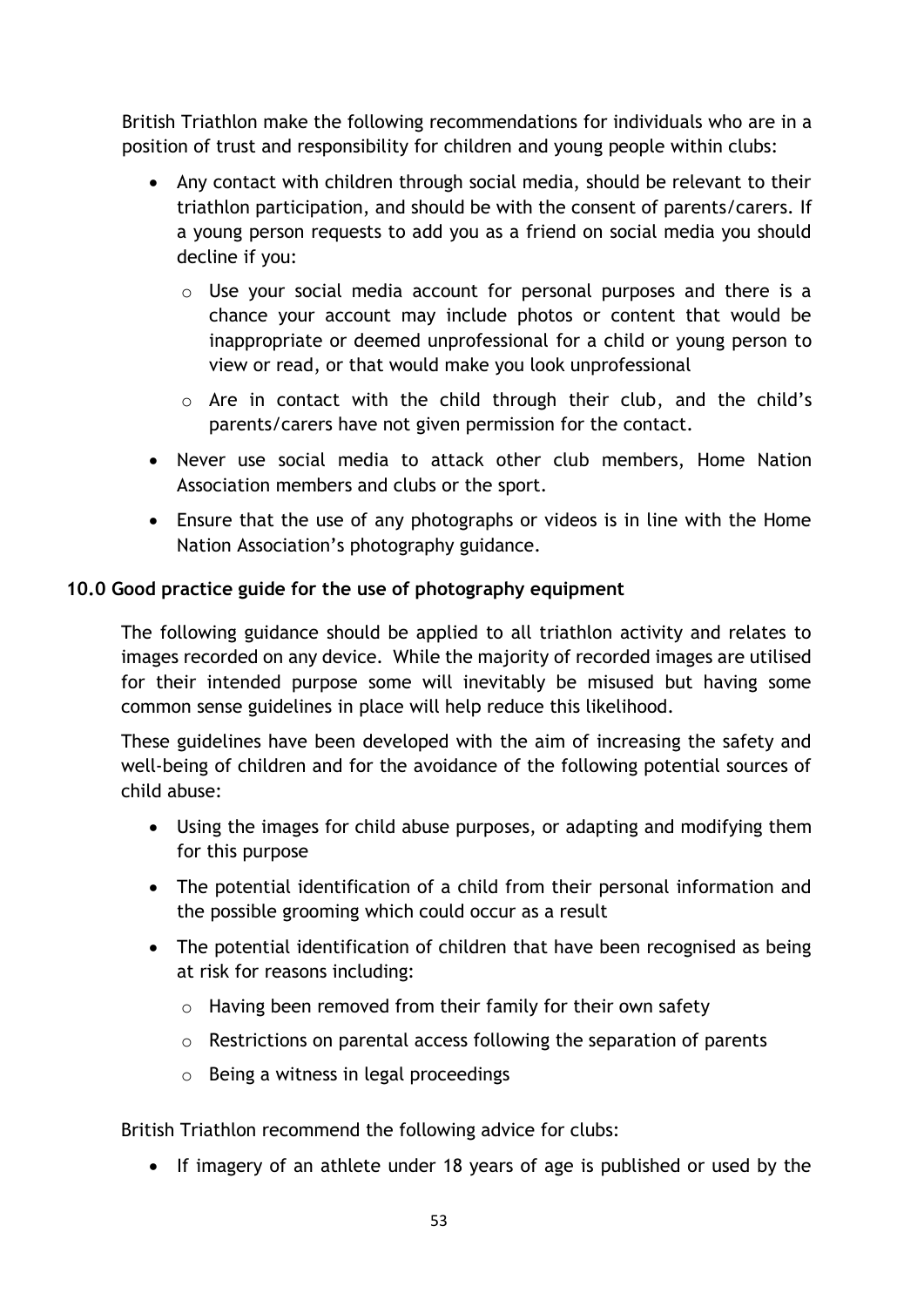club for any reason the athlete's parents/carers should give consent.

- An athlete's parents/carers should have the opportunity to refuse their child being photographed. This should not exclude the child from any club activities. A photography consent form template is available from the Home Nations website.
- If the club is hosting an event, it should be made clear to all parents/carers if a designated photographer is going to be present and if so they should be provided with the opportunity to confirm if their child is eligible to be included in photographs. It should also be made clear that there could be other parents/carers taking photographs during the event and in these cases they will have submitted a registration form and have agreed to only photograph the child(ren) they are responsible for. It is worth remembering that while their child(ren) should be the main focus of any imagery there is the potential for other children to be in the background of these photographs.

Further considerations for capturing images include:

- Action shots should demonstrate the spirit of the sporting activity and should not be taken if the athlete's swimwear or trisuit are ripped or displaced.
- The photographs should focus on the action and, where possible, be a group shot as opposed to focussing on individuals.
- Providing anyone who registers to take photographs either during club activities or during an event should be provided with clear guidance as to what images are acceptable to capture.
- If the images are being taken by a club appointed photographer for the use of the club it should be agreed who will take charge of the images and manage their use.

10.1 Guidance for filming junior athletes during training sessions

There should be a clear and valid reason as to why filming a child during a training session would be necessary, a primary reason for this would be for athlete development and mastering a skill. If there is a valid reason consent would need to be obtained from the athlete's parents/carers before filming is completed and they should also be offered the opportunity to sit with the child when the film is reviewed. Once the content has fulfilled its purpose it should be deleted unless there is a valid reason for keeping the film.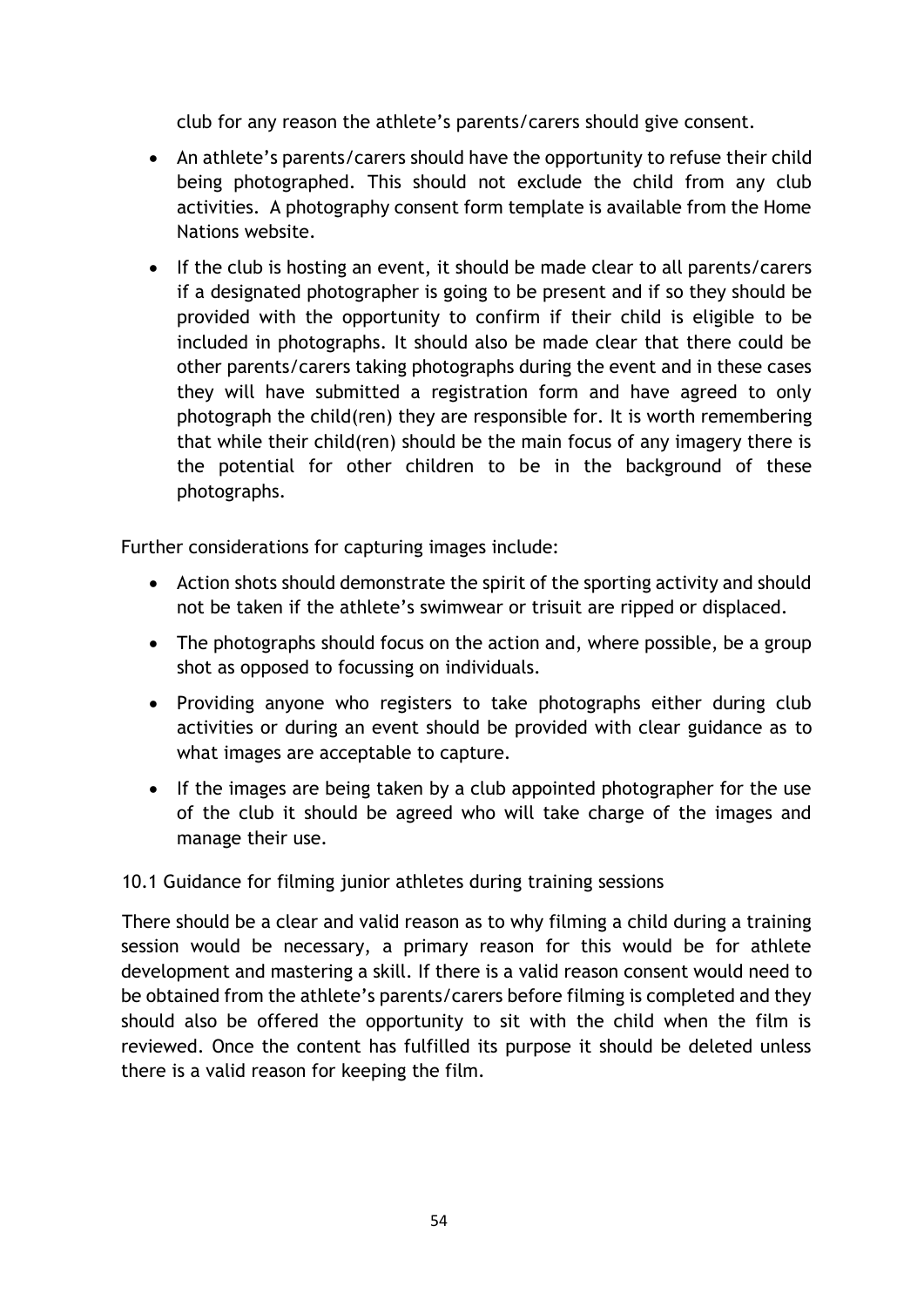## **Appendices**

## **Code of Conducts and Club Welfare Officer Role Description**

Appendix 1: Junior Member Code of Conduct Template

NAME OF CLUB

*NAME OF CLUB* is fully committed to safeguarding and promoting the wellbeing of all its members. The club believes that it is important that members, coaches, administrators and parents associated with the club should, at all times, show respect, encouraged to be open at all times, and to share any concerns or complaints that they may have about any aspect of the club with *NAME AND POSITION.*

As a member of *NAME OF CLUB* you are expected to abide by the following junior club rules:

- All members must compete within the rules and respect officials and their decisions.
- All members must respect fellow competitors, coaches and officials.
- All members must not take any kind of banned or illegal performance enhancing substances
- Members should keep to agreed timings for training and events or inform their coach or team manager if they are going to be late.
- Members must wear suitable kit for training and events, as agreed with the coach/team manager.
- Members must pay any fees for training or events promptly.
- Junior members are not allowed to smoke on club premises or whilst representing the club at competitions.
- Junior members are not allowed to consume alcohol or drugs of any kind on the club premises or whilst representing the club.

Any discriminatory, offensive and violent behaviour is unacceptable and complaints will be acted upon in accordance with our Safeguarding and Protecting Children Policy.

| Signed: $\_\_$ |  |  |  |
|----------------|--|--|--|

Date:  $\Box$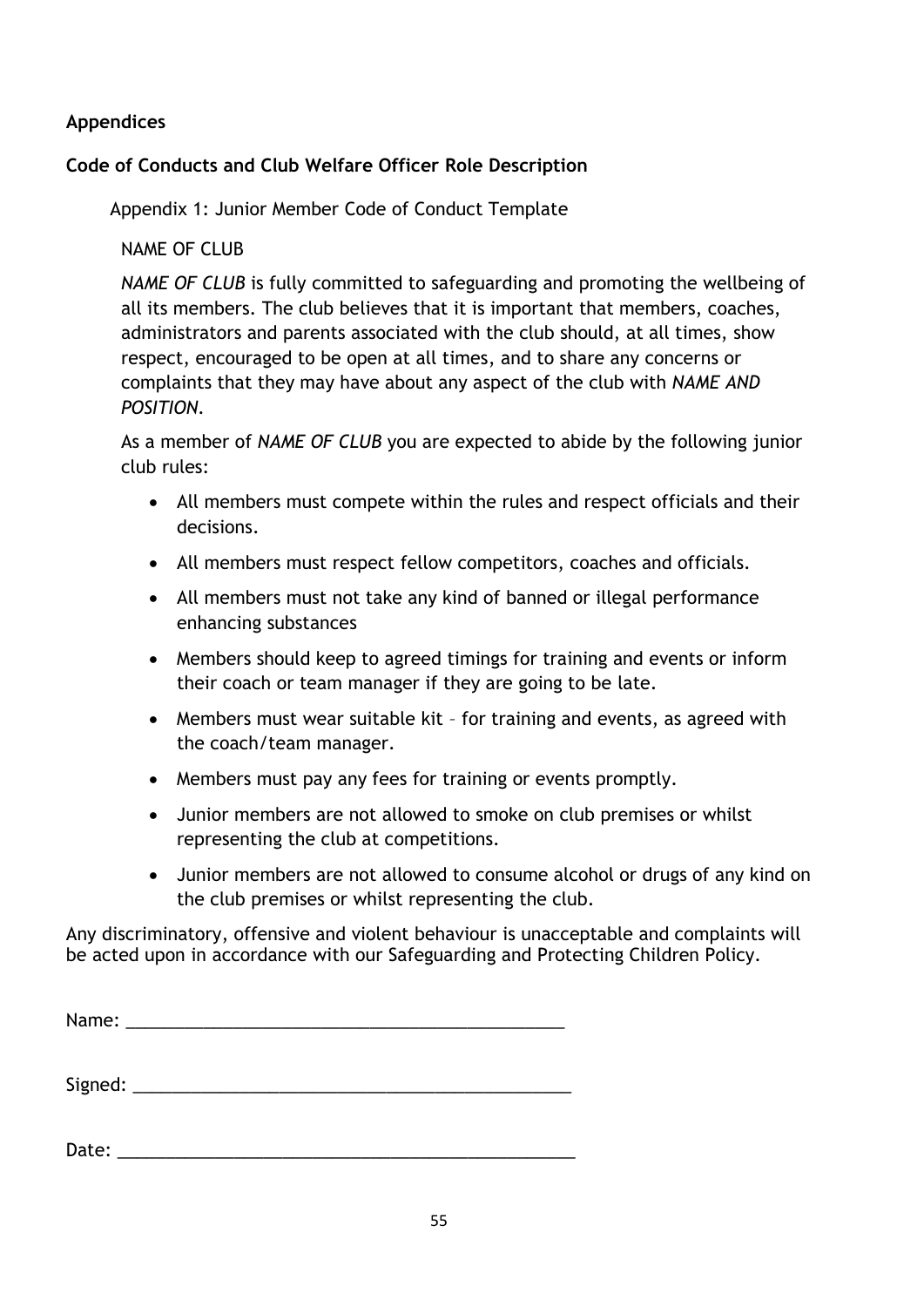Appendix 2: British Triathlon Code of Conduct for Parents/Carers

British Triathlon and Home Nation Associations are committed to maintaining the highest possible standards of behaviour and conduct at all Triathlon, duathlon and related multi-sport events.

The British Triathlon 'Code of Conduct for Parents/Carers' summarizes the essence of good ethical conduct and practice within Triathlon. This applies not only to parents, but also to guardians, carer's, families and spectators alike.

All such individuals have a responsibility to act with integrity, in accordance with the standards set by British Triathlon below. Any discriminatory, offensive and violent behaviour is unacceptable and complaints will be acted upon under the procedures of our Safeguarding and Protecting Children Policy.

## **Code of Conduct**

- Respect the rights, dignity and worth of every person, within the context of the Triathlon.
- Treat everyone equally and sensitively, and do not discriminate on the grounds of age, gender, ethnic origin, religion, sexual orientation or disability.
- Encourage your child to learn the British Triathlon rules and compete within them.
- Publicly accept officials' judgements and abide by their instructions, providing they do not contradict the spirit of this code.
- Teach your child to respect the event officials.
- Help your child to recognise good performance, not just results to avoid undue disappointment.
- Never punish or belittle a child for losing or making mistakes.
- Support your child's involvement and help them to enjoy their sport.
- Remember that the aim of Triathlon is for the children to have fun, improve and feel good.
- Set a good example by applauding all good performance, whether by your child or by another.
- Use correct and proper language at all times.
- Remember that young people learn best by example.
- Recognise the value and importance or volunteers, coaches, referee's and event organisers – it is their time and dedication that keeps the Sport alive.
- Young people are involved in organised sport for their enjoyment not yours, so do not force your child to take part.

| Name: | Jater<br>sacc |
|-------|---------------|
|       |               |

Signed:  $\Box$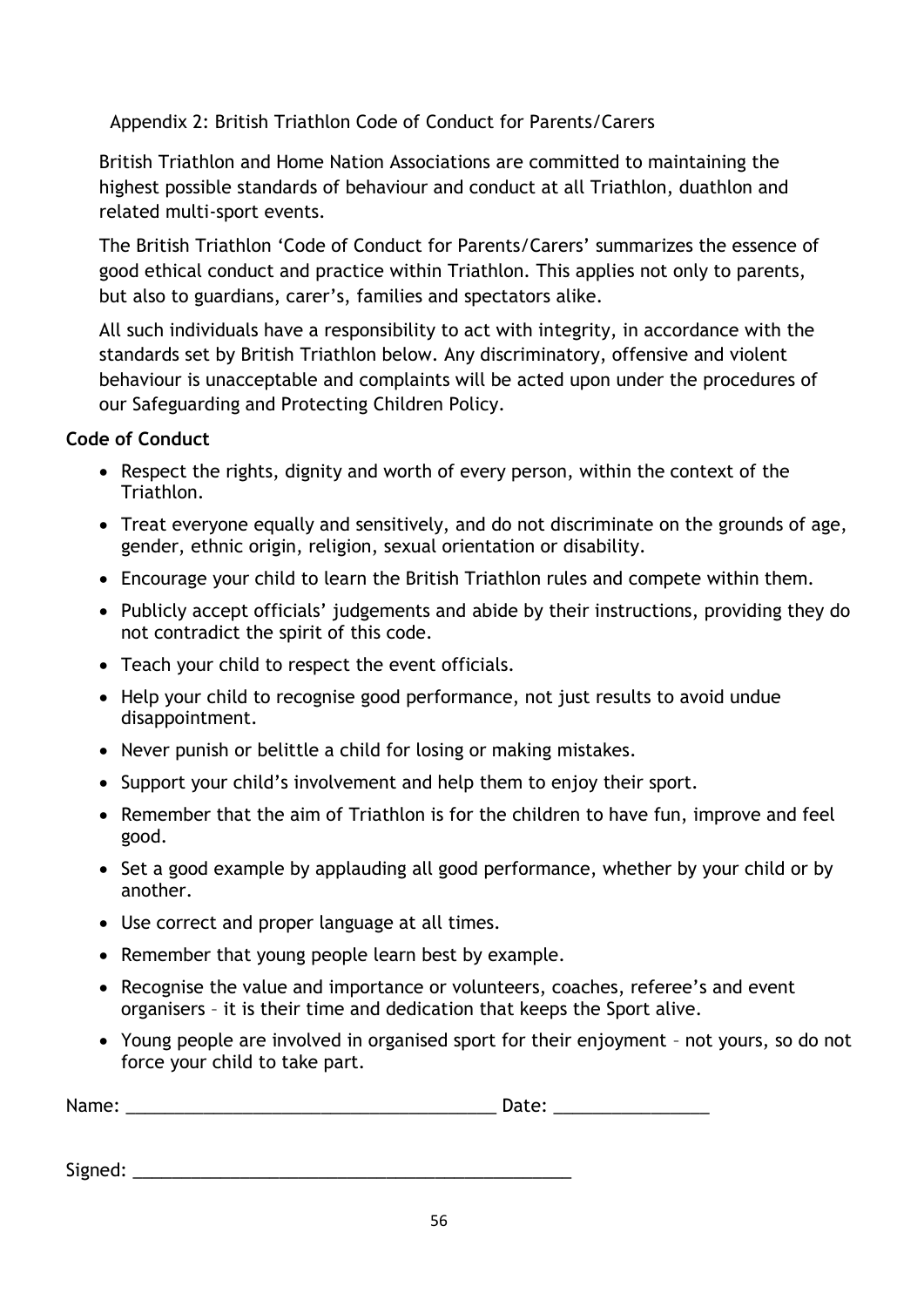## Appendix 3: British Triathlon Code of Conduct and Ethics for Coaches

#### **What is a code of ethics and conduct?**

A code defines what is considered good and correct behaviour of all triathlon coaches, by British Triathlon. It reflects the values held by the coaching profession, and outlines the expected conduct of members while they perform their duties. It can also be used as a benchmark to assess whether certain behaviours are acceptable or not acceptable. As a qualified triathlon coach, you are expected to adhere to this code of ethics and conduct at all times.

## **The code of conduct is divided into 5 key areas:**

- 1. **Respect for Participants:** The principle of respect for athletes, challenges coaches to act in a manner respectful of the dignity of those involved in triathlon. This principle is based on assumption that each person has value and is worthy of respect and free from harassment. Acting with respect for participants means that coaches do not make some participants feel more or less worthy than others, on the basis of gender, race, place of origin, athletic potential, colour, sexual orientation, religion, political beliefs, socio-economic status, marital status, age or any form of disability.
- 2. **Integrity in Relationships:** Developing professional relationships with individuals is a central role of being an effective coach. However, it must be recognised that behaving with integrity is crucial, and will be expected to be honest, sincere, and honourable in their relationships with participants and others.

## **Triathlon coaches:**

- Must not engage in behaviour that constitutes any form of abuse (physical, sexual, emotional, neglect, bullying)
- Should promote the welfare and best interests of their triathletes
- Must have a high degree of self-awareness and the ability to reflect critically how your values and opinion influence others
- Must avoid sexual intimacy with triathletes with whom they have a coaching relationship
- Coaches and others in positions of authority and trust in relation to athletes aged 16 and 17 years must not engage in sexual relationships with them while that unequal power relationship exists
- Should empower triathletes to be responsible for their own decisions
- Should clarify the nature of the coaching services being offered to triathletes in advance
- Should communicate and cooperate with other organisations and individuals in the best interests of triathletes.
- Follow the appropriate welfare guidelines and take the necessary actions if they have a concern over the wellbeing of a child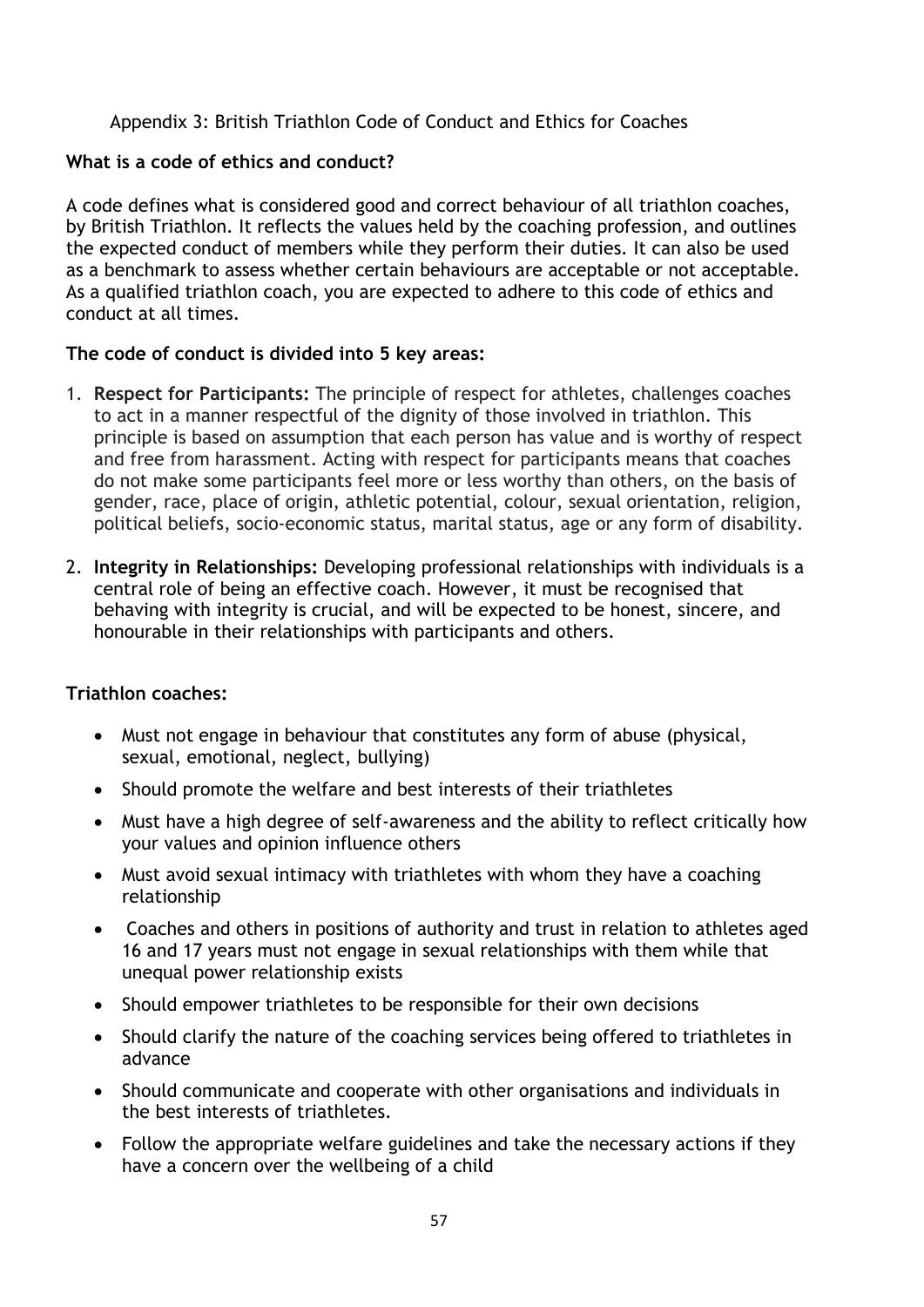3. **Responsibilities: Personal Standards:** triathlon coaches must demonstrate proper personal behaviour and conduct at all times.

#### **Triathlon coaches:**

- Must be fair, honest and considerate to triathletes and others in the sport, e.g. officials, club members, race organisers
- Make a personal commitment to providing a quality service to participants at all times
- Should not be under the influence of alcohol when operating in the professional capacity as the coach, this includes travelling to and from as well as delivering sessions
- Must be a positive role model for triathletes, the club and the sport of triathlon throughout Great Britain
- Take pride in being a coach, this includes, projecting an image of health, welldressed, hygiene, appearance, and use of appropriate language and actions
- 4. **Professional Responsibilities:** The principle of *coaching responsibilities* carries the expectation that the activities of all coaches will benefit society in general and athletes in particular, and will do no harm. Fundamental to the implementation of this principle is the notion of competence, which implies that coaches should be well-prepared and possesses up-to-date knowledge of triathlon so they will be able to maximize benefits and minimize risk to the athletes.

## **Triathlon coaches will:**

- Ensure that the environment is as safe as possible for training and competition, taking into account and minimizing possible risks
- Any physical contact with athletes should be appropriate to the situation; necessary for the athletes skill development – always ask prior permission if contact is required
- Promote the execution of safe and correct practice at all times
- Be professional in their work and accept responsibility for their actions
- Make a commitment to providing a quality service to their triathletes
- Recognise the power inherent in the position as a coach
- Contribute to the development of triathlon coaching by exchanging knowledge and ideas with others
- Acknowledge the limitations of their knowledge and competence
- Obtain appropriate triathlon coaching qualifications to the level of operation required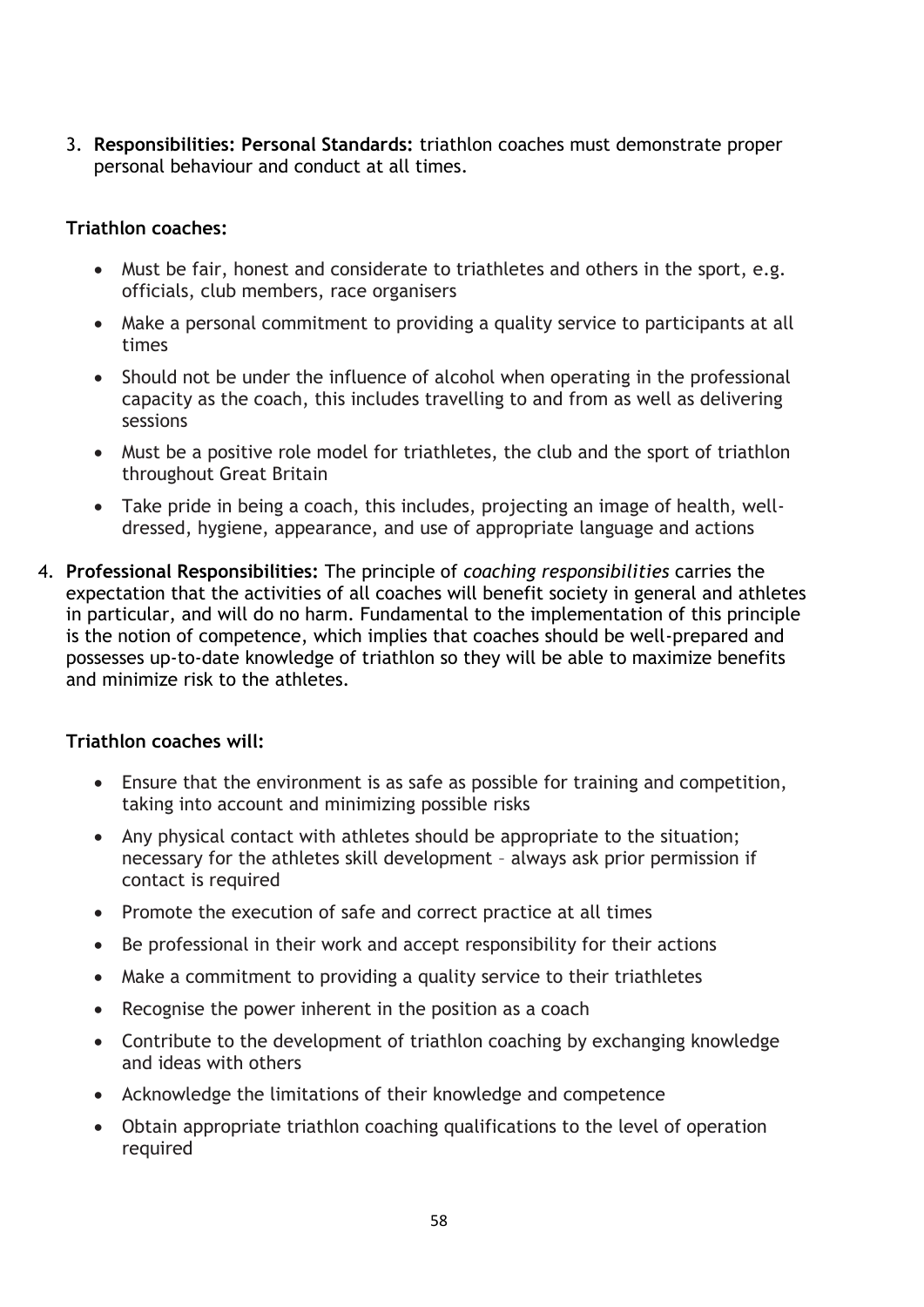- Ensure they hold valid and appropriate insurance policy for their coaching activities
- 5. **Fair Play Principles:** Coaches and athletes alike should abide by the principles of fair play during training and competition. Applying fair play principles implies that all those involved in sport recognize the importance of fairness, a respectful attitude and appropriate conduct when engaged in triathlon related activities and agree to model and promote them at all times.

The following are examples of fair play behaviours for coaches, athlete's officials and parents:

- Never condone the use of any illegal or banned drugs to enhance performance.
- Follow all the rules and never seek to deliberately break a rule.
- Aim to compete fairly, using talent, training, and ability to win; refuse to win by illegal means or by cheating.
- Respect all race and technical officials, and their decisions without doubting their integrity.
- Recognise and acknowledge good performances by others.
- Maintain dignity in all circumstances, and demonstrate self-control.

For the coaches – know the rules and regulations well, and apply them with impartiality at all times.

#### **Breaches of the code of conduct**

British Triathlon qualified coaches will at all times represents their role and their participants in a way which reflects positively on their club, National Governing Body and the UK-wide coaching profession. All complaints will be dealt with according to the relevant Home Nation Association *'Complaints and Disciplinary Procedures'.*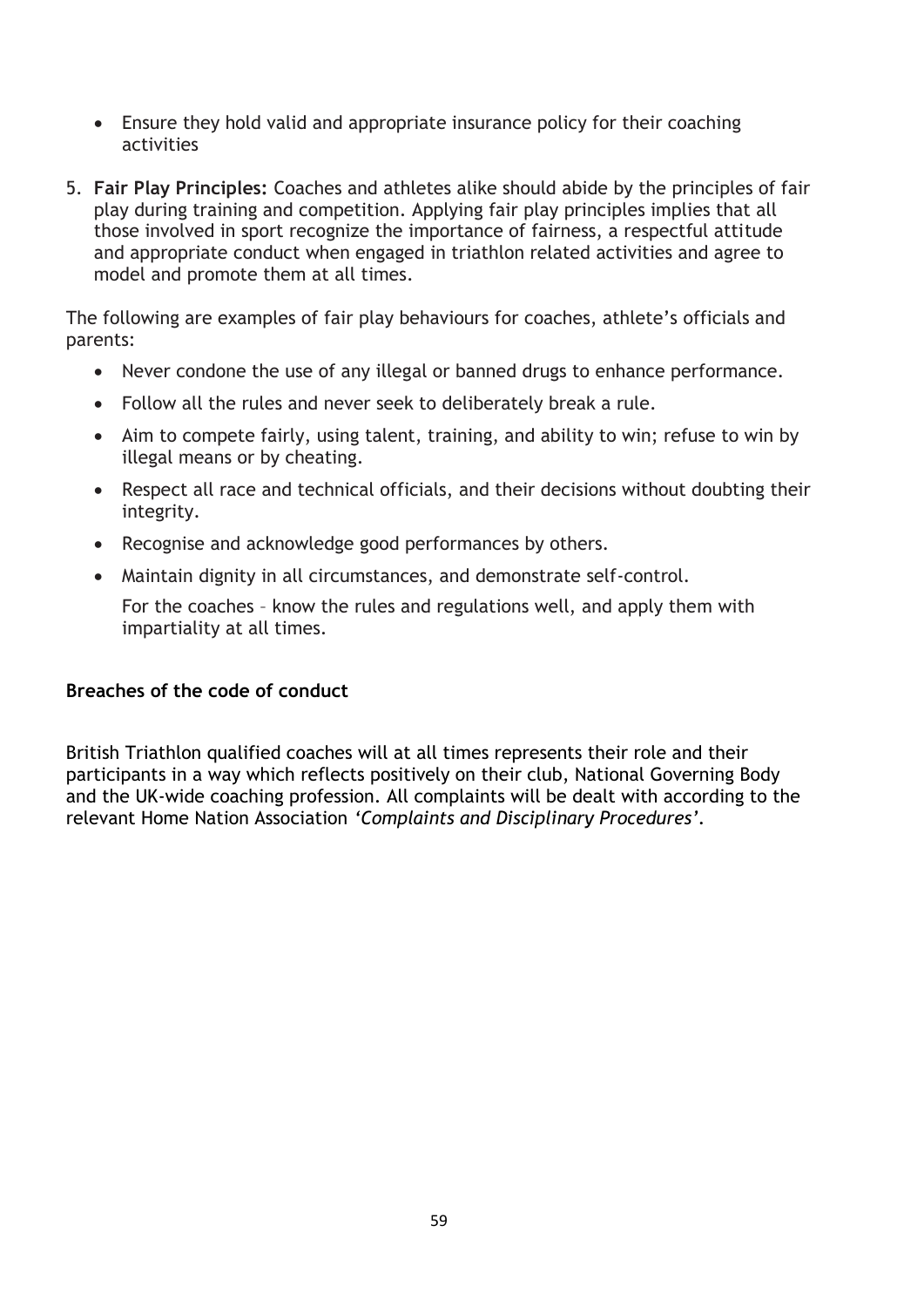#### Appendix 4: British Triathlon Code of Conduct for Club Officers and Volunteers

The essence of good ethical conduct and practice is summarized below. All British Triathlon and Home Nation Associations Club Officers and Volunteers must:

- Respect the rights, dignity and worth of all athletes, officials and volunteers at all times.
- Treat everyone equally regardless of age, sex, ethnic origin, religion, political persuasion, sexual orientation or physical disability.
- Consider the wellbeing and safety of participants before the development of performance.
- Develop an appropriate working relationship with performers, based on mutual trust and respect.
- Make sure all activities are appropriate to the age, ability and experience of those taking part.
- Promote the positive aspects of the sport  $(e.g., fair play).$
- Display consistently high standards of behaviour and appearance.
- Follow all guidelines laid down by British Triathlon, the relevant Home Nation Association, and the relevant Triathlon Club.
- Hold the appropriate, valid qualifications and insurance cover.
- Never exert undue influence over performers to obtain personal benefit or reward.
- Never condone rule violations, rough play or the use of prohibitive substances.
- Encourage performers to value their performances and not just results.

I have read and understood the British Triathlon Code of Conduct for Club Officers and Volunteers and hereby consent to abide by it. I also understand that any discriminatory, offensive and violent behaviour is unacceptable and complaints will be acted upon in accordance with our Safeguarding and Protecting Children Policy.

| Name:<br>Date: |
|----------------|
|----------------|

| Signed: |  |
|---------|--|
|         |  |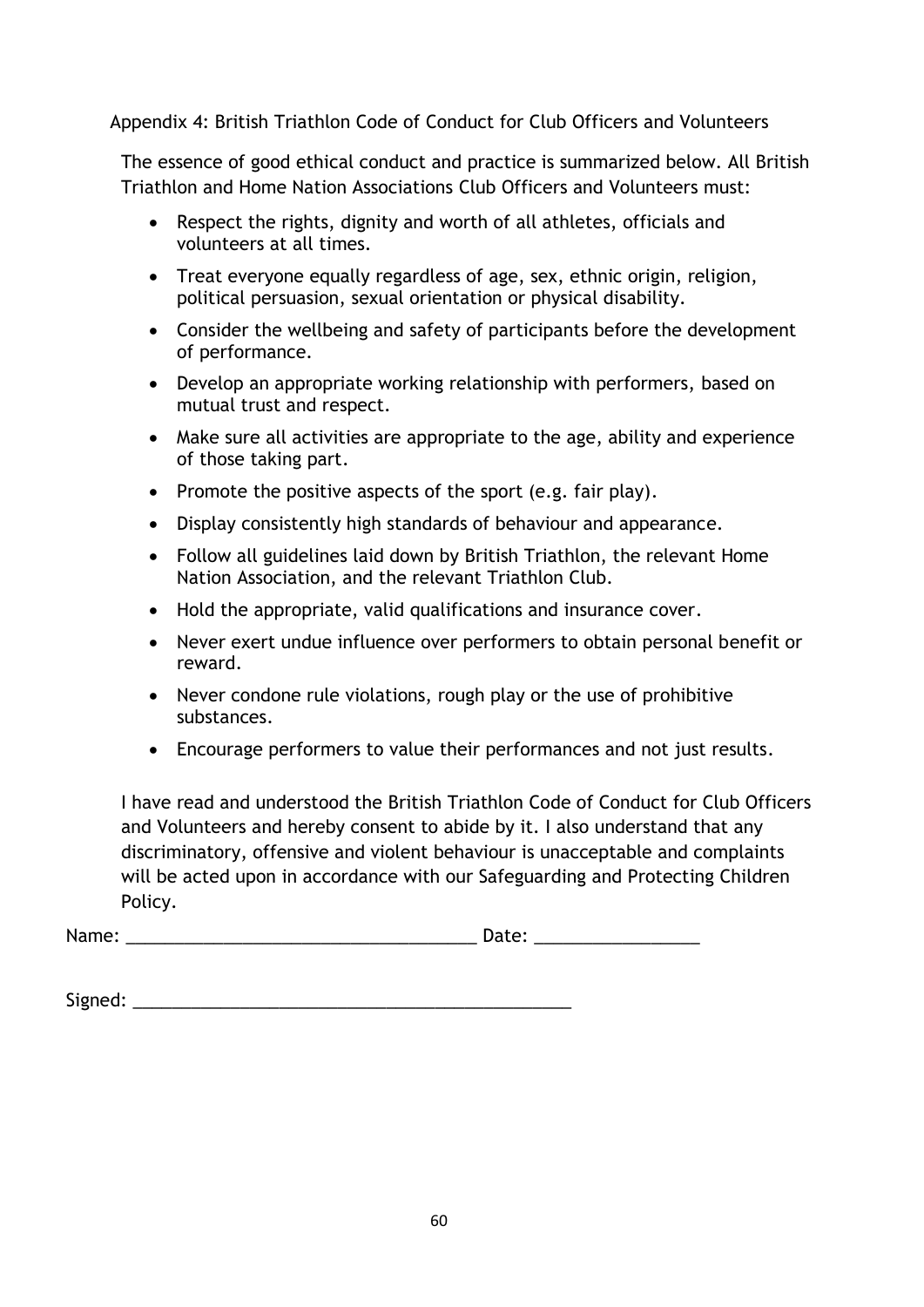### Appendix 5: British Triathlon Code of Conduct for Race Officials

Please ensure you read and understand the following before signing to confirm your agreement in conforming to the Code of Conduct. The terms relate to officiating fairly, ensuring all participants are able to compete safely and encouraging them to focus on their performance as opposed to results. Further, the terms require you to recognise the need to present yourself (and the sport) in a positive manner at all times.

The essence of good ethical conduct and practice is summarised below. As a British Triathlon or relevant Home Nations Triathlon official, you must:

- Have knowledge and understanding of the rules of the sport and ensure you are able to uphold them.
- Respect the rights, dignity and worth of all athletes, officials and volunteers at all times, making sure you treat everyone fairly.
- Be fair, honest and considerate to triathletes and others in the sport.
- Consider participants' well-being and safety before the development of performance.
- Develop appropriate working relationships with performers and other event staff, based on mutual trust and respect.
- Make sure events you are involved with are appropriate to the age, ability and experience of those taking part.
- Never tolerate offensive, insulting or abusive language/behaviour from participants or officials.
- Promote the positive aspects of the sport (e.g. fair play).
- Display consistently high standards of behaviour and appearance.
- Acknowledge and adhere to the British Triathlon Federation Safeguarding and Child Protection Policy.
- Complete and submit accurate and concise reports from every event at which you officiate.
- Attain a high level of competence through qualifications and a commitment to ongoing training that ensures safe and correct practice.
- Follow all guidelines laid down by British Triathlon, the relevant Home Nations Association and the event organiser.
- Respect and champion the rights of every individual to participate in triathlon.
- Not engage in behaviour that constitutes any form of abuse.
- Promote the execution of safe and correct practice.
- Be responsible and accept responsibility for your actions.

I have read and understood the British Triathlon Code of Conduct for Race Officials and hereby consent to abide by it.

Name: \_\_\_\_\_\_\_\_\_\_\_\_\_\_\_\_\_\_\_\_\_\_\_\_\_\_\_\_\_\_\_\_\_\_\_\_\_\_\_\_\_\_\_\_\_

Signed: \_\_\_\_\_\_\_\_\_\_\_\_\_\_\_\_\_\_\_\_\_\_\_\_\_\_\_\_\_\_\_\_\_\_\_\_\_ Date: \_\_\_\_\_\_\_\_\_\_\_\_\_\_\_\_\_\_\_\_\_\_\_\_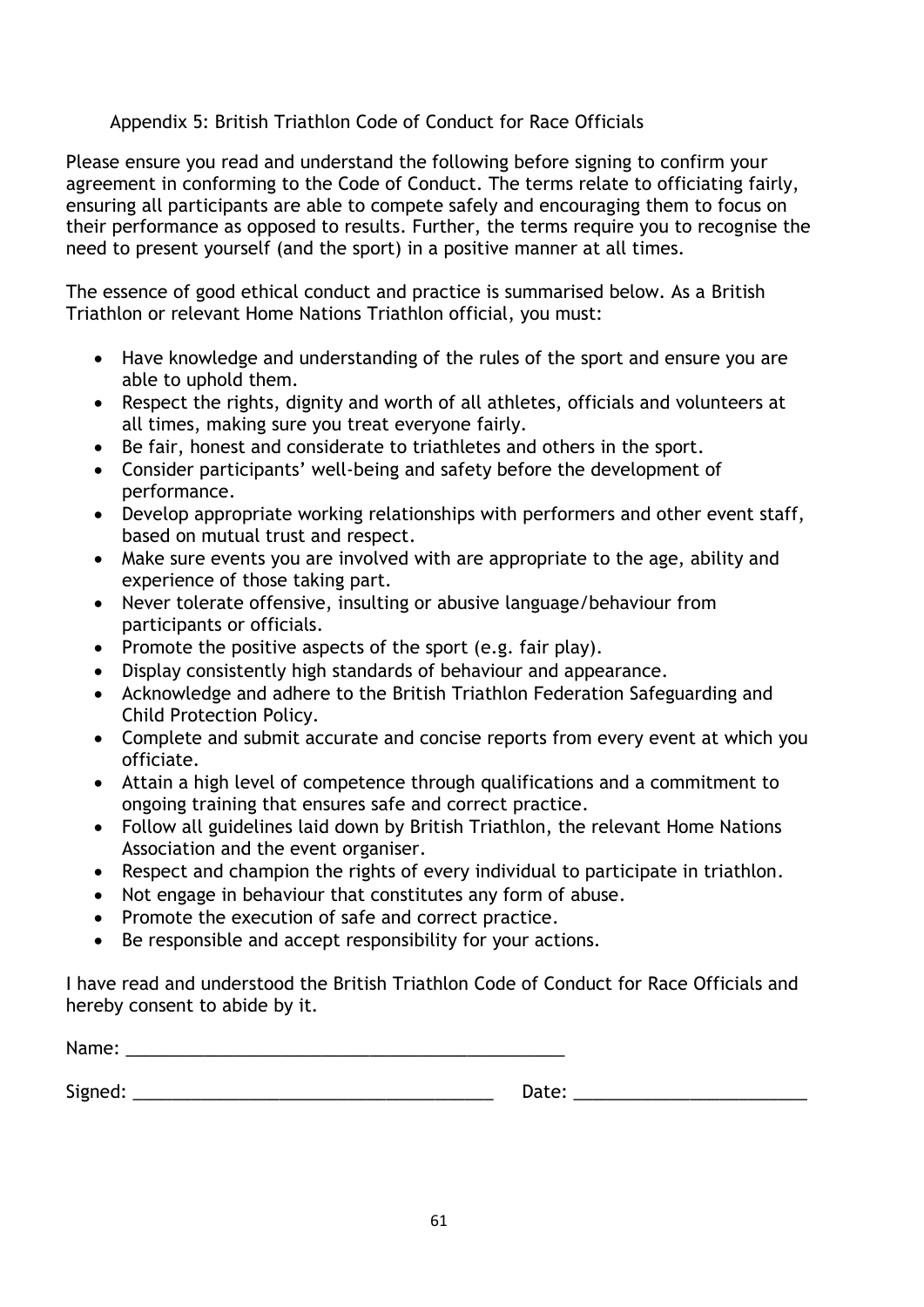#### Appendix 6: Club Welfare Officer Role Description

The main purpose of this role is to implement good practice, safeguarding and child protection policies within the club and act as the first point of contact for individuals who have queries or concerns.

Main Duties:

- Ensure that all club personnel who work with children / young people have received appropriate training
- Facilitate the process of DBS checks when required
- Receive, record and forward to the Lead Officer of your Home Nation any concerns that are expressed to you
- Keep confidential records of all related documents
- Ensure that the club has a safeguarding and child protection policy and that this is followed and accessible to all
- Be familiar with national safeguarding and child protection policies

Time Required – This will vary by club, but you can expect to attend 8-12 club meetings a year lasting approximately 1-2 hours.

Required Skills / Qualities:

- sports coach [UK Safeguarding and Protecting Children](http://www.sportscoachuk.org/site-tools/workshops/about-our-workshops/safeguarding-and-protecting-children) workshop [England,](http://www.sportscoachuk.org/workshops/workshop-search/results?term=Safeguarding+%26+Protecting+Children) [Scotland,](http://www.sportscotland.org.uk/coaching/coaching_get_qualified/coaching-cpd/) [Wales](http://sport.wales/media/1636021/)
- Attend the Child Protection in Sport Unit, [Time to Listen](https://thecpsu.org.uk/training-events/specialist-safeguarding-training/) workshop delivered via the county sports partnerships network.
- Approachable and a good listener
- Respect of confidentiality
- Tactful and discrete
- Knowledge of Child Protection policies and DBS checks
- Basic knowledge of the roles and responsibilities of local statutory agencies and their contact details
- Ability to manage issues if / when they occur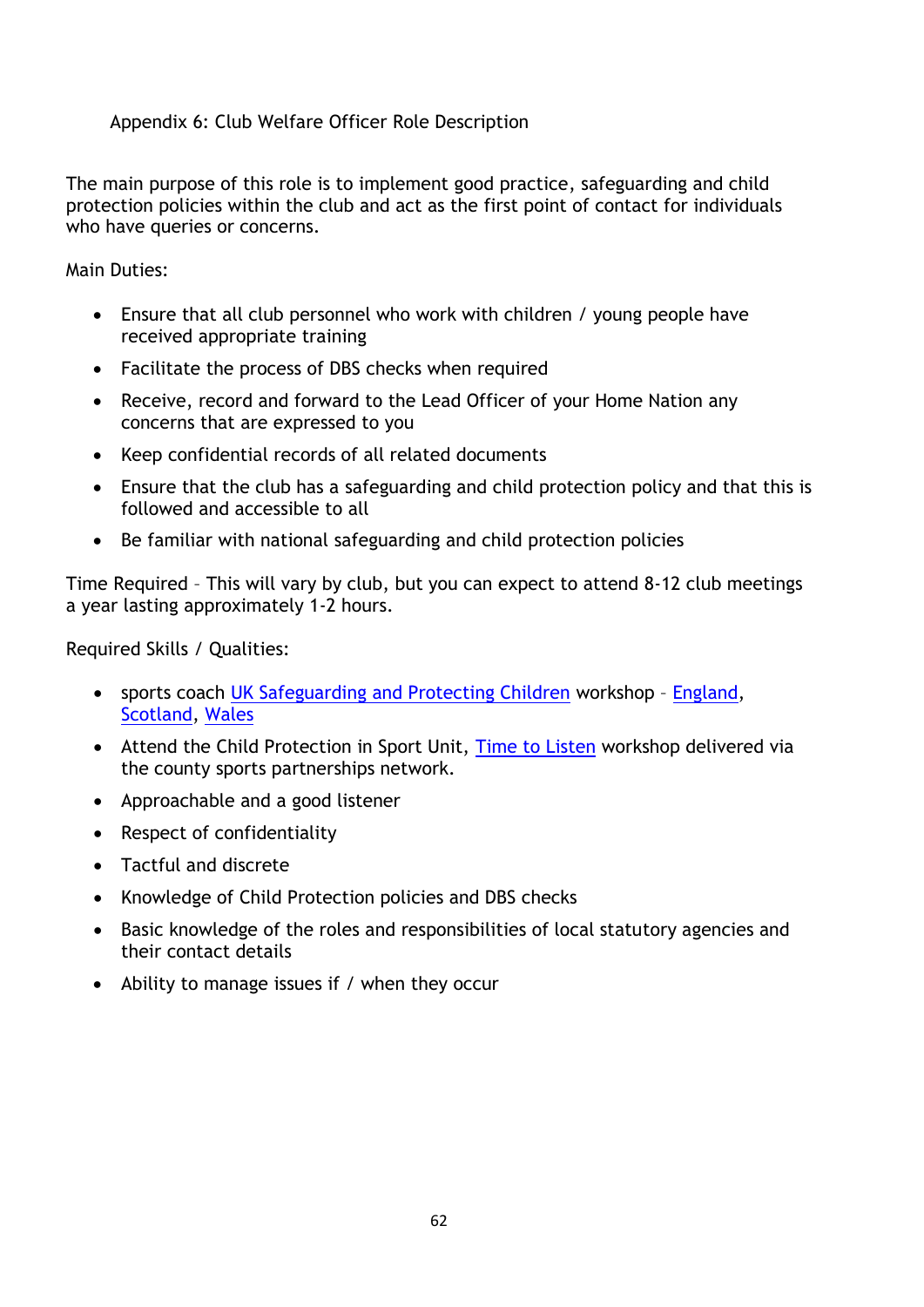# **Forms and Other Resources**

Appendix 7: British Triathlon/Home Nations Child Welfare Concern Referral Form Template

| Club:                                 | Date: |
|---------------------------------------|-------|
|                                       |       |
| Section 1: Details of Child Concerned |       |

| Name:                  | Date of Birth: |
|------------------------|----------------|
|                        |                |
| Parent/Carers:         |                |
|                        |                |
| Address:               |                |
|                        |                |
|                        | Postcode:      |
|                        |                |
| <b>Contact Number:</b> |                |
|                        |                |

| Section 2: Details of Referrer |       |           |
|--------------------------------|-------|-----------|
| Name:                          | Club: |           |
| Position in Club:              |       |           |
| Address:                       |       |           |
|                                |       | Postcode: |
| <b>Contact Number:</b>         |       |           |

| Section 3: Details of individual against whom the allegation is made |       |           |
|----------------------------------------------------------------------|-------|-----------|
| Name:                                                                | Club: |           |
| Position in Club                                                     |       |           |
| Address:                                                             |       |           |
|                                                                      |       | Postcode: |
| <b>Contact Number:</b>                                               |       |           |

| Section 4: Reason for Referral                          |                       |
|---------------------------------------------------------|-----------------------|
| Date of Incident:                                       | Location of Incident: |
| Witness Incident: Y / N                                 |                       |
| If you did not witness the incident details of who did: |                       |
|                                                         |                       |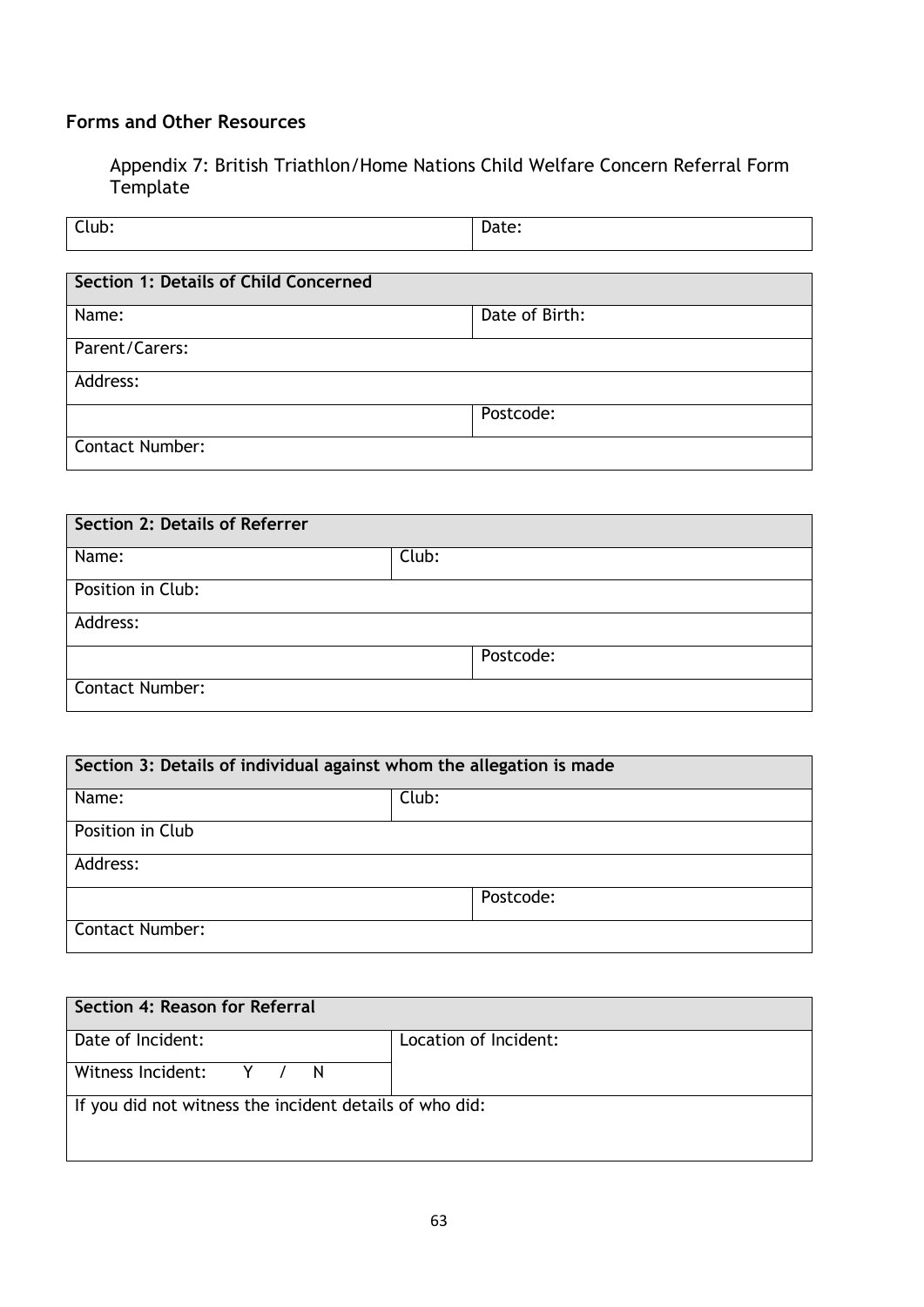| Name:             | <b>Contact Number:</b>                                                                           |
|-------------------|--------------------------------------------------------------------------------------------------|
|                   |                                                                                                  |
| Position in Club: |                                                                                                  |
|                   |                                                                                                  |
|                   | Details of Concern; include as many details as possible including time and location of incident, |
|                   | any injuries sustained, treatment required etc. Continue on separate sheet if necessary.         |
|                   |                                                                                                  |
|                   |                                                                                                  |
|                   |                                                                                                  |
|                   |                                                                                                  |
|                   |                                                                                                  |
|                   |                                                                                                  |
|                   |                                                                                                  |
|                   |                                                                                                  |
|                   |                                                                                                  |

Child's account of what happened; include what the child actually said, or indicated. Continue on separate sheet if necessary

| Section 5: Action taken by the club |                                 |  |  |
|-------------------------------------|---------------------------------|--|--|
| Police Informed: Y/N                | If yes, name of Police contact: |  |  |
| Contact Number/Email:               |                                 |  |  |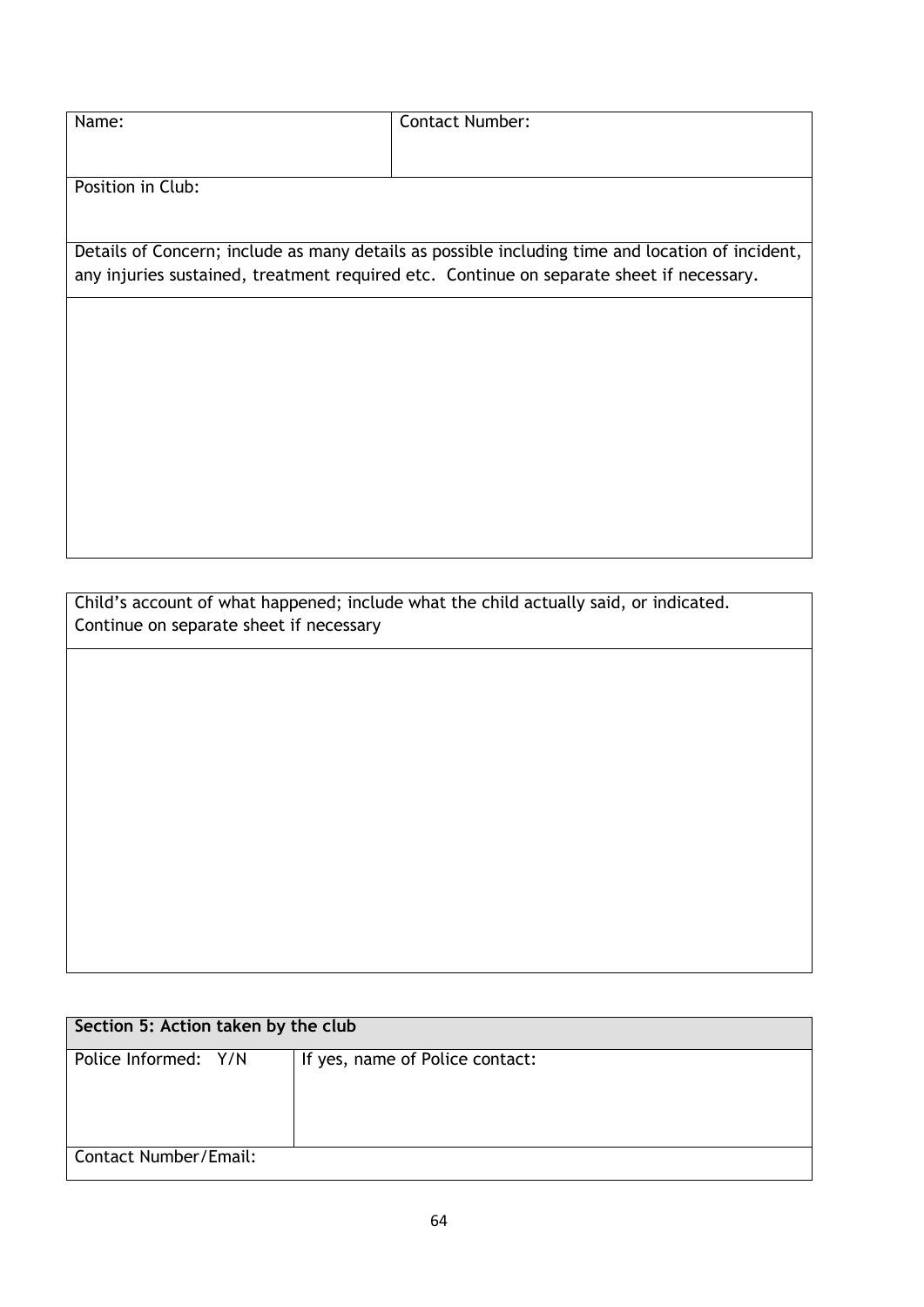| Children's Social Care Services Informed: Y<br>/ N                | Name of Social Worker: |
|-------------------------------------------------------------------|------------------------|
| <b>Contact Number/Email:</b>                                      |                        |
| Medical Assistance Required: Y / Details:<br>$\mathsf{N}$         |                        |
| Parents/Carers Informed:<br>Ÿ<br>/ N                              |                        |
| Details of action taken, continue on separate sheet if necessary: |                        |
|                                                                   |                        |
|                                                                   |                        |
|                                                                   |                        |
|                                                                   |                        |
|                                                                   |                        |
|                                                                   |                        |
|                                                                   |                        |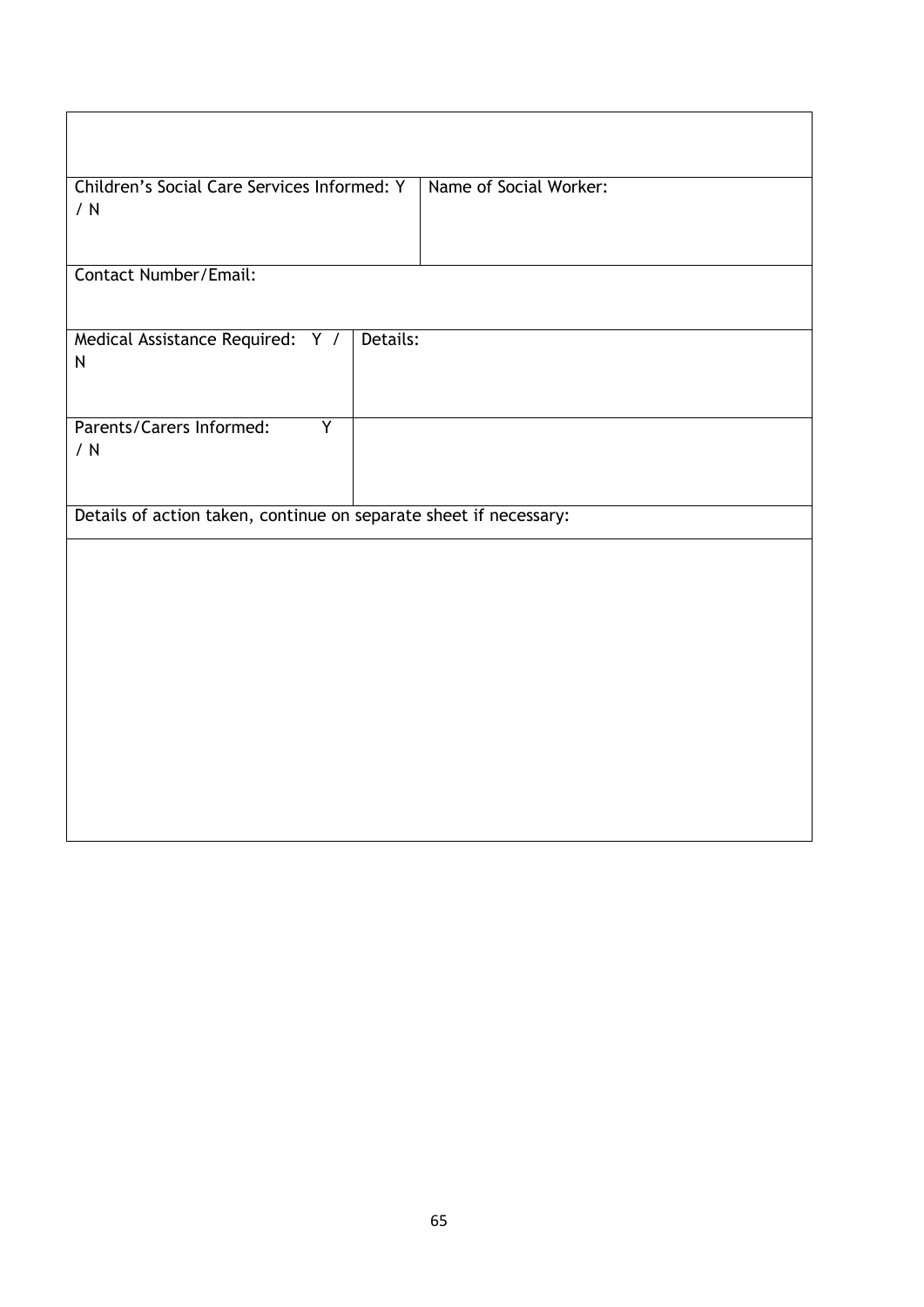| Section 6: Action taken by relevant Home Nation or British Triathlon |                                 |                        |  |  |  |
|----------------------------------------------------------------------|---------------------------------|------------------------|--|--|--|
| Police Informed:<br>Y/N                                              | If yes, name of Police contact: |                        |  |  |  |
| <b>Contact Number/Email:</b>                                         |                                 |                        |  |  |  |
| <b>Children's Social Care Services Informed:</b><br>$\sqrt{N}$<br>Y  |                                 | Name of Social Worker: |  |  |  |
| Contact Number/Email:                                                |                                 |                        |  |  |  |
| Medical Assistance Required:<br>Details:<br>Y.<br>/ N                |                                 |                        |  |  |  |
|                                                                      | Parents/Carers Informed: Y/ N   |                        |  |  |  |
| Details of action taken, continue on separate sheet if necessary:    |                                 |                        |  |  |  |
|                                                                      |                                 |                        |  |  |  |
|                                                                      |                                 |                        |  |  |  |
|                                                                      |                                 |                        |  |  |  |
|                                                                      |                                 |                        |  |  |  |
|                                                                      |                                 |                        |  |  |  |
|                                                                      |                                 |                        |  |  |  |
|                                                                      |                                 |                        |  |  |  |
|                                                                      |                                 |                        |  |  |  |
|                                                                      |                                 |                        |  |  |  |

Signed: \_\_\_\_\_\_\_\_\_\_\_\_\_\_\_\_\_\_\_\_\_\_\_\_\_\_\_\_\_\_\_\_\_\_\_\_\_\_

Date: \_\_\_\_\_\_\_\_\_\_\_\_\_\_\_\_\_\_\_\_\_\_\_\_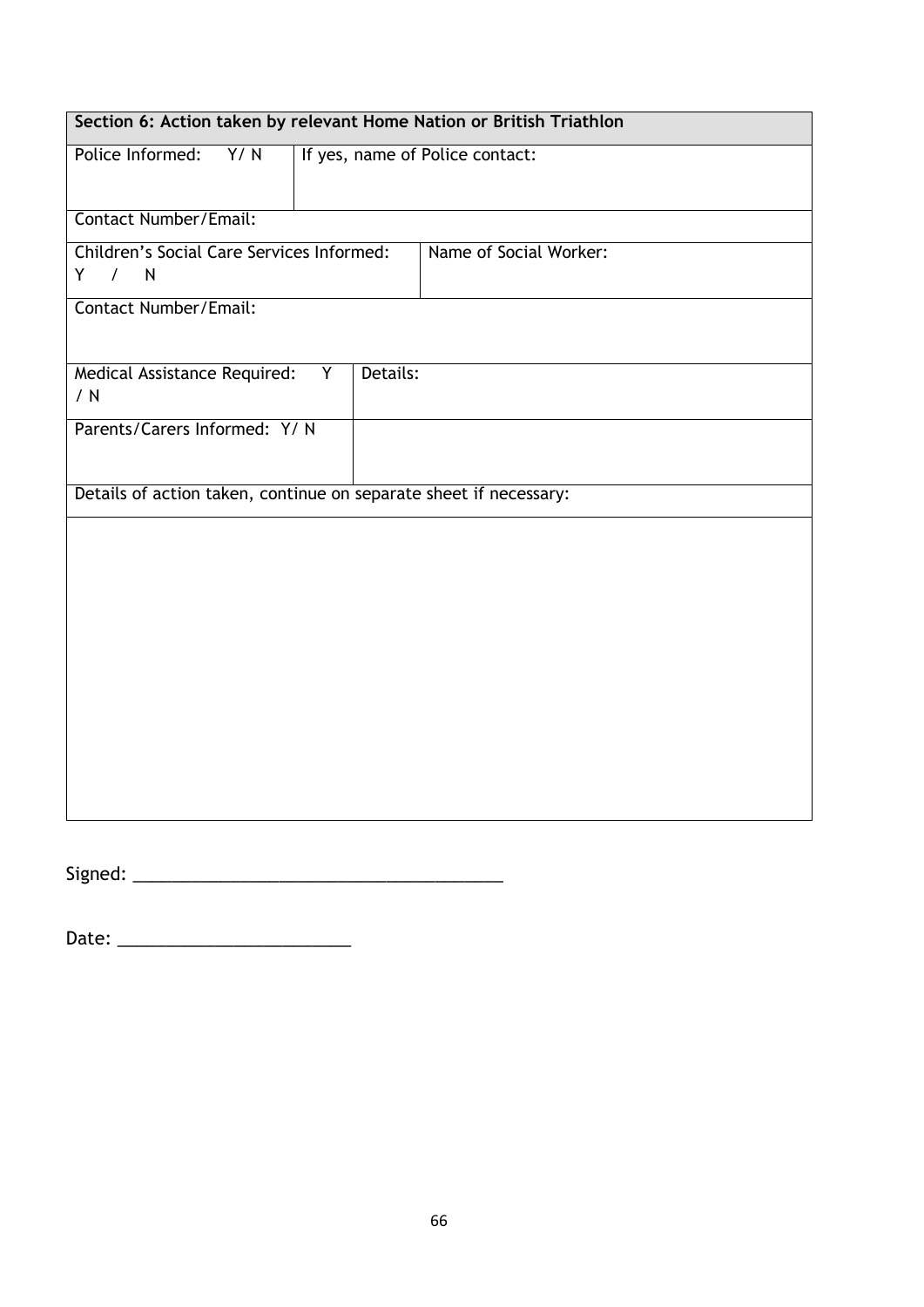Appendix 8: Registration form for the use of photography or recorded image equipment

This form should be completed by anyone wishing to take photographs or recorded images at **INSERT EVENT/CLUB NAME**.

| Title:   | First<br>Name: | Surname:               |  |
|----------|----------------|------------------------|--|
| Address: |                |                        |  |
|          |                |                        |  |
|          |                |                        |  |
|          | Postcode:      | <b>Contact Number:</b> |  |
| Email:   |                |                        |  |

I wish to take photographs or recorded images during at **INSERT EVENT/CLUB NAME**. I agree to abide by the guidelines laid down by British Triathlon and confirm that the photographs or images will only be used in appropriate manner.

#### **Please describe how the photographs/recorded images will be used:**

| I acknowledge that if it is deemed that any photographs or recorded images are used              |
|--------------------------------------------------------------------------------------------------|
| inappropriately this may result in me being unable to use photographic equipment in a            |
| multisport environment in future and/or disciplinary action by British Triathlon or the relevant |
| Home Nation.                                                                                     |

| Signature: |  |
|------------|--|
|            |  |

|--|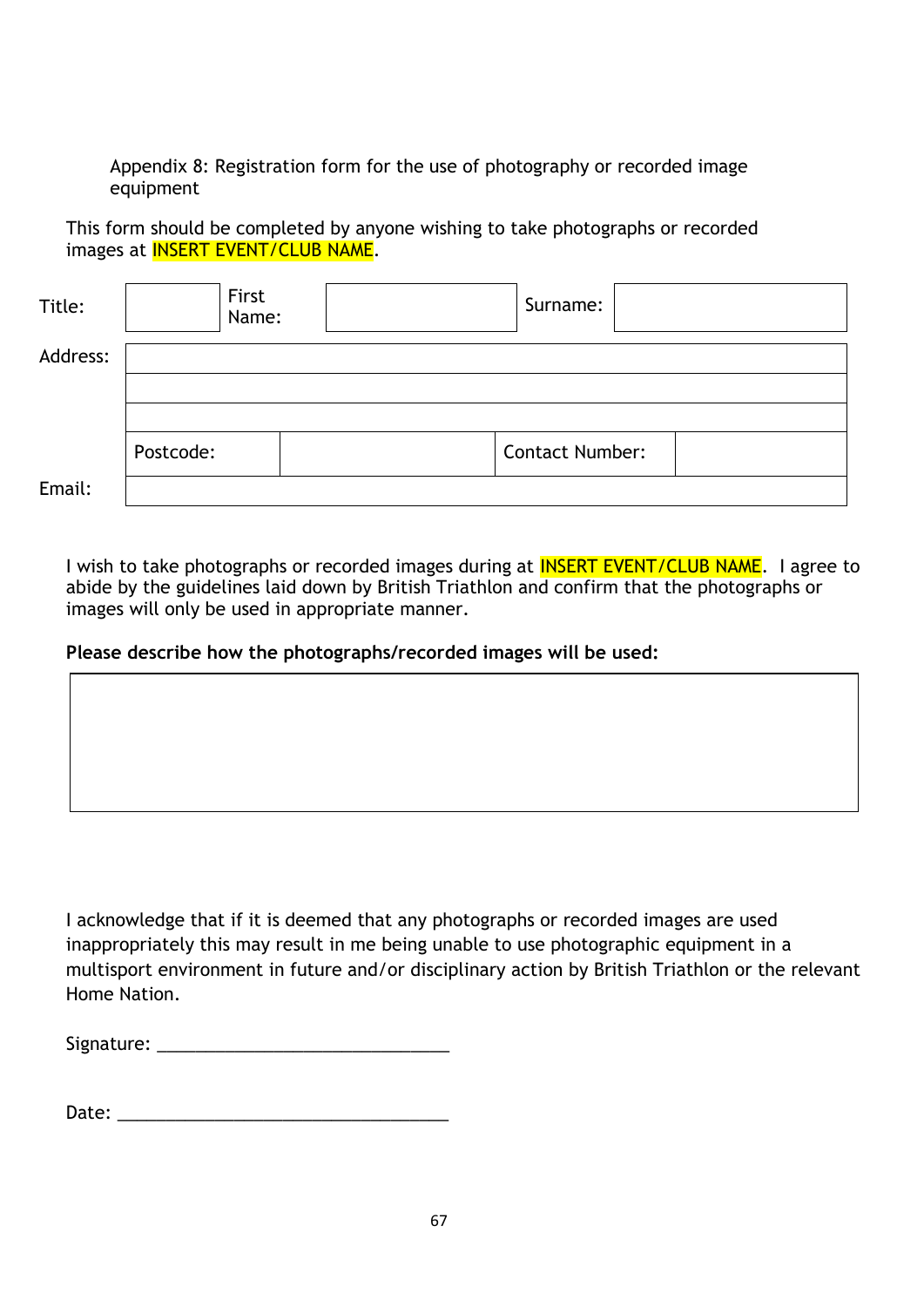Appendix 9: Consent form for the taking and use of photographic and recorded images of young people (under 18 years of age)

This consent form relates to **INSERT EVENT/CLUB NAME** only.

This form is to be signed by the parent/guardian of a young person under 18 years of age, together with the young person. Please note that a form will need to be completed for each individual under 18 years of age, one form cannot be used for multiple individuals.

**INSERT EVENT/CLUB NAME** recognise the need to ensure the welfare and safety of all young people in triathlon. As part of our commitment to ensure this safety we will not permit photographs or recorded images of young people to be taken or used without the consent of the parent/guardian and the young person.

**INSERT EVENT/CLUB NAME** will follow the guidance for the use of images of young people as detailed in the British Triathlon Federation Safeguarding and Child Protection Policy and take steps to ensure images are used solely for the purposes they are intended, which is for the promotion and celebration of multi-sport activities.

**If you become aware that these images are being used inappropriately you should inform the Home Nation Lead Safeguarding Officer immediately (Triathlon Scotland:..., Welsh Triathlon: 0300 300 3128, Triathlon England:).**

**To be completed by parent/guardian:**

I \_\_\_\_\_\_\_\_\_\_\_\_\_\_\_\_\_\_\_\_\_\_\_\_\_\_\_\_\_\_ (parent/guardian full name) do / do not\* consent to INSERT EVENT/CLUB NAME taking photographic or recorded images of \_\_\_\_\_\_\_\_\_\_\_\_\_\_\_\_\_\_\_\_\_\_\_\_\_\_\_\_\_\_ (name of young person). Under the stated rules I can confirm that I am the parent/guardian for this young person and am entitled to give this consent. I also confirm that there are no restrictions related to taking photographic or recorded images. Signature:  $\overline{\phantom{a}}$ Date: **To be completed by the young person:** I \_\_\_\_\_\_\_\_\_\_\_\_\_\_\_\_\_\_\_\_\_\_\_\_\_\_\_\_\_\_ (name of young person) do / do not\* consent to INSERT EVENT/CLUB NAME taking photographic or recorded images of my multi-sport involvement under the stated rules and conditions.

Signature:  $\Box$ 

Date: \_\_\_\_\_\_\_\_\_\_\_\_\_\_\_\_\_\_\_\_\_\_\_\_\_\_\_\_\_\_

\*please delete as appropriate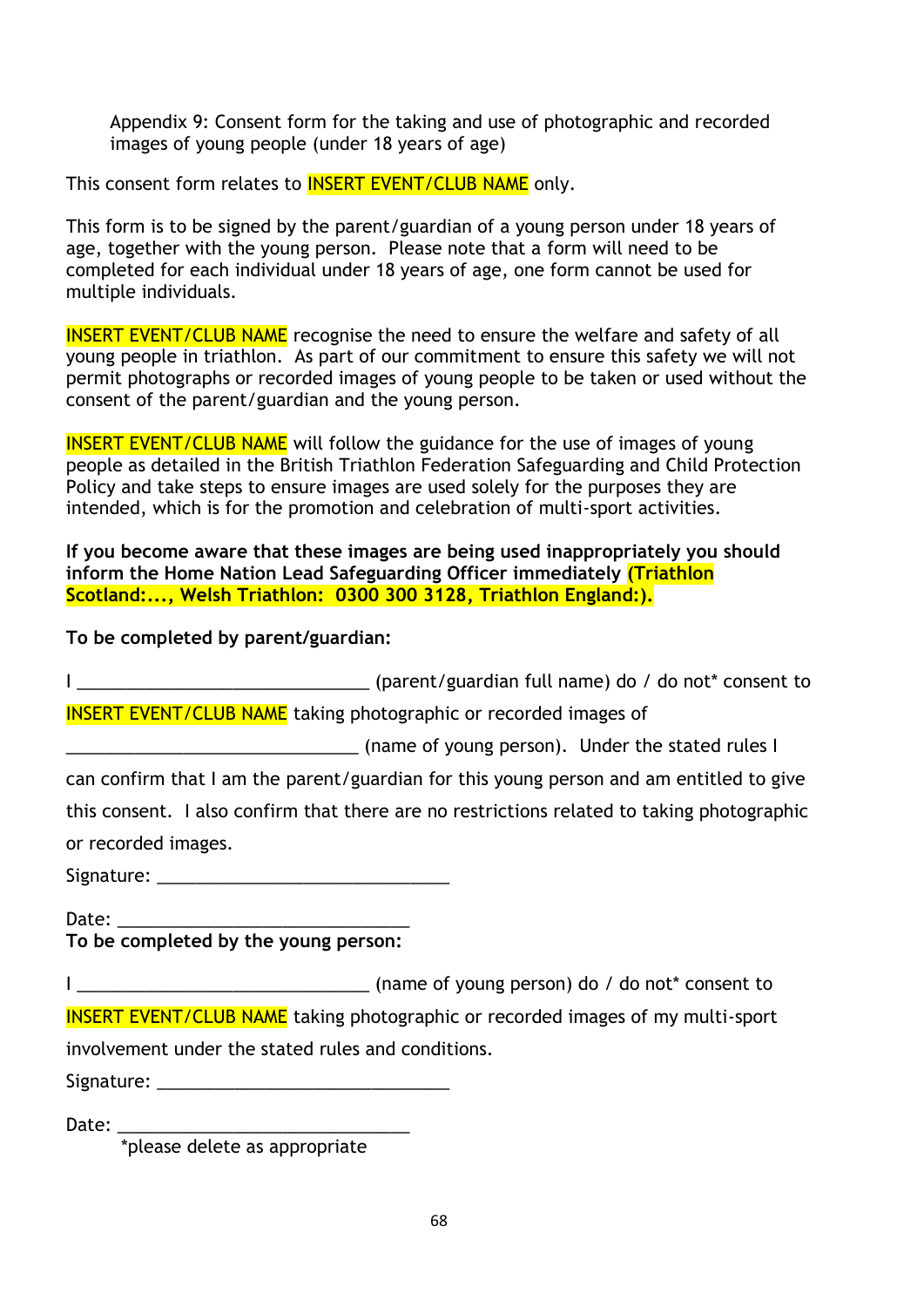Appendix 10: Checklist for new members

It is important that clubs provide clear and consistent information to junior members and their parents when they join the club. While the below is not a definitive list it can be used to point clubs in the right direction and enable them to develop their own, more comprehensive list:

- $\Box$  Junior member welcome letter and information pack
- $\Box$  Parent/carer welcome letter and information pack
- $\Box$  Completion of application form
- $\Box$  Completion of medical information form
- $\Box$  Photography consent form completion
- □ Agreement to junior member code of conduct
- □ Agreement to parents/carers code of conduct
- $\Box$  Signposting to club website
- $\Box$  Signposting to the BTF Safeguarding and Child Protection Policy and Relevant Home Nation Procedures
- $\Box$  Introduced to Club Welfare Officer and their role
- $\Box$  Details provided for contacting Club Welfare Officer
- $\Box$  Introduced to relevant coach
- $\Box$  Introduced to other relevant club officers
- $\Box$  Parents/carers to be made aware of complaints and disciplinary procedures, how to raise a safeguarding concerns, and concerns not related to safeguarding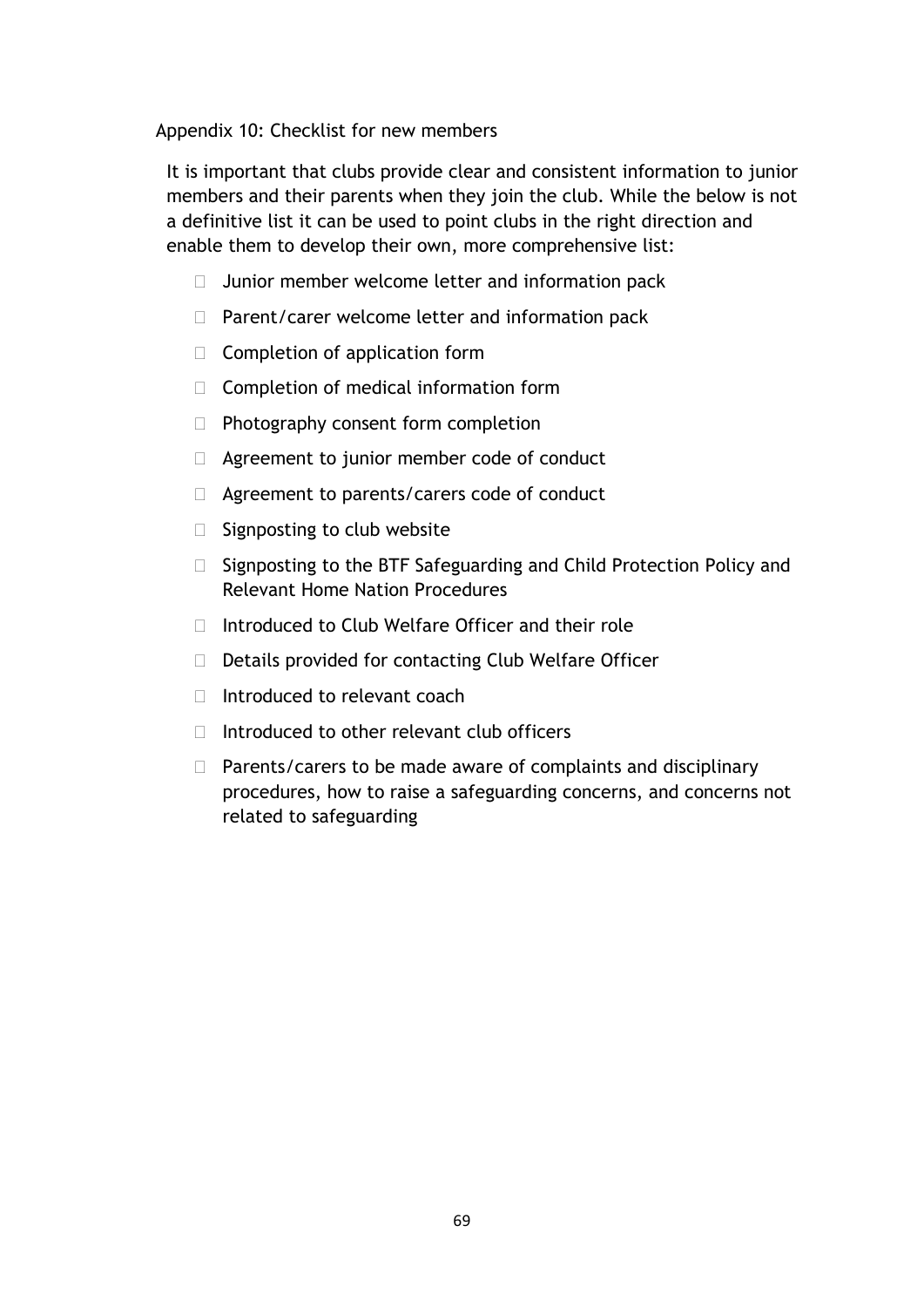#### Appendix 11: Template application form for members under 16 years of age

|          | <b>APPLICANTS DETAILS:</b>       |                 |          |
|----------|----------------------------------|-----------------|----------|
| Title:   | First Name:                      |                 | Surname: |
| Address: |                                  |                 |          |
|          |                                  |                 |          |
|          |                                  |                 |          |
|          | Post Code:                       |                 | Date of  |
|          | <b>PARENTS/CARERS DETAILS</b>    |                 |          |
| Title:   | First Name:                      |                 | Surname: |
| Address: |                                  |                 |          |
|          |                                  |                 |          |
|          |                                  |                 |          |
|          | Post Code:                       | Relationship to |          |
| Contact  |                                  | Email:          |          |
|          | <b>EMERGENCY CONTACT DETAILS</b> |                 |          |
| Title:   | First Name:                      |                 | Surname: |
| Address: |                                  |                 |          |
|          |                                  |                 |          |
|          |                                  |                 |          |
|          | Post Code:                       | Relationship to |          |
| Contact  |                                  | Email:          |          |

## **ADDITIONAL DOCUMENTATION:**

Please complete and return the following forms with the application form:

- Medical Information Form
- Photography Consent Form
- Athletes Code of Conduct
- Parents/Carers Code of Conduct

Signed (by parent/carer): .................................................... Date: .................................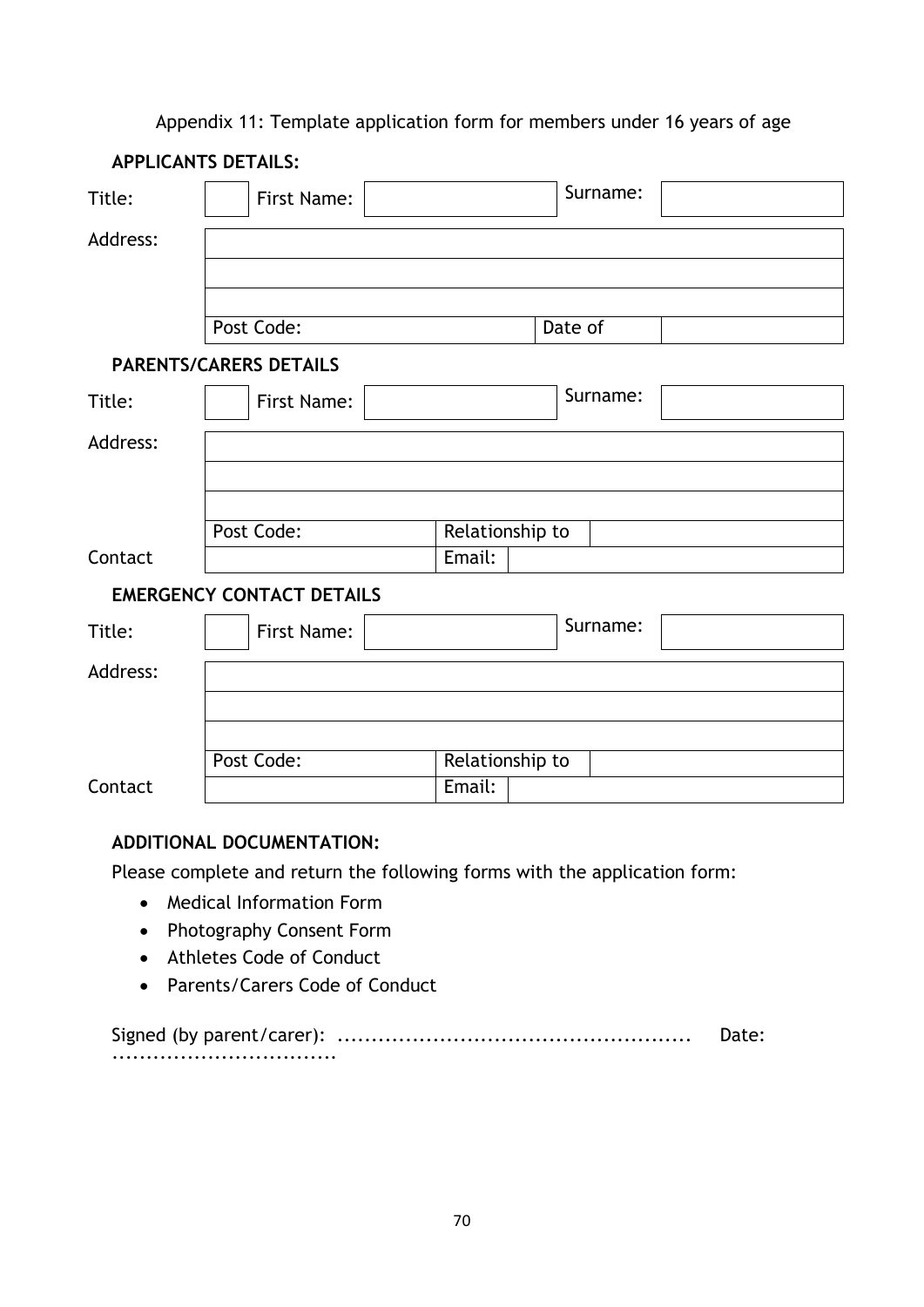Appendix 12: Template junior member welcome letter

This template can be adapted to provide information to junior members to provide them with pertinent information about the club.

#### Dear Name

Club Name would like to welcome you and we hope that you will enjoy the experience of being a club member through training, competing and club social activities and make many new friends.

Your parents/carers have been provided with a letter letting them know which training sessions you will be able to attend – and what discipline each is for. This letter is to give you information which you may need now or in the future.

#### **Coaching**

We want to help you to achieve your best both in training and at events. Your coaches have been trained to make sure that they can do this in a safe and proper manner. You should start to get to know your coaches better as you attend more sessions but if you have any concerns please talk to your coaches or your parents/carers.

#### **Safeguarding**

Safeguarding means that we want you to be happy and safe while in the club environment and that if there is something stopping this from happening you let someone know, for example your parents, coaches or the Club Welfare Officer. This could include things like:

- Bullying
- Being treated differently to others
- Being hurt by someone else
- Being ignored

We know that these things can make you feel unhappy and may lead to you leaving the club and we want to make sure this doesn't happen.

#### **Code of Conduct**

We expect all of our club members to behave properly and respect all other club members. For this reason we request that all club members agree to our code of conduct. This will have been included as part of your introduction to the club and if you have any questions about it you should discuss these with your parents/carers or the Club Welfare Officer.

If you have any questions at any time please speak to you coaches or the Club Welfare Officer, CWO name and contact details, and they will either answer your questions or point you in the right direction to get an answer.

From, XXXXXXXXXXXXXXXXXX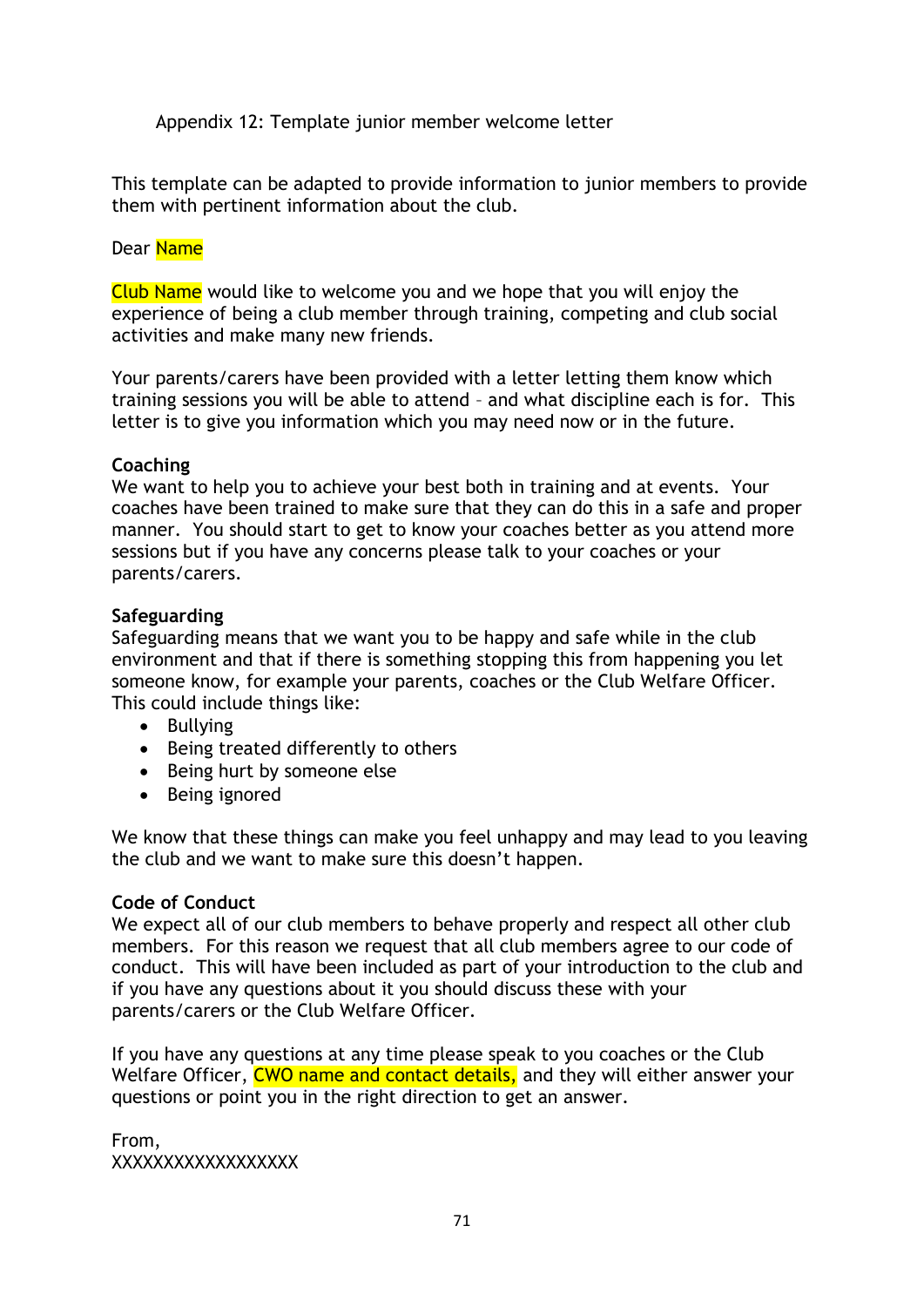Club Welfare Officer

Appendix 13: Template parent/carer welcome letter

This template can be adapted to provide information to parents/carers of junior members to provide them with pertinent information about the club.

#### Dear Parent/Carer

Club Name would like to welcome you and your child(ren) and we hope that you will enjoy the experience of being a club member through training, competing and club social activities. The aim of this letter is to provide you with the details you may require as a new member, however if you have any additional questions please do not hesitate to contact the Club Welfare Officer, CWO name and contact details, or any other club officer.

We understand that you are likely to have questions, especially while you and your  $child$ (ren) are settling in to the club environment. If you have any questions relating to coaching it would be advisable to discuss these with your  $children$ 's coach in the first instance at a mutually convenient time – for example not while they are coaching a group of members.

Your child has been allocated to the appropriate training sessions, the details of these are as below:

- Time and dates for sessions
- **•** Disciplines
- Locations
- Coaches
- If you would like further information on any area of safeguarding, or have a concern relating to this area, please contact the Club Welfare Officer. If you believe the concern to be urgent or that a child is in danger and the Club Welfare Officer is not available please either contact the Lead Safeguarding Officer **HN LSO Contact details**, the Police or another statutory agency.

Club Name are continually looking for volunteers to assist with the running of the club with a number of roles available with varying levels of time commitment required for each. If you would be interested in helping out please speak to any of the club officers and they will be able to provide you with advice or point you in the right direction.

We have asked you and your  $child(ren)$  to read and agree to the relevant codes of conduct. These are designed to ensure that all members are able to participate in the sport in a safe and enjoyable environment.

Yours sincerely,

XXXXXXXXXXXXXXXXX Club Welfare Officer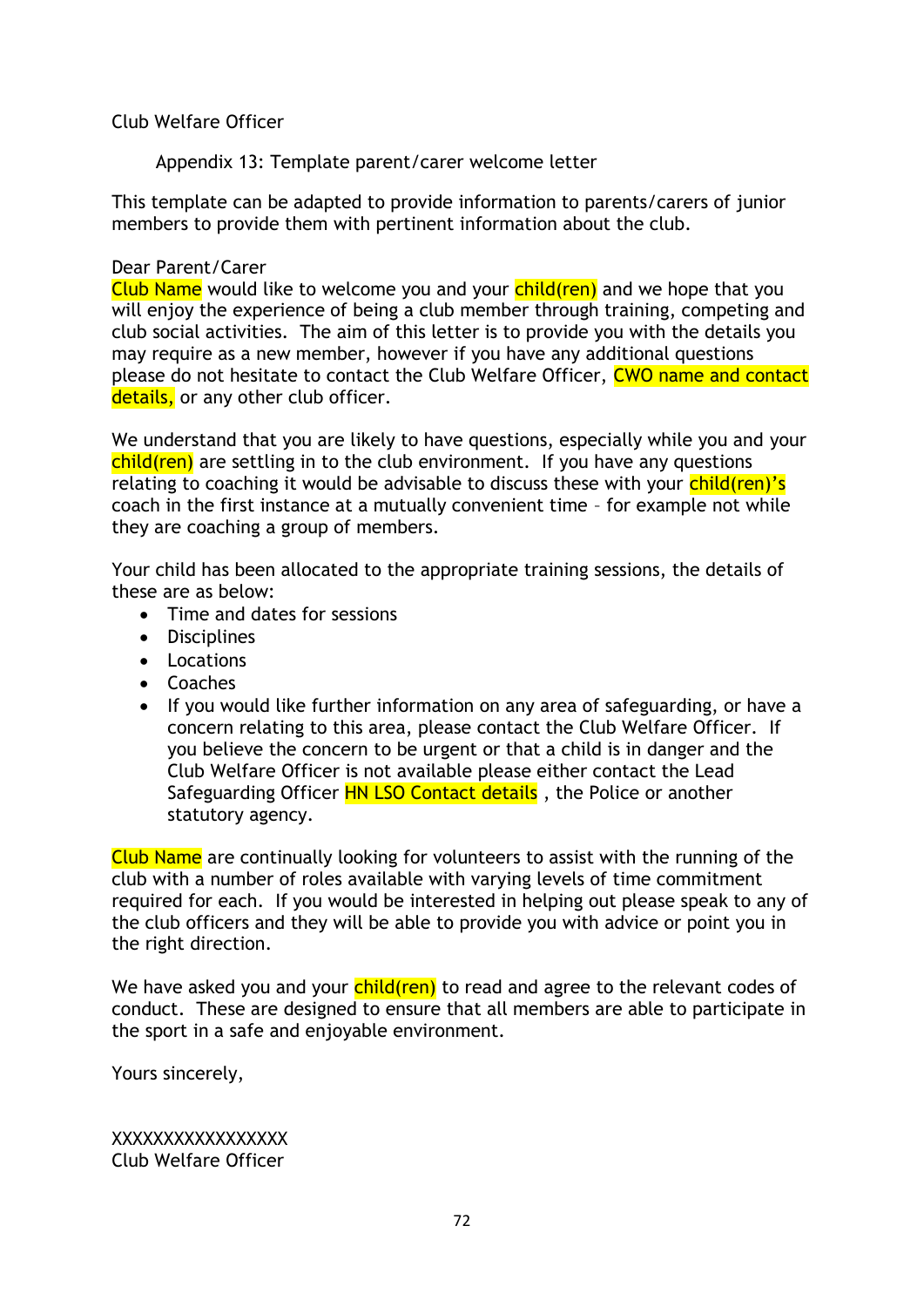Appendix 14: Medical information form

Member's Name:

To be completed by the parent/carer of any members under 18 years of age.

Please confirm YES or NO as appropriate and complete any additional details as required.

Under the Equality Act 2010 a disabled person is defined as having a physical or mental impairment that has a 'substantial' and 'long-term' negative effect on an individual's ability to do normal daily activities.

| Do you consider this member to have an impairment? | YES                                    | NO                         |
|----------------------------------------------------|----------------------------------------|----------------------------|
| If yes, what is the nature of their ability?       | $\Box$ Visual Impairment<br>Disability | $\Box$ Learning            |
|                                                    | $\Box$ Hearing Impairment              | $\Box$ Physical Disability |
|                                                    | $\Box$ Multiple Disability<br>specify) | $\Box$ Other (please       |

**Medical Information:** Please detail any important medical information that the club should know in relation to the named member such as allergies or medical conditions, current medication, injuries etc.

Name of members doctor and surgery:

Doctors Telephone Number:

In line with the Data Protection Act 1998 all efforts will be made to ensure that this information is used only in connection with the purpose it has been collected for and the purposes of the club. Information will not be kept should a member leave the club and details will only be disclosed to the relevant club officers and/or coaches.

Signed:\_\_\_\_\_\_\_\_\_\_\_\_\_\_\_\_\_\_\_\_\_\_\_\_\_\_\_\_\_\_\_\_\_Date: \_\_\_\_\_\_\_\_\_\_\_\_\_\_\_

Name: \_\_\_\_\_\_\_\_\_\_\_\_\_\_\_\_\_\_\_\_\_ Relationship to Member\_\_\_\_\_\_\_\_\_\_\_\_\_\_\_\_\_\_\_\_\_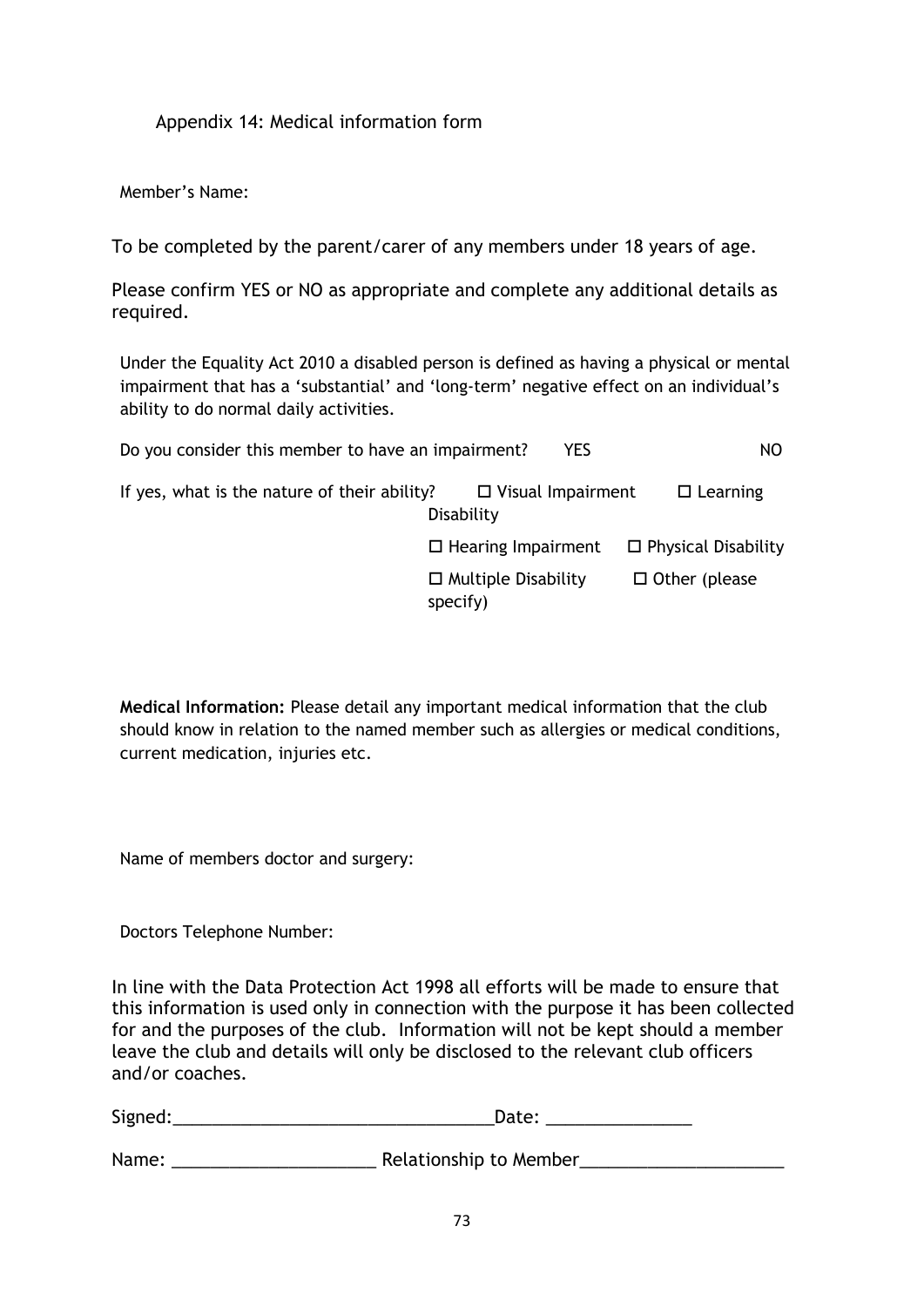Appendix 15: Useful resources and contacts

## *Resources*

- Helping Keep Your Child Safe in Sport https://thecpsu.org.uk/helpadvice/related-information/information-for-parents-and-carers/
- What to do if you feel a child is being abused [https://www.gov.uk/government/uploads/system/uploads/attachment\\_dat](https://www.gov.uk/government/uploads/system/uploads/attachment_data/file/419604/What_to_do_if_you_re_worried_a_child_is_being_abused.pdf) a/file/419604/What to do if you re worried a child is being abused.pdf
- [Safe Sport Events, Activities and Competitions](https://thecpsu.org.uk/news/2013/april/safe-sport-events-activities-and-competitions/) https://thecpsu.org.uk/news/2013/april/safe-sport-events-activities-andcompetitions/
- Events held in public parks and spaces: Additional Safeguarding Considerations [https://thecpsu.org.uk/resource-library/2014/events-held](https://thecpsu.org.uk/resource-library/2014/events-held-in-public-parks-and-spaces/)[in-public-parks-and-spaces/](https://thecpsu.org.uk/resource-library/2014/events-held-in-public-parks-and-spaces/)
- Working together to safeguard children [https://www.gov.uk/government/uploads/system/uploads/attachment\\_dat](https://www.gov.uk/government/uploads/system/uploads/attachment_data/file/419595/Working_Together_to_Safeguard_Children.pdf) [a/file/419595/Working\\_Together\\_to\\_Safeguard\\_Children.pdf](https://www.gov.uk/government/uploads/system/uploads/attachment_data/file/419595/Working_Together_to_Safeguard_Children.pdf)
- Information sharing advice for safeguarding practitioners (March 2015) [https://www.gov.uk/government/uploads/system/uploads/attachment\\_dat](https://www.gov.uk/government/uploads/system/uploads/attachment_data/file/419628/Information_sharing_advice_safeguarding_practitioners.pdf) [a/file/419628/Information\\_sharing\\_advice\\_safeguarding\\_practitioners.pdf](https://www.gov.uk/government/uploads/system/uploads/attachment_data/file/419628/Information_sharing_advice_safeguarding_practitioners.pdf)

## *Contacts*

- Triathlon England Lead Safeguarding Officer 01509 226159 lindahaywood@britishtriathlon.org
- Welsh Triathlon Lead Safeguarding Officer: 0300 300 3128
- Triathlon Scotland Lead Safeguarding Officer : 07545 697 841 janescott@triathlonscotland.org
- The Child Protection in Sport Unit: [http://thecpsu.org.uk](http://thecpsu.org.uk/)
- Office for Disability Issues: <https://www.gov.uk/government/organisations/office-for-disability-issues>
- Disclosure and Barring Services: 0870 9090 811 [https://www.gov.uk/government/organisations/disclosure-and-barring](https://www.gov.uk/government/organisations/disclosure-and-barring-service)[service](https://www.gov.uk/government/organisations/disclosure-and-barring-service)
- **NSPCC National Centre** Helpline: 0808 800 5000, Asian Helpline: 0800 096 7719, Welsh Helpline: 0800 100 2524, Deaf Users Text phone: 0800 056 0686 Email: [help@nspcc.org.uk](mailto:help@nspcc.org.uk)
- **WALES - Child Protection in Sport Unit,** Telephone: 0844 892 0290
- **Childline UK** Telephone: 0800 1111